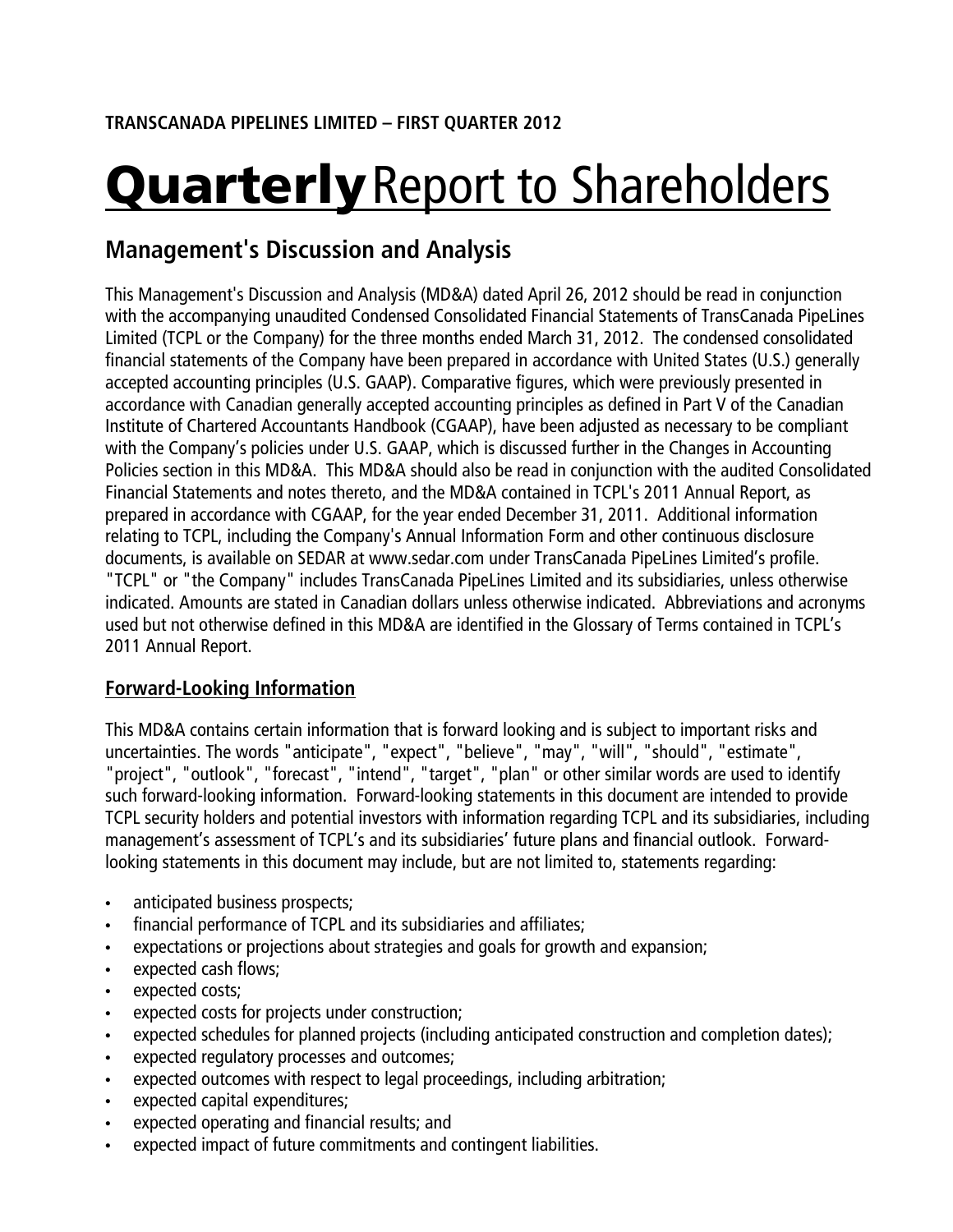These forward-looking statements reflect TCPL's beliefs and assumptions based on information available at the time the statements were made and as such are not guarantees of future performance. By their nature, forward-looking statements are subject to various assumptions, risks and uncertainties which could cause TCPL's actual results and achievements to differ materially from the anticipated results or expectations expressed or implied in such statements.

Key assumptions on which TCPL's forward-looking statements are based include, but are not limited to, assumptions about:

- inflation rates, commodity prices and capacity prices;
- timing of debt issuances and hedging;
- regulatory decisions and outcomes;
- arbitration decisions and outcomes;
- foreign exchange rates;
- interest rates;
- tax rates;
- planned and unplanned outages and utilization of the Company's pipeline and energy assets;
- asset reliability and integrity;
- access to capital markets;
- anticipated construction costs, schedules and completion dates; and
- acquisitions and divestitures.

The risks and uncertainties that could cause actual results or events to differ materially from current expectations include, but are not limited to:

- the ability of TCPL to successfully implement its strategic initiatives and whether such strategic initiatives will yield the expected benefits;
- the operating performance of the Company's pipeline and energy assets;
- the availability and price of energy commodities;
- amount of capacity payments and revenues from the Company's energy business;
- regulatory decisions and outcomes;
- outcomes with respect to legal proceedings, including arbitration;
- counterparty performance;
- changes in environmental and other laws and regulations;
- competitive factors in the pipeline and energy sectors;
- construction and completion of capital projects;
- labour, equipment and material costs;
- access to capital markets;
- interest and currency exchange rates;
- weather;
- technological developments; and
- economic conditions in North America.

Additional information on these and other factors is available in the reports filed by TCPL with Canadian securities regulators and with the U.S. Securities and Exchange Commission (SEC).

Readers are cautioned against placing undue reliance on forward-looking information, which is given as of the date it is expressed in this MD&A or otherwise stated, and not to use future-oriented information or financial outlooks for anything other than their intended purpose. TCPL undertakes no obligation to publicly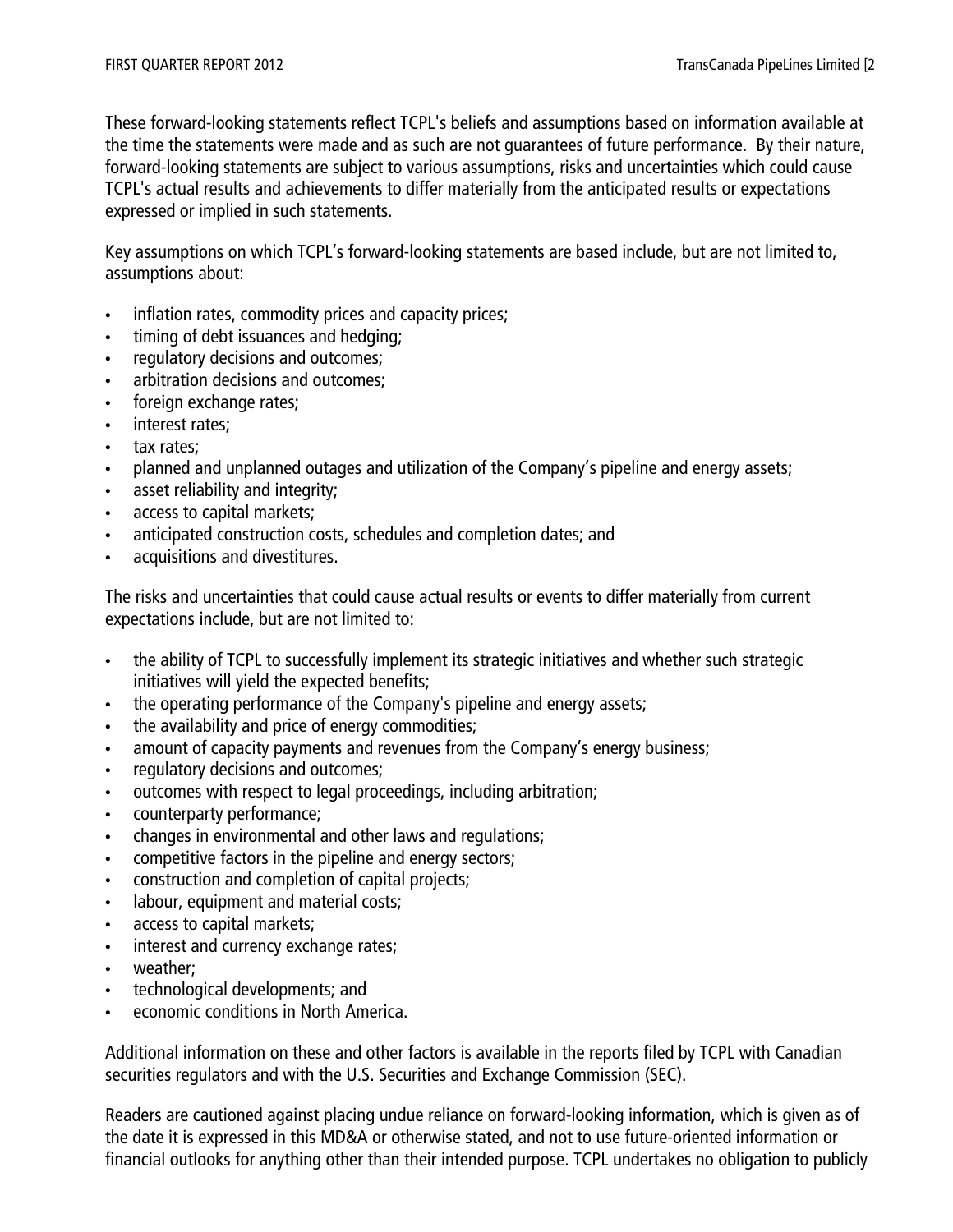update or revise any forward-looking information in this MD&A or otherwise stated, whether as a result of new information, future events or otherwise, except as required by law.

# **Non-GAAP Measures**

TCPL uses the measures Comparable Earnings, Earnings Before Interest, Taxes, Depreciation and Amortization (EBITDA), Comparable EBITDA, Earnings Before Interest and Taxes (EBIT), Comparable EBIT, Comparable Interest Expense, Comparable Interest Income and Other, Comparable Income Taxes and Funds Generated from Operations in this MD&A. These measures do not have any standardized meaning as prescribed by U.S. GAAP. They are, therefore, considered to be non-GAAP measures and are unlikely to be comparable to similar measures presented by other entities. Management of TCPL uses these non-GAAP measures to improve its ability to compare financial results among reporting periods and to enhance its understanding of operating performance, liquidity and ability to generate funds to finance operations. These non-GAAP measures are also provided to readers as additional information on TCPL's operating performance, liquidity and ability to generate funds to finance operations.

EBITDA is an approximate measure of the Company's pre-tax operating cash flow and is generally used to better measure performance and evaluate trends of individual assets. EBITDA comprises earnings before deducting interest and other financial charges, income taxes, depreciation and amortization, net income attributable to non-controlling interests and preferred share dividends. EBITDA includes income from equity investments. EBIT is a measure of the Company's earnings from ongoing operations and is generally used to better measure performance and evaluate trends within each segment. EBIT comprises earnings before deducting interest and other financial charges, income taxes, net income attributable to non-controlling interests and preferred share dividends. EBIT includes income from equity investments.

Comparable Earnings, Comparable EBITDA, Comparable EBIT, Comparable Interest Expense, Comparable Interest Income and Other, and Comparable Income Taxes comprise Net Income Applicable to Common Shares, EBITDA, EBIT, Interest Expense, Interest Income and Other, and Income Taxes, respectively, and are adjusted for specific items that are significant but are not reflective of the Company's underlying operations in the period. Specific items are subjective, however, management uses its judgement and informed decision-making when identifying items to be excluded in calculating these non-GAAP measures, some of which may recur. Specific items may include but are not limited to certain fair value adjustments relating to risk management activities, income tax adjustments, gains or losses on sales of assets, legal and bankruptcy settlements, and write-downs of assets and investments. These non-GAAP measures are calculated on a consistent basis from period to period. The specific items for which such measures are adjusted in each applicable period may only be relevant in certain periods and are disclosed in the Reconciliation of Non-GAAP Measures table in this MD&A.

The Company engages in risk management activities to reduce its exposure to certain financial and commodity price risks by utilizing derivatives. The risk management activities which TCPL excludes from Comparable Earnings provide effective economic hedges but do not meet the specific criteria for hedge accounting treatment and, therefore, changes in their fair values are recorded in Net Income each year. The unrealized gains or losses from changes in the fair value of these derivative contracts are not considered to be representative of the underlying operations in the current period or the positive margin that will be realized upon settlement. As a result, these amounts have been excluded in the determination of Comparable Earnings.

The Reconciliation of Non-GAAP Measures table in this MD&A presents a reconciliation of these non-GAAP measures to Net Income Attributable to Common Shares.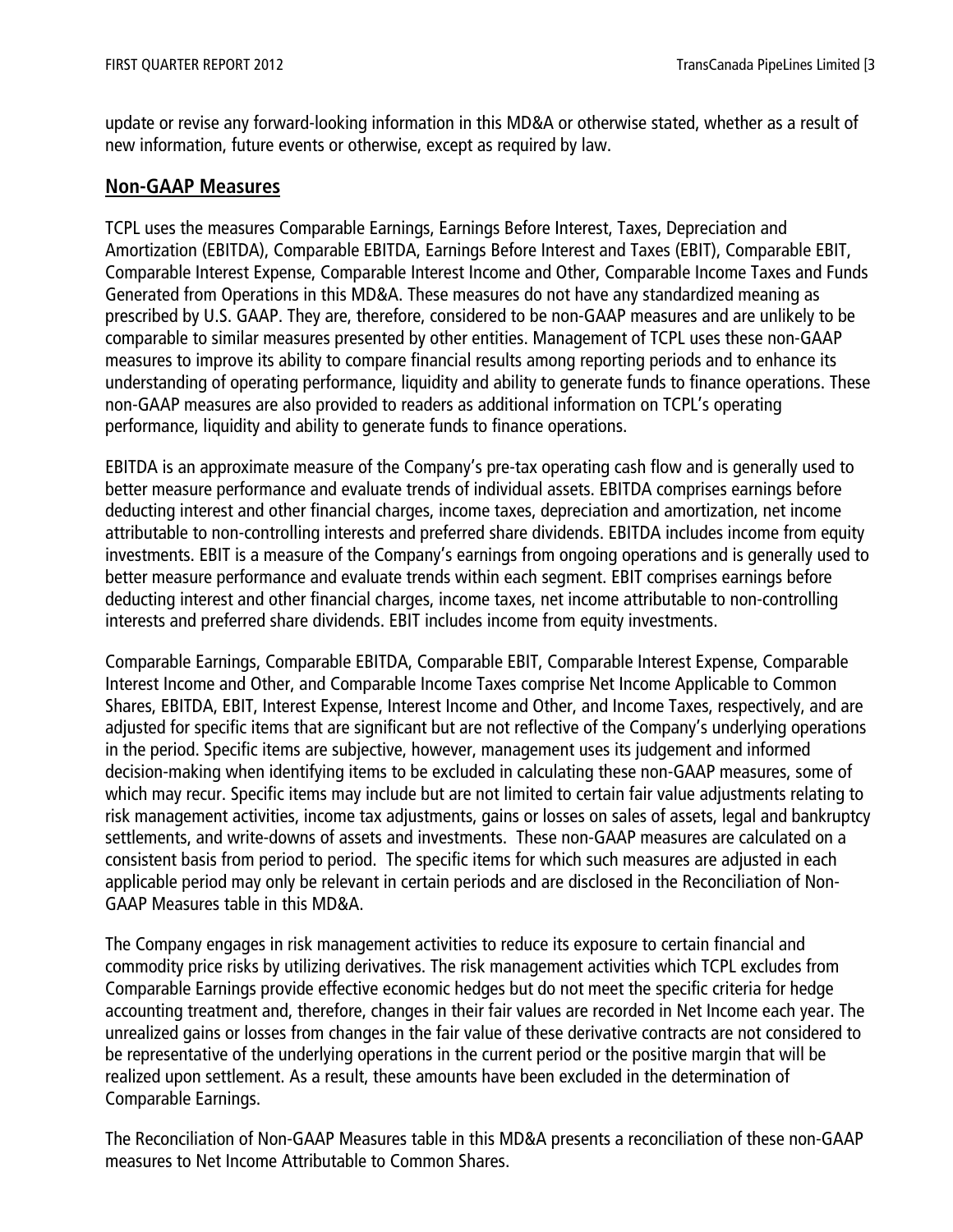Funds Generated from Operations comprise Net Cash Provided by Operations before changes in operating working capital and allows management to better measure consolidated operating cash flow, excluding fluctuations from working capital balances which may not necessarily be reflective of underlying operations in the same period. A reconciliation of Funds Generated from Operations to Net Cash Provided by Operations is presented in the Summarized Cash Flow table in the Liquidity and Capital Resources section in this MD&A.

#### **Reconciliation of Non-GAAP Measures**

| Three months ended March 31                                            | <b>Natural Gas</b> |       |                      |      |        |      |           |      |       |       |
|------------------------------------------------------------------------|--------------------|-------|----------------------|------|--------|------|-----------|------|-------|-------|
| (unaudited)                                                            | Pipelines          |       | <b>Oil Pipelines</b> |      | Energy |      | Corporate |      | Total |       |
| (millions of dollars)                                                  | 2012               | 2011  | 2012                 | 2011 | 2012   | 2011 | 2012      | 2011 | 2012  | 2011  |
|                                                                        |                    |       |                      |      |        |      |           |      |       |       |
| <b>Comparable EBITDA</b>                                               | 725                | 773   | 173                  | 99   | 244    | 315  | (29)      | (24) | 1,113 | 1,163 |
| Depreciation and amortization                                          | (232)              | (228) | (36)                 | (23) | (73)   | (67) | (3)       | (3)  | (344) | (321) |
| <b>Comparable EBIT</b>                                                 | 493                | 545   | 137                  | 76   | 171    | 248  | (32)      | (27) | 769   | 842   |
| <b>Other Income Statement Items</b>                                    |                    |       |                      |      |        |      |           |      |       |       |
| Comparable interest expense                                            |                    |       |                      |      |        |      |           |      | (248) | (238) |
| Comparable interest income and other                                   |                    |       |                      |      |        |      |           |      | 25    | 28    |
| Comparable income taxes                                                |                    |       |                      |      |        |      |           |      | (138) | (180) |
| Net income attributable to non-controlling interests                   |                    |       |                      |      |        |      |           |      | (29)  | (30)  |
| Preferred share dividends                                              |                    |       |                      |      |        |      |           |      | (6)   | (6)   |
| <b>Comparable Earnings</b>                                             |                    |       |                      |      |        |      |           |      | 373   | 416   |
|                                                                        |                    |       |                      |      |        |      |           |      |       |       |
| Specific item (net of tax):                                            |                    |       |                      |      |        |      |           |      |       |       |
| Risk management activities <sup>(1)</sup>                              |                    |       |                      |      |        |      |           |      | (11)  | (12)  |
| <b>Net Income Attributable to Common Shares</b>                        |                    |       |                      |      |        |      |           |      | 362   | 404   |
|                                                                        |                    |       |                      |      |        |      |           |      |       |       |
|                                                                        |                    |       |                      |      |        |      |           |      |       |       |
| Three months ended March 31                                            |                    |       |                      |      |        |      |           |      |       |       |
| (unaudited) (millions of dollars)                                      |                    |       |                      |      |        |      |           |      | 2012  | 2011  |
|                                                                        |                    |       |                      |      |        |      |           |      |       |       |
| <b>Comparable Interest Expense</b>                                     |                    |       |                      |      |        |      |           |      | (248) | (238) |
| Specific item:                                                         |                    |       |                      |      |        |      |           |      |       |       |
| Risk management activities <sup>(1)</sup>                              |                    |       |                      |      |        |      |           |      |       | (1)   |
| <b>Interest Expense</b>                                                |                    |       |                      |      |        |      |           |      | (248) | (239) |
|                                                                        |                    |       |                      |      |        |      |           |      |       |       |
| <b>Comparable Interest Income and Other</b>                            |                    |       |                      |      |        |      |           |      | 25    | 28    |
| Specific item:                                                         |                    |       |                      |      |        |      |           |      |       |       |
| Risk management activities <sup>(1)</sup>                              |                    |       |                      |      |        |      |           |      | 6     | 2     |
| Interest Income and Other                                              |                    |       |                      |      |        |      |           |      | 31    | 30    |
|                                                                        |                    |       |                      |      |        |      |           |      |       |       |
| <b>Comparable Income Taxes</b>                                         |                    |       |                      |      |        |      |           |      | (138) | (180) |
| Specific item:                                                         |                    |       |                      |      |        |      |           |      |       |       |
| Income taxes attributable to risk management activities <sup>(1)</sup> |                    |       |                      |      |        |      |           |      | 11    | 7     |
| <b>Income Taxes Expense</b>                                            |                    |       |                      |      |        |      |           |      | (127) | (173) |
|                                                                        |                    |       |                      |      |        |      |           |      |       |       |

| (1) | Three months ended March 31<br>(unaudited)(millions of dollars) | 2012 | 2011 |
|-----|-----------------------------------------------------------------|------|------|
|     | <b>Risk Management Activities Gains/(Losses):</b>               |      |      |
|     | Canadian Power                                                  | (2)  |      |
|     | U.S. Power                                                      | (32) | (13) |
|     | Natural Gas Storage                                             | 6    |      |
|     | Interest rate                                                   |      |      |
|     | Foreign exchange                                                | 6    |      |
|     | Income taxes attributable to risk management activities         | 11   |      |
|     | <b>Risk Management Activities</b>                               | (11  |      |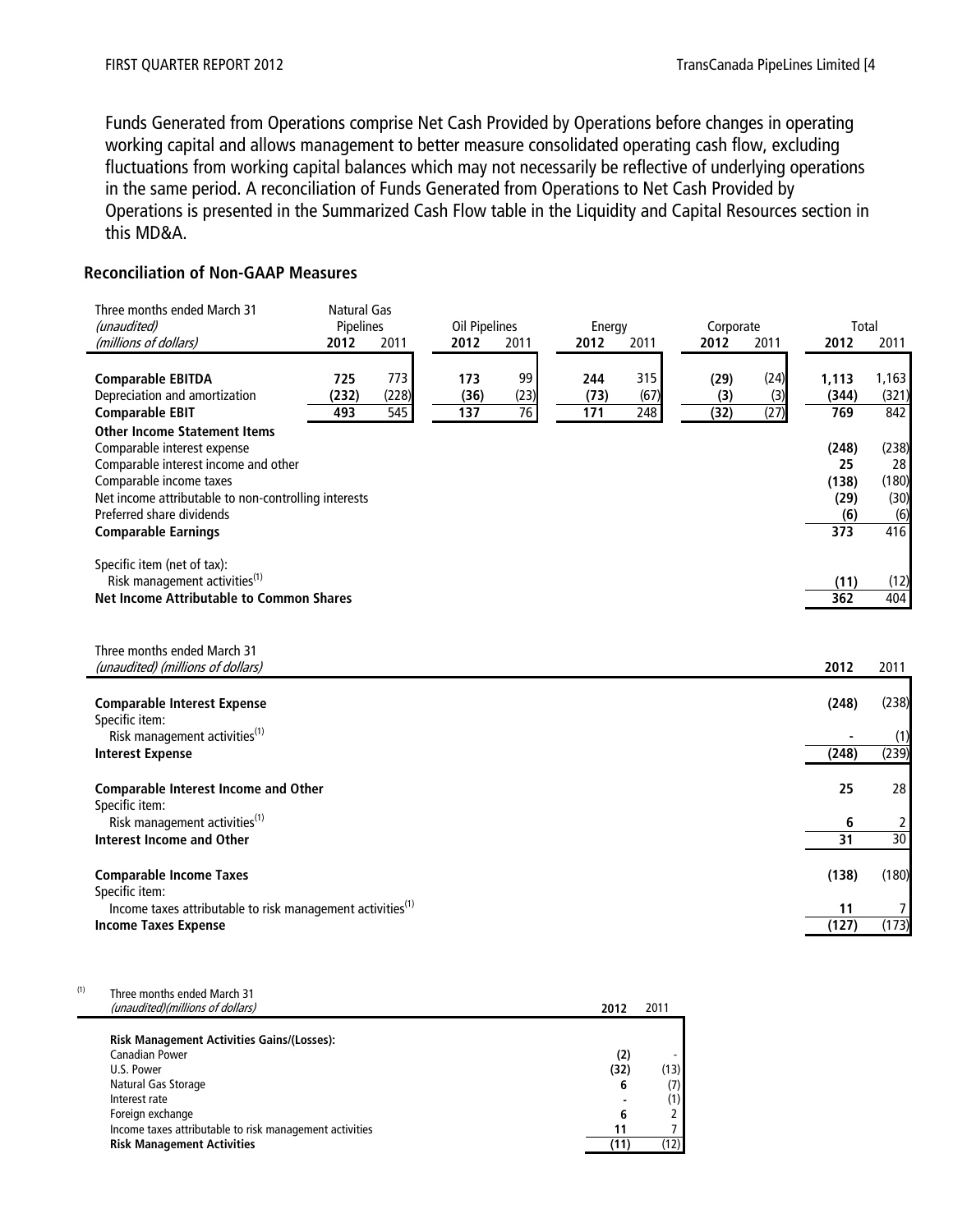# **Consolidated Results of Operations**

#### **First Quarter Results**

Comparable Earnings in first quarter 2012 were \$373 million compared to \$416 million for the same period in 2011. Comparable Earnings in first quarter 2012 excluded net unrealized after-tax losses of \$11 million (\$22 million pre-tax) (2011 – losses of \$12 million after tax (\$19 million pre-tax)) resulting from changes in the fair value of certain risk management activities.

Comparable Earnings decreased \$43 million in first quarter 2012 compared to the same period in 2011 and reflected the following:

- decreased Canadian Natural Gas Pipelines Comparable net income primarily due to lower earnings from the Canadian Mainline which exclude incentive earnings and reflect a lower investment base;
- decreased U.S. and International Natural Gas Pipelines EBIT which reflects lower revenue resulting from uncontracted capacity on Great Lakes and lower earnings from ANR, partially offset by incremental earnings from the Guadalajara pipeline, which was placed in service in June 2011;
- increased Oil Pipelines Comparable EBIT as the Company commenced recording earnings from the Keystone Pipeline System in February 2011 and higher fixed tolls for the Wood River/Patoka section of the system;
- decreased Energy Comparable EBIT primarily due to a decrease in Equity Income from Bruce Power due to lower volumes resulting from increased planned outage days, lower realized power prices in U.S. Power and lower Natural Gas Storage revenue, partially offset by higher contributions from Western Power and Eastern Power;
- decreased Comparable Interest Income and Other due to lower realized gains in 2012 compared to 2011 on derivatives used to manage the Company's exposure to foreign exchange rate fluctuations on U.S. dollar-denominated income; and
- decreased Comparable Income Taxes primarily due to lower pre-tax earnings in 2012 compared to 2011.

# **U.S. Dollar-Denominated Balances**

On a consolidated basis, the impact of changes in the value of the U.S. dollar on U.S. operations is partially offset by other U.S. dollar-denominated items as set out in the following table. The resultant pre-tax net exposure is managed using derivatives, further reducing the Company's exposure to changes in Canadian-U.S. foreign exchange rates. The average exchange rate to convert a U.S. dollar to a Canadian dollar for the three months ended March 31, 2012 was 1.00 (2011 – 0.99).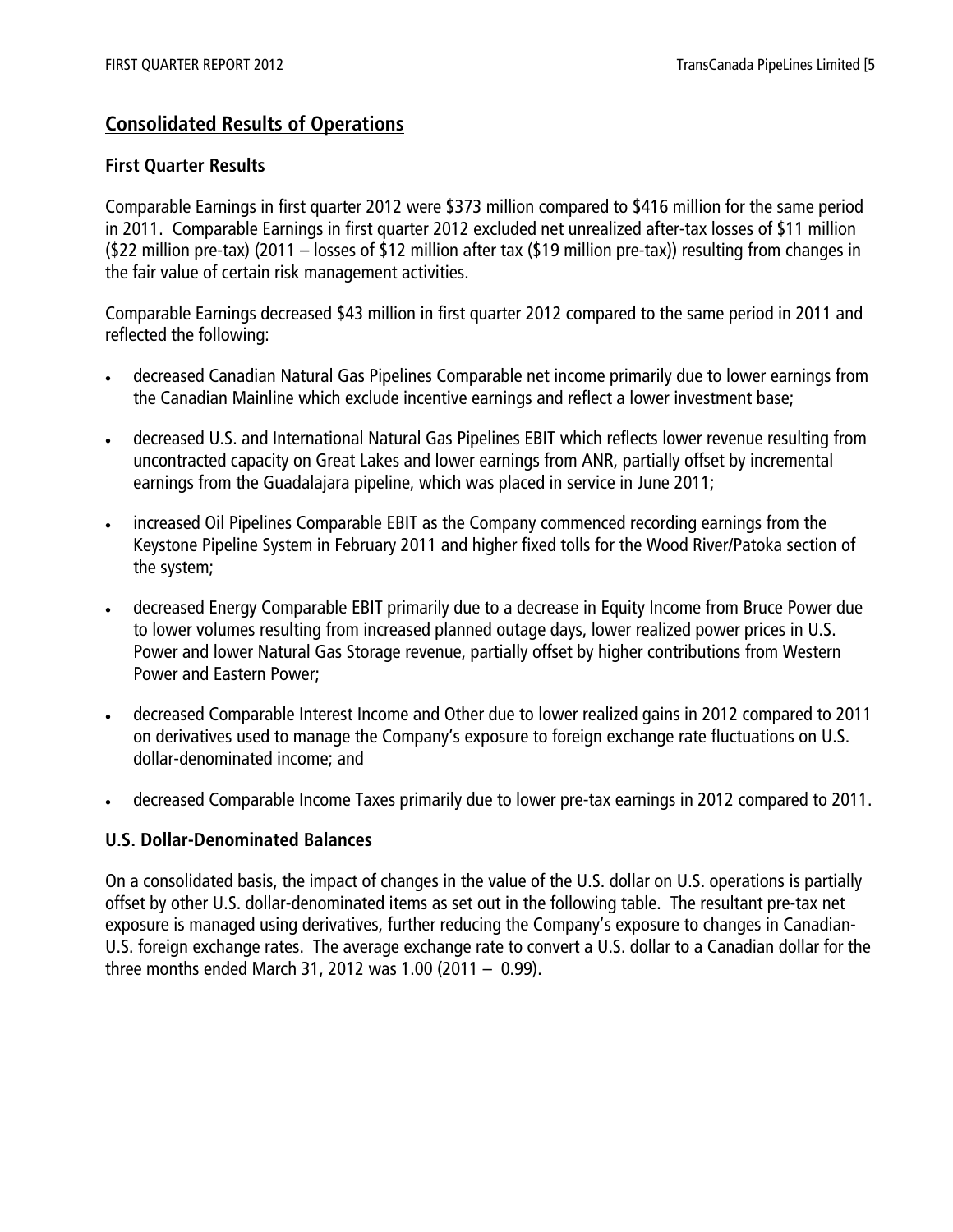## **Summary of Significant U.S. Dollar-Denominated Amounts**

| Three months ended March 31                               |       |       |
|-----------------------------------------------------------|-------|-------|
| (unaudited)(millions of U.S. dollars)                     | 2012  | 2011  |
|                                                           |       |       |
| U.S. Natural Gas Pipelines Comparable EBIT <sup>(1)</sup> | 215   | 243   |
| U.S. Oil Pipelines Comparable EBIT <sup>(1)</sup>         | 89    | 51    |
| U.S. Power Comparable EBIT <sup>(1)</sup>                 | 6     | 32    |
| Interest on U.S. dollar-denominated long-term debt        | (186) | (182) |
| Capitalized interest on U.S. capital expenditures         | 26    | 47    |
| U.S. non-controlling interests and other                  | (51)  | (51)  |
|                                                           | 99    | 140   |

(1) Refer to the Non-GAAP Measures section in this MD&A for further discussion of Comparable EBIT.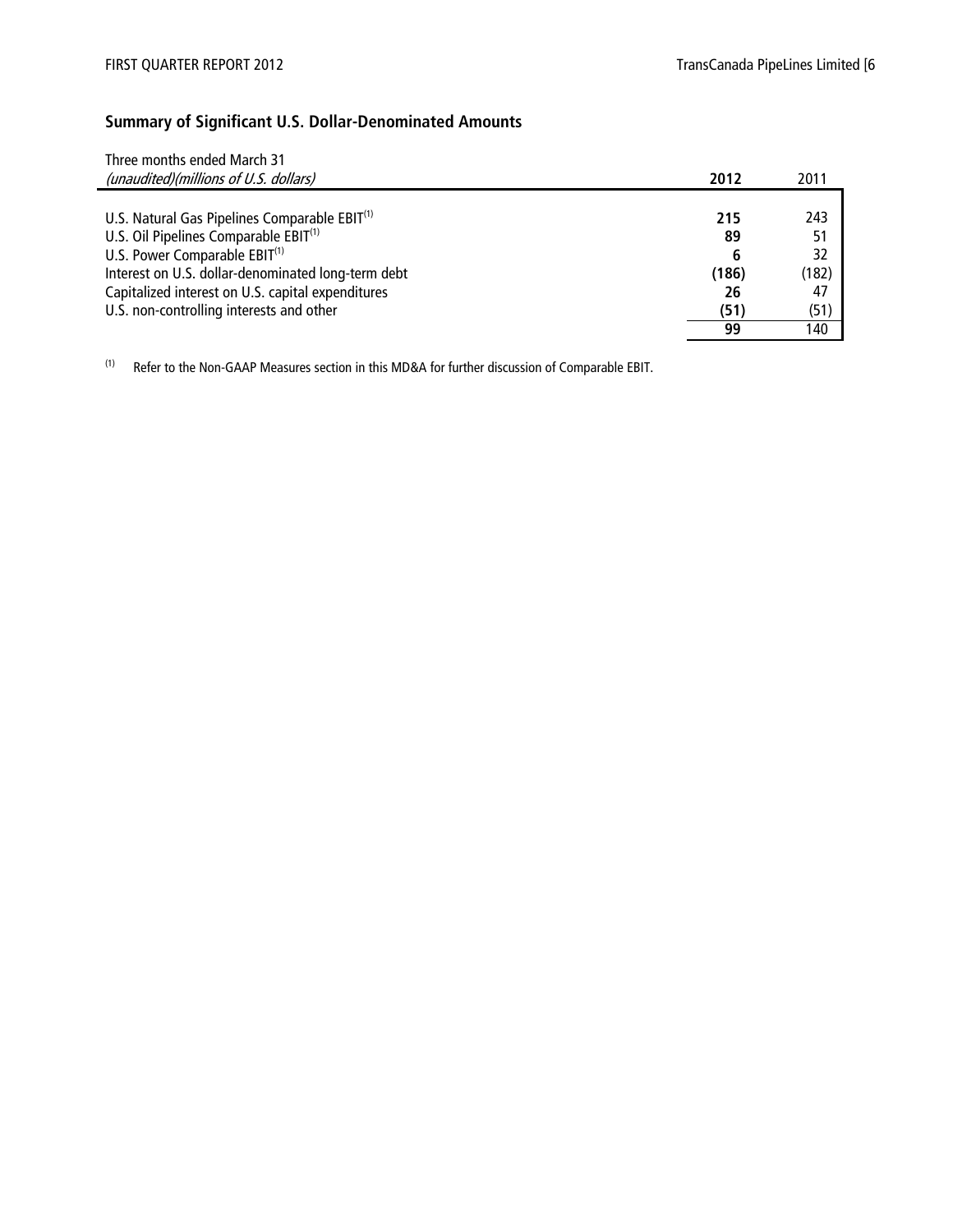# **Natural Gas Pipelines**

Natural Gas Pipelines' Comparable EBIT was \$493 million in first quarter 2012 compared to \$545 million for the same period in 2011.

#### **Natural Gas Pipelines Results**

| Three months ended March 31<br>(unaudited)(millions of dollars)                                     | 2012  | 2011  |
|-----------------------------------------------------------------------------------------------------|-------|-------|
|                                                                                                     |       |       |
| <b>Canadian Natural Gas Pipelines</b>                                                               |       |       |
| <b>Canadian Mainline</b>                                                                            | 250   | 265   |
| Alberta System                                                                                      | 177   | 185   |
| Foothills                                                                                           | 31    | 33    |
| Other (TQM <sup>(1)</sup> , Ventures LP)                                                            | 8     | 8     |
| Canadian Natural Gas Pipelines Comparable EBITDA <sup>(2)</sup>                                     | 466   | 491   |
| Depreciation and amortization <sup>(3)</sup>                                                        | (177) | (178) |
| Canadian Natural Gas Pipelines Comparable EBIT <sup>(2)</sup>                                       | 289   | 313   |
| U.S. and International Natural Gas Pipelines (in U.S. dollars)                                      |       |       |
| ANR                                                                                                 | 97    | 109   |
| $GTN^{(4)}$                                                                                         | 30    | 45    |
| Great Lakes <sup>(5)</sup>                                                                          | 18    | 30    |
| TC PipeLines, LP(1)(6)(7)                                                                           | 20    | 23    |
| Other U.S. Pipelines (Iroquois <sup>(1)</sup> , Bison <sup>(8)</sup> , Portland <sup>(7)(9)</sup> ) | 34    | 36    |
| International (Tamazunchale, Guadalajara <sup>(10)</sup> , TransGas <sup>(1)</sup> ,                |       |       |
| Gas Pacifico/INNERGY(1)                                                                             | 28    | 10    |
| General, administrative and support costs <sup>(11)</sup>                                           | (2)   | (2)   |
| Non-controlling interests <sup>(7)</sup>                                                            | 45    | 43    |
| <b>U.S. and International Natural Gas Pipelines</b>                                                 |       |       |
| Comparable EBITDA <sup>(2)</sup>                                                                    | 270   | 294   |
| Depreciation and amortization <sup>(3)</sup>                                                        | (55)  | (51)  |
| <b>U.S. and International Natural Gas Pipelines</b>                                                 |       |       |
| Comparable EBIT <sup>(2)</sup>                                                                      | 215   | 243   |
| Foreign exchange                                                                                    |       | (3)   |
| <b>U.S. and International Natural Gas Pipelines</b>                                                 |       |       |
| Comparable EBIT <sup>(2)</sup> (in Canadian dollars)                                                | 215   | 240   |
|                                                                                                     |       |       |
| <b>Natural Gas Pipelines Business Development</b>                                                   |       |       |
| Comparable EBITDA and EBIT <sup>(2)</sup>                                                           | (11)  | (8)   |
| Natural Gas Pipelines Comparable EBIT <sup>(2)</sup>                                                | 493   | 545   |
|                                                                                                     |       |       |
| Summary:                                                                                            |       |       |
| Natural Gas Pipelines Comparable EBITDA <sup>(2)</sup>                                              | 725   | 773   |
| Depreciation and amortization <sup>(3)</sup>                                                        | (232) | (228) |
| Natural Gas Pipelines Comparable EBIT <sup>(2)</sup>                                                | 493   | 545   |

(1) Results from TQM, Northern Border, Iroquois, TransGas and Gas Pacifico/INNERGY reflect the Company's share of equity income from these investments.

(2) Refer to the Non-GAAP Measures section in this MD&A for further discussion of Comparable EBITDA and Comparable EBIT.<br>(3) Deep not include depreciation and amerization from equity investments

(3) Does not include depreciation and amortization from equity investments.<br>(4) Besults reflect TCBI's direct ownership interest of 75 per cent effective M:

(4) Results reflect TCPL's direct ownership interest of 75 per cent effective May 2011 and 100 per cent prior to that date.<br>  $\frac{(5)}{2}$  Penrosents TCPL's 53.6 per cent direct ownership interest

<sup>(5)</sup> Represents TCPL's 53.6 per cent direct ownership interest.<br>
Final interest in TC Pinel interest.

Effective May 2011, TCPL's ownership interest in TC PipeLines, LP decreased from 38.2 per cent to 33.3 per cent. As a result, the TC PipeLines, LP results include TCPL's decreased ownership in TC PipeLines, LP and TCPL's effective ownership through TC PipeLines, LP of 8.3 per cent of each of GTN and Bison since May 2011.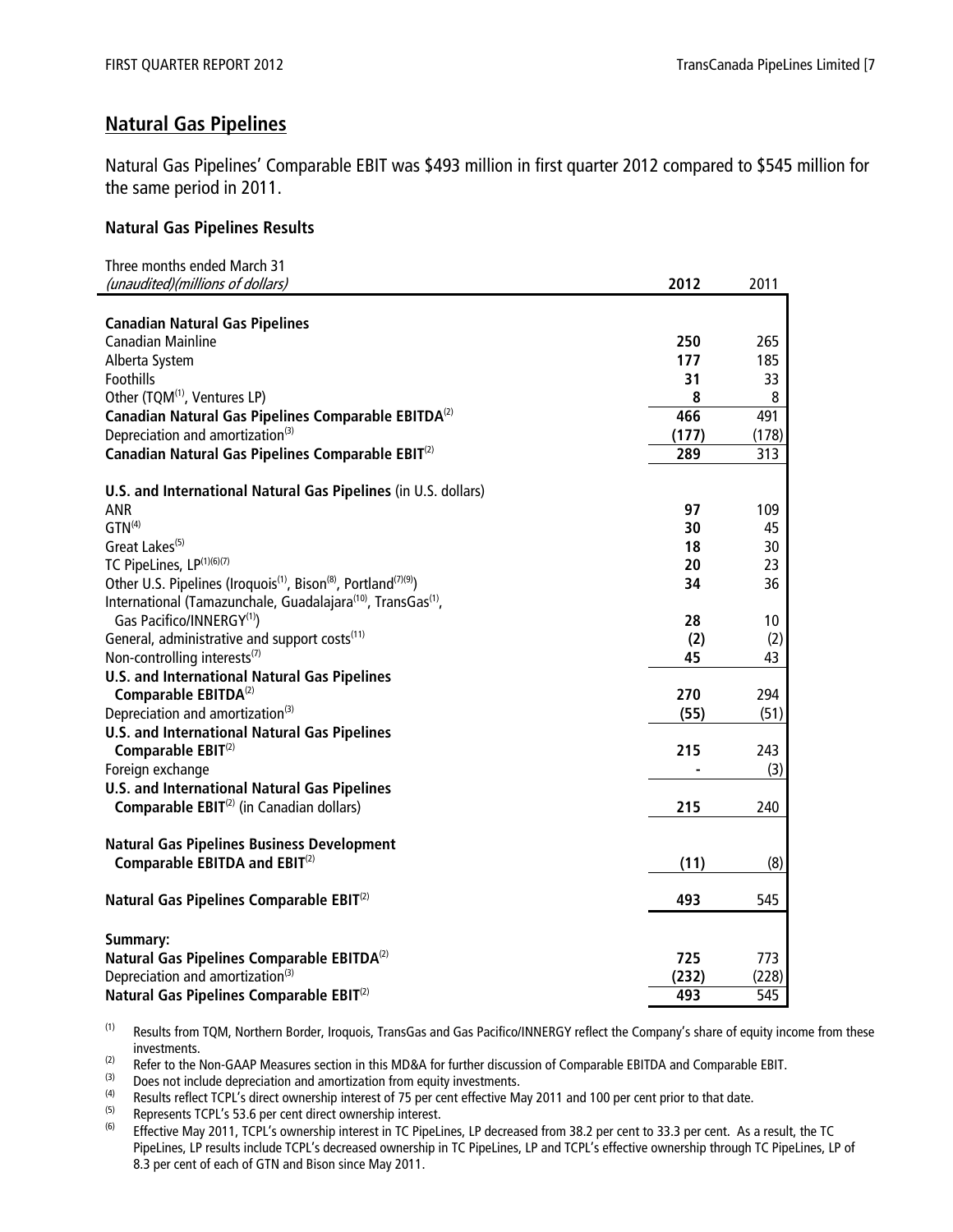- (7) Non-Controlling Interests reflects Comparable EBITDA for the portions of TC PipeLines, LP and Portland not owned by TCPL.
- Results reflect TCPL's direct ownership of 75 per cent of Bison effective May 2011 when 25 per cent was sold to TC PipeLines, LP and 100 per cent since January 2011 when Bison went into service.
- $^{(9)}$  Includes TCPL's 61.7 per cent ownership interest.
- (10) Includes Guadalajara's operations since June 2011.
- Represents General, Administrative and Support Costs associated with certain of TCPL's pipelines.

#### **Net Income for Wholly Owned Canadian Natural Gas Pipelines**

| Three months ended March 31<br>(unaudited)(millions of dollars) | 2012     | 2011     |
|-----------------------------------------------------------------|----------|----------|
| Canadian Mainline<br>Alberta System<br><b>Foothills</b>         | 47<br>48 | 62<br>48 |

#### **Canadian Natural Gas Pipelines**

Canadian Mainline's net income of \$47 million in first quarter 2012 decreased \$15 million from \$62 million in the same period in 2011. Canadian Mainline's first quarter 2011 net income included incentive earnings earned under an incentive arrangement included as part of the five-year tolls settlement which expired December 31, 2011. Absent a National Energy Board (NEB) decision with respect to 2012 tolls, Canadian Mainline's first quarter 2012 results reflect the last approved rate of return on common equity of 8.08 per cent on deemed common equity of 40 per cent and exclude incentive earnings. Canadian Mainline's first quarter 2012 results also reflect a lower investment base compared to first quarter 2011.

The Alberta System's net income of \$48 million in first quarter 2012 was equal to that of 2011. The positive impact on 2012 net income from a higher average investment base was offset by lower incentive earnings.

Canadian Mainline's Comparable EBITDA for first quarter 2012 of \$250 million decreased \$15 million compared to the same period in 2011. The Alberta System's Comparable EBITDA was \$177 million in first quarter 2012 compared to \$185 million in the same period in 2011. EBITDA from the Canadian Mainline and the Alberta System reflect the net income variances discussed above as well as variances in depreciation, financial charges and income taxes which are recovered in revenue on a flow-through basis.

#### **U.S. Natural Gas Pipelines**

ANR's Comparable EBITDA in first quarter 2012 was US\$97 million compared to US\$109 million for the same period in 2011. The decrease was primarily due to higher operating, maintenance and administration (OM&A) costs, lower incidental commodity sales and lower transportation revenues.

GTN's Comparable EBITDA in first quarter 2012 was US\$30 million compared to US\$45 million for the same period in 2011. The decrease was primarily due to TCPL's sale of a 25 per cent interest in GTN to TC PipeLines, LP in May 2011 as well as lower contracted transportation revenues.

Great Lakes' Comparable EBITDA in first quarter 2012 was US\$18 million compared to US\$30 million for the same period in 2011. The decrease was due to lower transportation revenues resulting from uncontracted capacity.

International Comparable EBITDA in first quarter 2012 was US\$28 million compared to US\$10 million for the same period in 2011 primarily due to incremental earnings from the Guadalajara pipeline, which was placed in service in June 2011.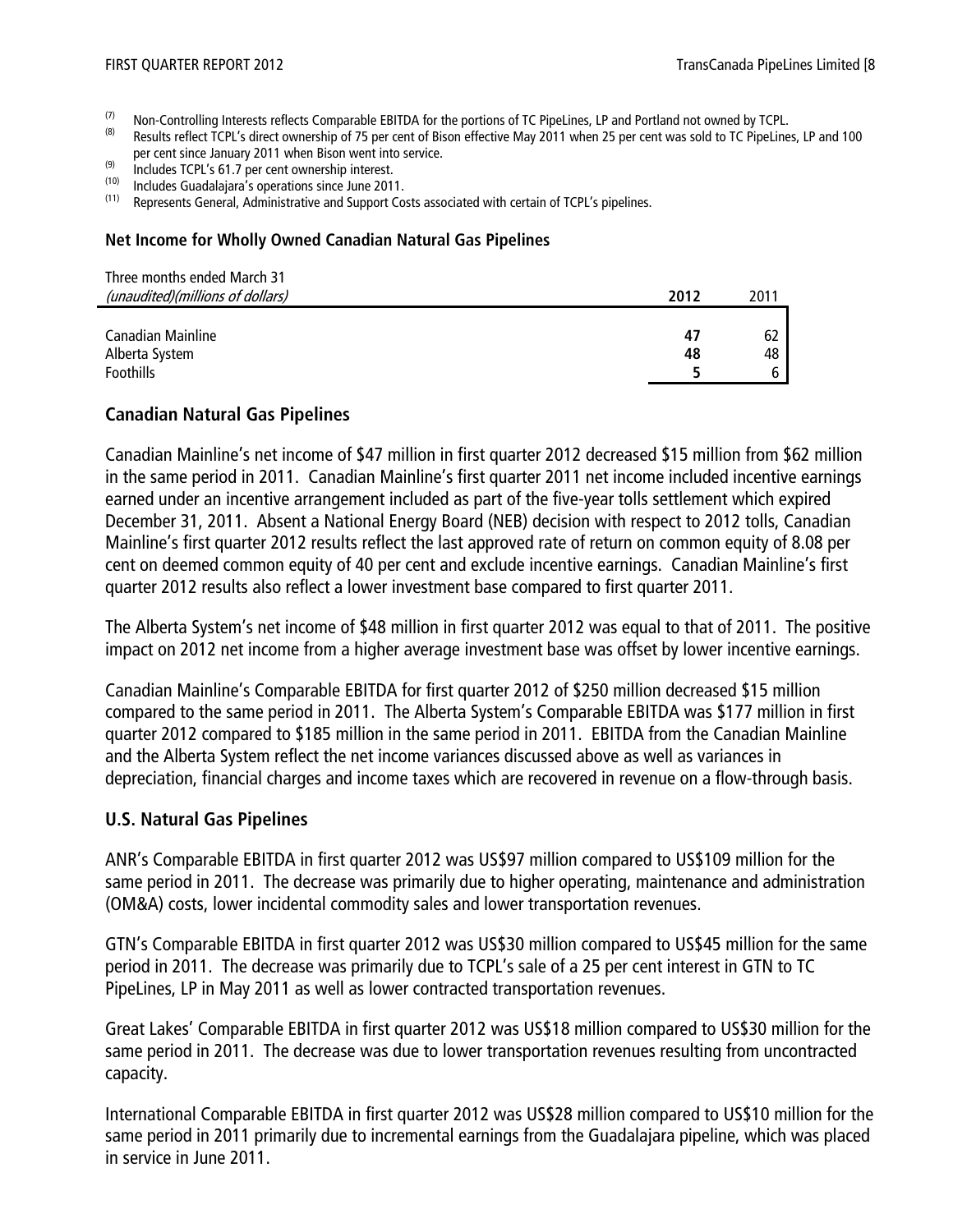#### **Operating Statistics**

| Three months ended March 31                                             | Canadian<br>Mainline <sup>(1)</sup> |       | Alberta<br>System $(2)$ |       | $ANR^{(3)}$ |      |
|-------------------------------------------------------------------------|-------------------------------------|-------|-------------------------|-------|-------------|------|
| (unaudited)                                                             | 2012                                | 2011  | 2012                    | 2011  | 2012        | 2011 |
| Average investment base (millions of dollars)<br>Delivery volumes (Bcf) | 5.812                               | 6.404 | 5.282                   | 4.966 | n/a         | n/a  |
| Total                                                                   | 430                                 | 597   | 998                     | 1.000 | 482         | 480  |
| Average per day                                                         | 4.7                                 | 6.6   | 11.0                    | 11.1  | 5.3         | 5.3  |

<sup>(1)</sup> Canadian Mainline's throughput volumes in the above table reflect physical deliveries to domestic and export markets. Canadian Mainline's physical receipts originating at the Alberta border and in Saskatchewan for the three months ended March 31, 2012 were 247 billion cubic feet (Bcf) (2011 – 376 Bcf); average per day was 2.7 Bcf (2011 – 4.2 Bcf).

 $^{(2)}$  Field receipt volumes for the Alberta System for the three months ended March 31, 2012 were 948 Bcf (2011 – 843 Bcf); average per day was 10.4 Bcf (2011 – 9.4 Bcf).

 $^{(3)}$  Under its current rates, which are approved by the FERC, ANR's results are not impacted by changes in its average investment base.

## **Oil Pipelines**

Oil Pipelines Comparable EBIT for first quarter 2012 was \$137 million compared to \$76 million for the same period in 2011.

#### **Oil Pipelines Results**

| (unaudited)(millions of dollars)               | Three months ended<br><b>March 31, 2012</b> | Two months ended<br>March 31, 2011 |
|------------------------------------------------|---------------------------------------------|------------------------------------|
|                                                |                                             |                                    |
| Keystone Pipeline System                       | 174                                         | 99                                 |
| Oil Pipeline Business Development              | (1)                                         |                                    |
| Oil Pipelines Comparable EBITDA <sup>(1)</sup> | 173                                         | 99                                 |
| Depreciation and amortization                  | (36)                                        | (23)                               |
| Oil Pipelines Comparable EBIT <sup>(1)</sup>   | 137                                         | 76                                 |
| <b>Comparable EBIT denominated as follows:</b> |                                             |                                    |
| Canadian dollars                               | 48                                          | 26                                 |
| U.S. dollars                                   | 89                                          | 51                                 |
| Foreign exchange                               |                                             |                                    |
| Oil Pipelines Comparable EBIT <sup>(1)</sup>   | 137                                         | 76                                 |

<sup>(1)</sup> Refer to the Non-GAAP Measures section in this MD&A for further discussion of Comparable EBITDA and Comparable EBIT.

#### Keystone Pipeline System

The Keystone Pipeline System's Comparable EBITDA in first quarter 2012 was \$174 million compared to \$99 million for the same period in 2011. The increase was primarily due to the impact of three months of earnings being recorded for the Wood River/Patoka and Cushing Extension sections of the Keystone Pipeline System compared to only two months in first quarter 2011, as well as the incremental impact of higher fixed tolls which came into effect in May 2011 on the Wood River/Patoka section of the system.

EBITDA from the Keystone Pipeline System is primarily generated from payments received under long-term commercial arrangements for committed capacity that are not dependant on actual throughput. Uncontracted capacity is offered to the market on a spot basis and, when capacity is available, provides opportunities to generate incremental EBITDA.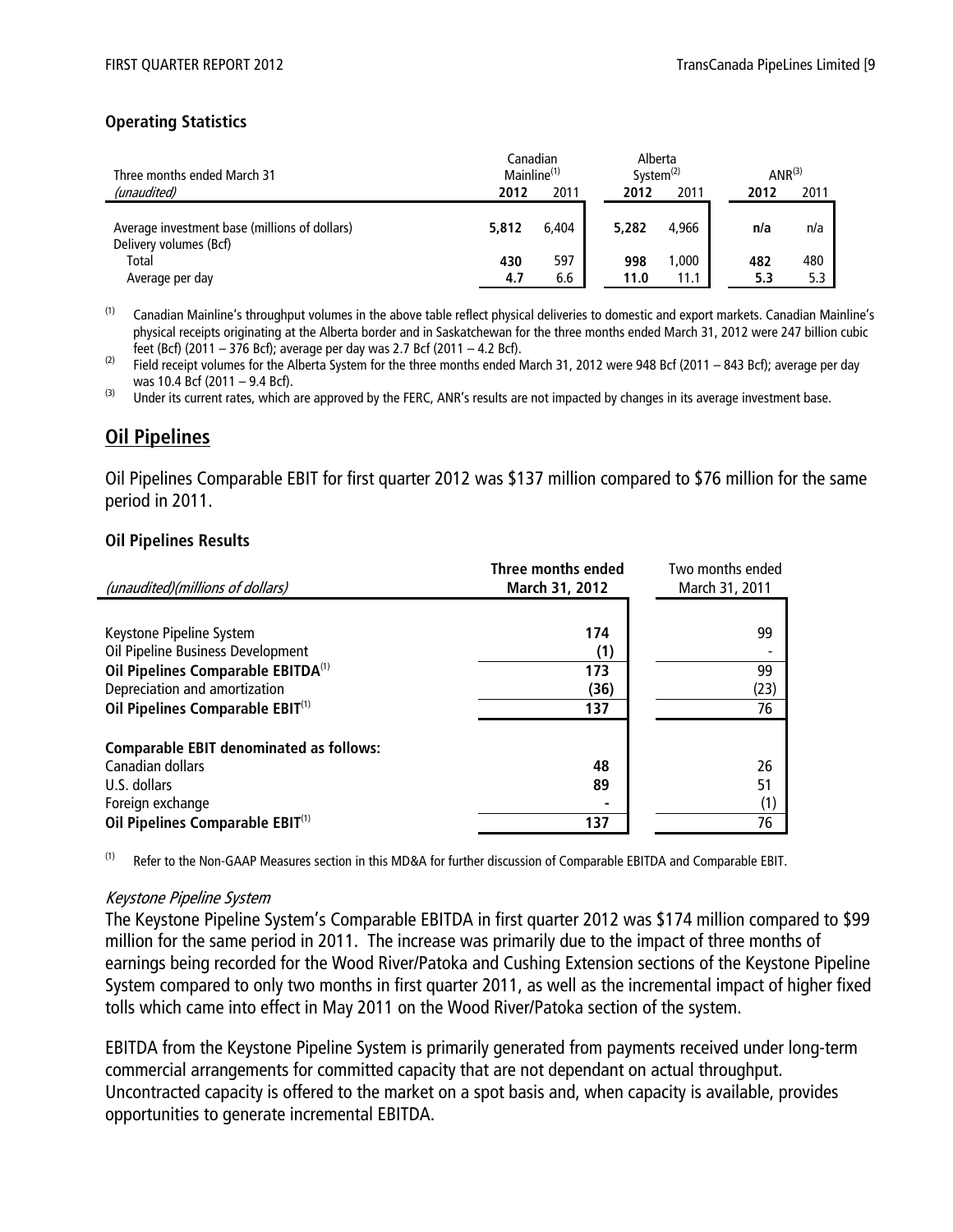#### Depreciation and Amortization

Oil Pipelines depreciation and amortization increased \$13 million in first quarter 2012 compared to the same period in 2011 reflecting three months of operations compared to two months in 2011 for the Wood River/Patoka and Cushing Extension sections of the Keystone Pipeline System.

#### **Operating Statistics**

| (unaudited)                                                                        | Three months ended<br>March 31, 2012 | Two months ended<br>March 31, 2011 |
|------------------------------------------------------------------------------------|--------------------------------------|------------------------------------|
| Delivery volumes (thousands of barrels) <sup>(1)</sup><br>Total<br>Average per day | 48,764<br>536                        | 22,466<br>381                      |

(1) Delivery volumes reflect physical deliveries.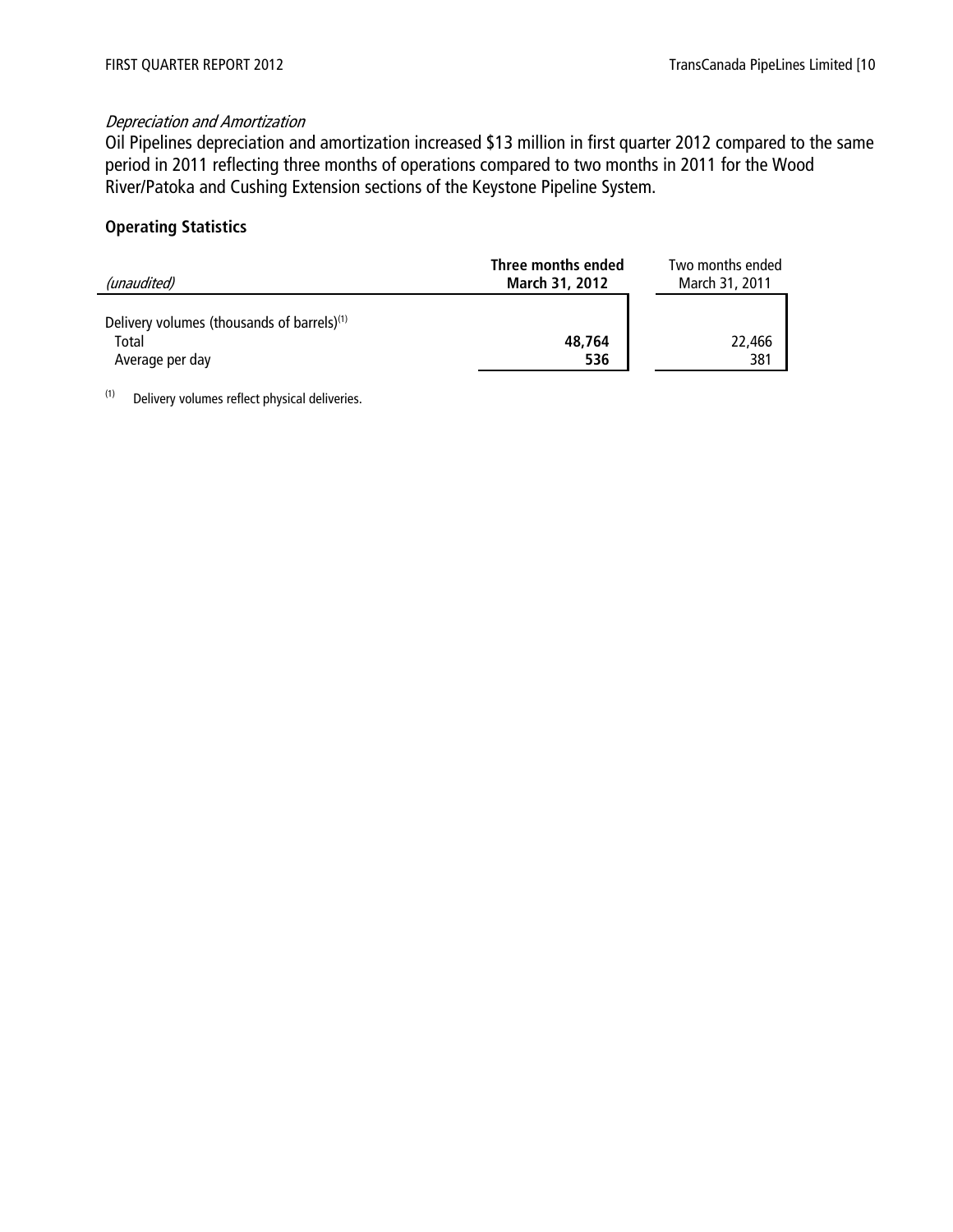# **Energy**

Energy's Comparable EBIT was \$171 million in first quarter 2012 compared to \$248 million for the same period in 2011.

#### **Energy Results**

| Three months ended March 31<br>(unaudited)(millions of dollars)                                 | 2012 | 2011        |
|-------------------------------------------------------------------------------------------------|------|-------------|
|                                                                                                 |      |             |
| <b>Canadian Power</b>                                                                           |      |             |
| Western Power(1)(2)                                                                             | 131  | 119         |
| Eastern Power <sup>(1)(3)</sup>                                                                 | 93   | 76          |
| Bruce Power <sup>(1)</sup>                                                                      | (13) | 43          |
|                                                                                                 | (11) | (8)         |
| General, administrative and support costs                                                       | 200  | 230         |
| Canadian Power Comparable EBITDA <sup>(4)</sup><br>Depreciation and amortization <sup>(5)</sup> | (40) |             |
|                                                                                                 | 160  | (34)<br>196 |
| Canadian Power Comparable EBIT <sup>(4)</sup>                                                   |      |             |
| <b>U.S. Power</b> (in U.S. dollars)                                                             |      |             |
| <b>Northeast Power</b>                                                                          | 46   | 71          |
| General, administrative and support costs                                                       | (10) | (9)         |
| U.S. Power Comparable EBITDA <sup>(4)</sup>                                                     | 36   | 62          |
| Depreciation and amortization                                                                   | (30) | (30)        |
| U.S. Power Comparable EBIT <sup>(4)</sup>                                                       | 6    | 32          |
| Foreign exchange                                                                                |      |             |
| U.S. Power Comparable EBIT <sup>(4)</sup> (in Canadian dollars)                                 | 6    | 32          |
|                                                                                                 |      |             |
| <b>Natural Gas Storage</b>                                                                      |      |             |
| Alberta Storage <sup>(1)</sup>                                                                  | 15   | 30          |
| General, administrative and support costs                                                       | (2)  | (2)         |
| Natural Gas Storage Comparable EBITDA <sup>(4)</sup>                                            | 13   | 28          |
| Depreciation and amortization <sup>(5)</sup>                                                    | (3)  | (3)         |
| Natural Gas Storage Comparable EBIT <sup>(4)</sup>                                              | 10   | 25          |
|                                                                                                 |      |             |
| <b>Energy Business Development Comparable EBITDA and</b>                                        |      |             |
| $EBIT^{(1)(4)}$                                                                                 | (5)  | (5)         |
|                                                                                                 |      |             |
| Energy Comparable EBIT <sup>(1)(4)</sup>                                                        | 171  | 248         |
|                                                                                                 |      |             |
| Summary:                                                                                        |      |             |
| Energy Comparable EBITDA <sup>(4)</sup>                                                         | 244  | 315         |
| Depreciation and amortization <sup>(5)</sup>                                                    | (73) | (67)        |
| Energy Comparable EBIT <sup>(4)</sup>                                                           | 171  | 248         |

(1) Results from ASTC Power Partnership, Portlands Energy, Bruce Power and CrossAlta reflect the Company's share of equity income from these investments.

(2) Includes Coolidge effective May 2011.<br>(3) Includes Montagne-Sèche and phase of

(3) Includes Montagne-Sèche and phase one of Gros-Morne effective November 2011.<br>(4) Refer to the Non-GAAP Measures section in this MD&A for further discussion of Con

(4) Refer to the Non-GAAP Measures section in this MD&A for further discussion of Comparable EBITDA and Comparable EBIT.<br>(5) Does not include depreciation and amortization of equity investments

Does not include depreciation and amortization of equity investments.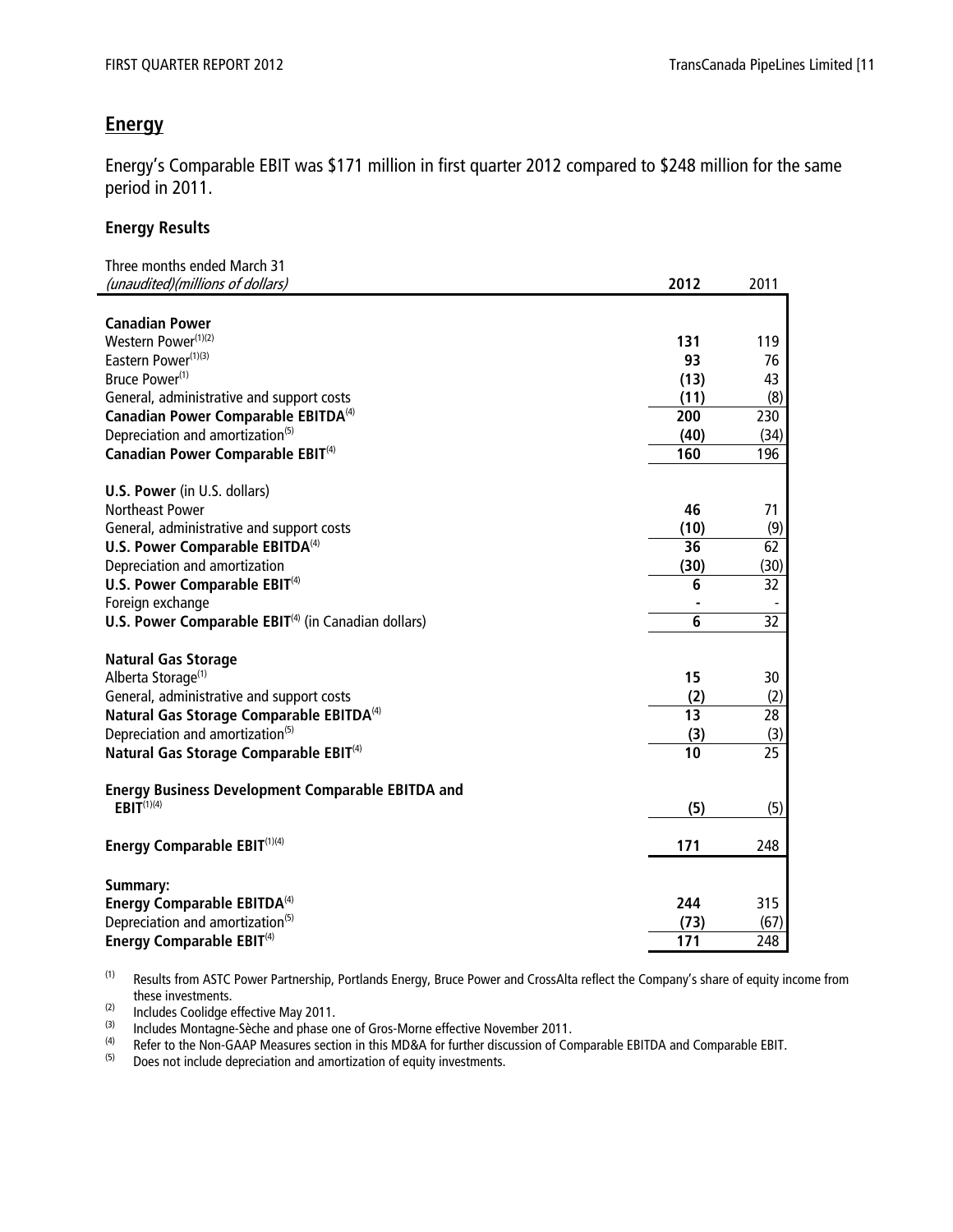#### **Canadian Power**

## **Western and Eastern Canadian Power Comparable EBIT**(1)(2)(3)

| Three months ended March 31                   |      |       |
|-----------------------------------------------|------|-------|
| (unaudited)(millions of dollars)              | 2012 | 2011  |
|                                               |      |       |
| Revenue                                       |      |       |
| Western power <sup>(2)</sup>                  | 224  | 221   |
| Eastern power <sup>(3)</sup>                  | 103  | 96    |
| Other <sup>(4)</sup>                          | 25   | 23    |
|                                               | 352  | 340   |
|                                               |      |       |
| Income from Equity Investments <sup>(5)</sup> | 23   | 27    |
|                                               |      |       |
| <b>Commodity Purchases Resold</b>             |      |       |
| Western power                                 | (94) | (104) |
| Other <sup>(6)</sup>                          | (2)  | (5)   |
|                                               | (96) | (109) |
|                                               |      |       |
| Plant operating costs and other               | (55) | (63)  |
| General, administrative and support costs     | (11) | (8)   |
| Comparable EBITDA <sup>(1)</sup>              | 213  | 187   |
| Depreciation and amortization                 | (40) | (34)  |
| Comparable EBIT(1)                            | 173  | 153   |
|                                               |      |       |

(1) Refer to the Non-GAAP Measures section in this MD&A for further discussion of Comparable EBITDA and Comparable EBIT.<br>(2) Includes Coolidge effective May 2011, Includes the net realized gains and losses from derivative

(2) Includes Coolidge effective May 2011. Includes the net realized gains and losses from derivatives used to purchase and sell power.<br>(3) Includes Montagne-Sèche and phase one of Gros-Morne effective November 2011

 $^{(3)}$  Includes Montagne-Sèche and phase one of Gros-Morne effective November 2011.<br> $^{(4)}$  Includes sales of excess natural gas purchased for generation and thermal carbon bl

(4) Includes sales of excess natural gas purchased for generation and thermal carbon black. Includes the net realized gains and losses from derivatives used to purchase and sell natural gas to manage Western and Eastern Power's assets.

(5) Results reflect equity income from TCPL's 50 per cent ownership interest in each of ASTC Power Partnership, which holds the Sundance B PPA, and Portlands Energy.

(6) Includes the cost of excess natural gas not used in operations.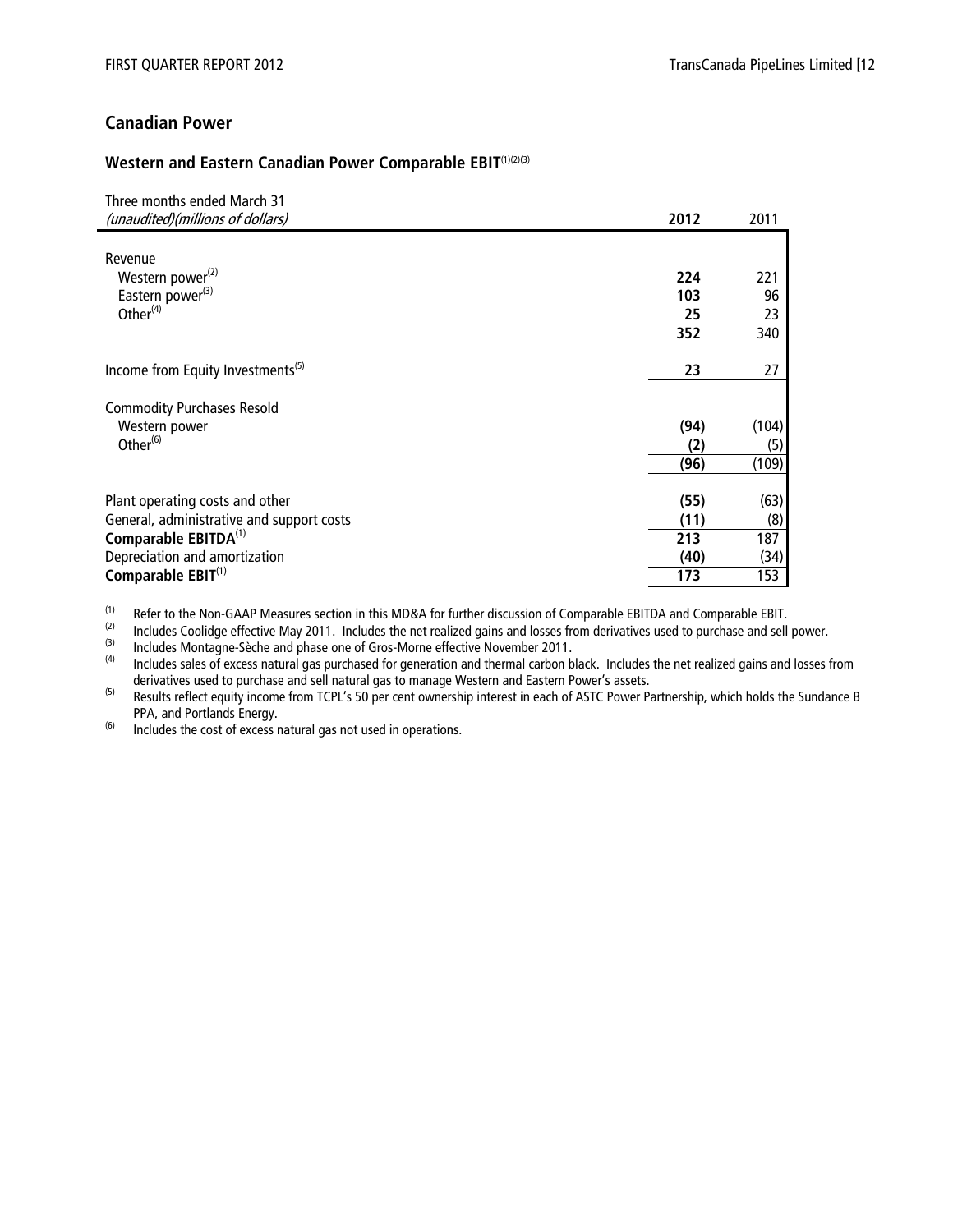#### **Western and Eastern Canadian Power Operating Statistics**(1)

Three months ended March 31

| (unaudited)                                        | 2012  | 2011  |
|----------------------------------------------------|-------|-------|
|                                                    |       |       |
| <b>Volumes (GWh)</b>                               |       |       |
| Generation                                         |       |       |
| Western Power <sup>(2)</sup>                       | 671   | 681   |
| Eastern Power <sup>(3)</sup>                       | 1,143 | 1,078 |
| Purchased                                          |       |       |
| Sundance A and B and Sheerness PPAs <sup>(4)</sup> | 2,039 | 2,105 |
| Other purchases                                    | 45    | 88    |
|                                                    | 3,898 | 3,952 |
| Contracted                                         |       |       |
| Western Power <sup>(2)</sup>                       | 2,295 | 2,155 |
| Eastern Power <sup>(3)</sup>                       | 1,143 | 1,078 |
| Spot                                               |       |       |
| <b>Western Power</b>                               | 460   | 719   |
|                                                    | 3,898 | 3,952 |
| Plant Availability <sup>(5)</sup>                  |       |       |
| Western Power <sup>(2)(6)</sup>                    | 99%   | 98%   |
| Eastern Power(3)(7)                                | 93%   | 99%   |

(1) Includes TCPL's share of Equity Investments' volumes.<br> $\frac{1}{2}$  Includes Coolidae of Equity May 2011.

 $\frac{1}{2}$  Includes Coolidge effective May 2011.

Includes Montagne-Sèche and phase one of Gros-Morne effective November 2011 and volumes related to TCPL's 50 per cent ownership interest in Portlands Energy.

(4) Includes TCPL's 50 per cent ownership interest of Sundance B volumes through the ASTC Power Partnership. No volumes were delivered under the Sundance A PPA in 2012 or 2011.

 $<sup>(5)</sup>$  Plant availability represents the percentage of time in a period that the plant is available to generate power regardless of whether it is</sup> running.

 $\frac{(6)}{(7)}$  Excludes facilities that provide power under PPAs.<br> $\frac{(7)}{(7)}$  Bécancour has been excluded from the availability

Bécancour has been excluded from the availability calculation as power generation has been suspended since 2008.

Western Power's Comparable EBITDA of \$131 million and Power Revenues of \$224 million in first quarter 2012 increased \$12 million and \$3 million, respectively, compared to the same period in 2011, primarily due to incremental earnings from Coolidge, which was placed in service in May 2011, and higher realized power prices, partially offset by a decrease in Sundance A power purchase arrangement (PPA) earnings.

Western Power's Comparable EBITDA in first quarter 2012 included \$30 million (2011 - \$39 million) of accrued earnings from the Sundance A PPA, the revenues and costs of which have been recorded as though the outages of Sundance A Units 1 and 2 are interruptions of supply in accordance with the terms of the PPA. The decrease of \$9 million in Sundance A earnings in first quarter 2012 compared to first quarter 2011 is a result of lower Alberta spot power prices in 2012. Average spot market power prices in Alberta decreased 28 per cent to \$60 per megawatt hour (MWh) in first quarter 2012 compared to \$83 per MWh in first quarter 2011 when unseasonably cold weather combined with unplanned plant outages caused an increase in demand and reduction in market supply. Despite the decrease in spot prices, Western Power earned a higher realized price compared to the prior period as a result of hedging activities. Refer to the Recent Developments section in this MD&A for further discussion regarding the Sundance A outage.

Eastern Power's Comparable EBITDA of \$93 million and Power Revenues of \$103 million in first quarter 2012 increased \$17 million and \$7 million, respectively, compared to the same period in 2011. The increases were primarily due to higher Bécancour contractual earnings and incremental earnings from Montagne-Sèche and phase one of Gros-Morne, which was placed in service in November 2011.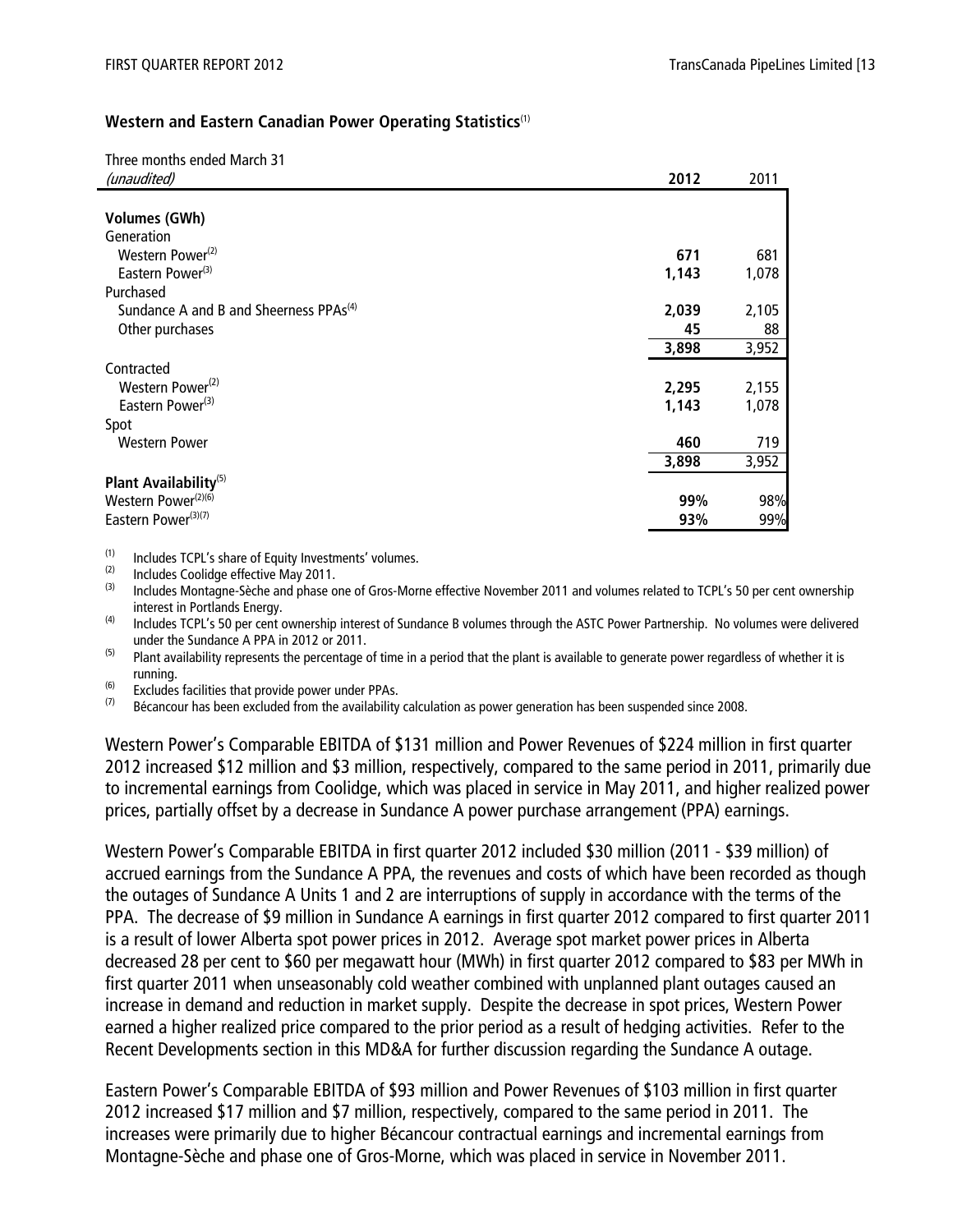Plant Operating Costs and Other, which includes fuel gas consumed in power generation, of \$55 million in first quarter 2012, decreased \$8 million compared to the same period in 2011, primarily due to decreased natural gas fuel prices in first quarter 2012 compared to the same period in 2011.

Depreciation and amortization increased \$6 million in first quarter 2012 compared to the same period in 2011 primarily due to incremental depreciation from Coolidge, Montagne-Sèche and phase one of Gros-Morne.

Approximately 83 per cent of Western Power sales volumes were sold under contract in first quarter 2012, compared to 75 per cent in first quarter 2011. To reduce its exposure to spot market prices in Alberta, as at March 31, 2012, Western Power had entered into fixed-price power sales contracts to sell approximately 6,000 gigawatt hours (GWh) for the remainder of 2012 and 6,300 GWh for 2013.

Eastern Power's sales volumes were 100 per cent sold under contract and are expected to be fully contracted going forward.

#### **Bruce Power Results**

| (TCPL's share)                                                                             |                         |       |
|--------------------------------------------------------------------------------------------|-------------------------|-------|
| Three months ended March 31<br>(unaudited)(millions of dollars unless otherwise indicated) | 2012                    | 2011  |
|                                                                                            |                         |       |
| Income from Equity Investments <sup>(1)</sup>                                              |                         |       |
| <b>Bruce A</b>                                                                             | (33)                    | 18    |
| <b>Bruce B</b>                                                                             | 20                      | 25    |
|                                                                                            | (13)                    | 43    |
| Comprised of:                                                                              |                         |       |
| Revenues                                                                                   | 162                     | 213   |
| Operating expenses                                                                         | (135)                   | (136) |
| Depreciation and other                                                                     | (40)                    | (34)  |
|                                                                                            | (13)                    | 43    |
|                                                                                            |                         |       |
| <b>Bruce Power - Other Information</b>                                                     |                         |       |
| Plant availability <sup>(2)</sup><br><b>Bruce A</b>                                        | 48%                     | 100%  |
| <b>Bruce B</b>                                                                             | 86%                     | 91%   |
| <b>Combined Bruce Power</b>                                                                | 62%                     | 94%   |
| Planned outage days                                                                        |                         |       |
| <b>Bruce A</b>                                                                             | 91                      |       |
| <b>Bruce B</b>                                                                             | 46                      | 21    |
| Unplanned outage days                                                                      |                         |       |
| <b>Bruce A</b>                                                                             |                         | 4     |
| <b>Bruce B</b>                                                                             | $\overline{\mathbf{4}}$ | 8     |
| Sales volumes (GWh) <sup>(1)</sup>                                                         |                         |       |
| <b>Bruce A</b>                                                                             | 747                     | 1,500 |
| <b>Bruce B</b>                                                                             | 1,909                   | 2,032 |
|                                                                                            | 2,656                   | 3,532 |
| Realized sales price per MWh                                                               |                         |       |
| <b>Bruce A</b>                                                                             | \$66                    | \$65  |
| Bruce $B^{(3)}$                                                                            | \$54                    | \$53  |
| <b>Combined Bruce Power</b>                                                                | \$57                    | \$57  |

(1) Represents TCPL's 48.8 per cent ownership interest in Bruce A and 31.6 per cent ownership interest in Bruce B.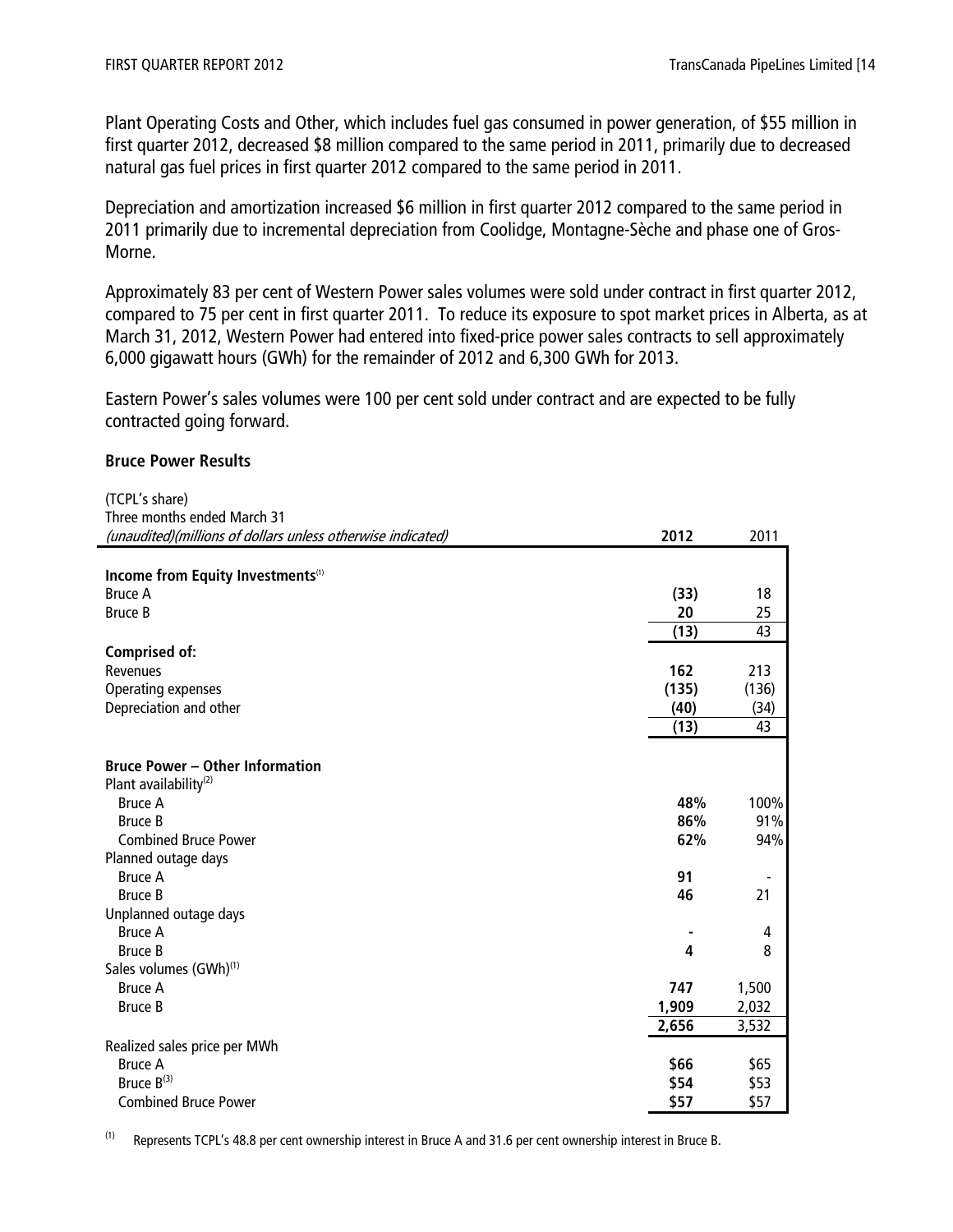- $(2)$  Plant availability represents the percentage of time in a year that the plant is available to generate power regardless of whether it is running.
- (3) Includes revenue received under the floor price mechanism and from contract settlements as well as volumes and revenues associated with deemed generation.

TCPL's Equity Income from Bruce A decreased \$51 million in first quarter 2012 to a loss of \$33 million compared to income of \$18 million in first quarter 2011 primarily due to lower volumes resulting from the West Shift Plus planned outage on Unit 3 which took place throughout the quarter and is expected to be completed in second quarter 2012.

TCPL's Equity Income from Bruce B decreased \$5 million in first quarter 2012 to \$20 million compared to \$25 million in first quarter 2011 primarily due to lower volumes resulting from higher planned outage days.

Under a contract with the Ontario Power Authority (OPA), all output from Bruce A in first quarter 2012 was sold at a fixed price of \$66.33 per MWh (before recovery of fuel costs from the OPA) compared to \$64.71 per MWh in first quarter 2011. Also under a contract with the OPA, all output from the Bruce B units was subject to a floor price of \$50.18 per MWh in first quarter 2012 compared to \$48.96 per MWh in first quarter 2011. Effective April 1, 2012, the fixed price for output from Bruce A increased to \$68.23 per MWh and the Bruce B floor price increased to \$51.62 per MWh.

Amounts received under the Bruce B floor price mechanism within a calendar year are subject to repayment if the monthly average spot price exceeds the floor price. With respect to 2012, TCPL currently expects spot prices to be less than the floor price for the year, therefore no amounts recorded in revenues in first quarter 2012 are expected to be repaid.

Bruce B enters into fixed-price contracts whereby Bruce B receives or pays the difference between the contract price and the spot price. Bruce B's realized price increased by \$1 per MWh to \$54 per MWh in first quarter 2012 compared to the same period in 2011 and reflected revenues recognized from the floor price mechanism, contract sales and deemed generation.

The overall plant availability percentage in 2012 is expected to be in the low 70s for Bruce A Units 3 and 4. The Bruce A West Shift Plus outage, which commenced in November 2011, is expected to be completed in second quarter 2012. Additional planned maintenance on one of the units at Bruce A is scheduled for the summer of 2012. Bruce B's overall plant availability percentage is expected to be in the mid 90s for the four units in 2012.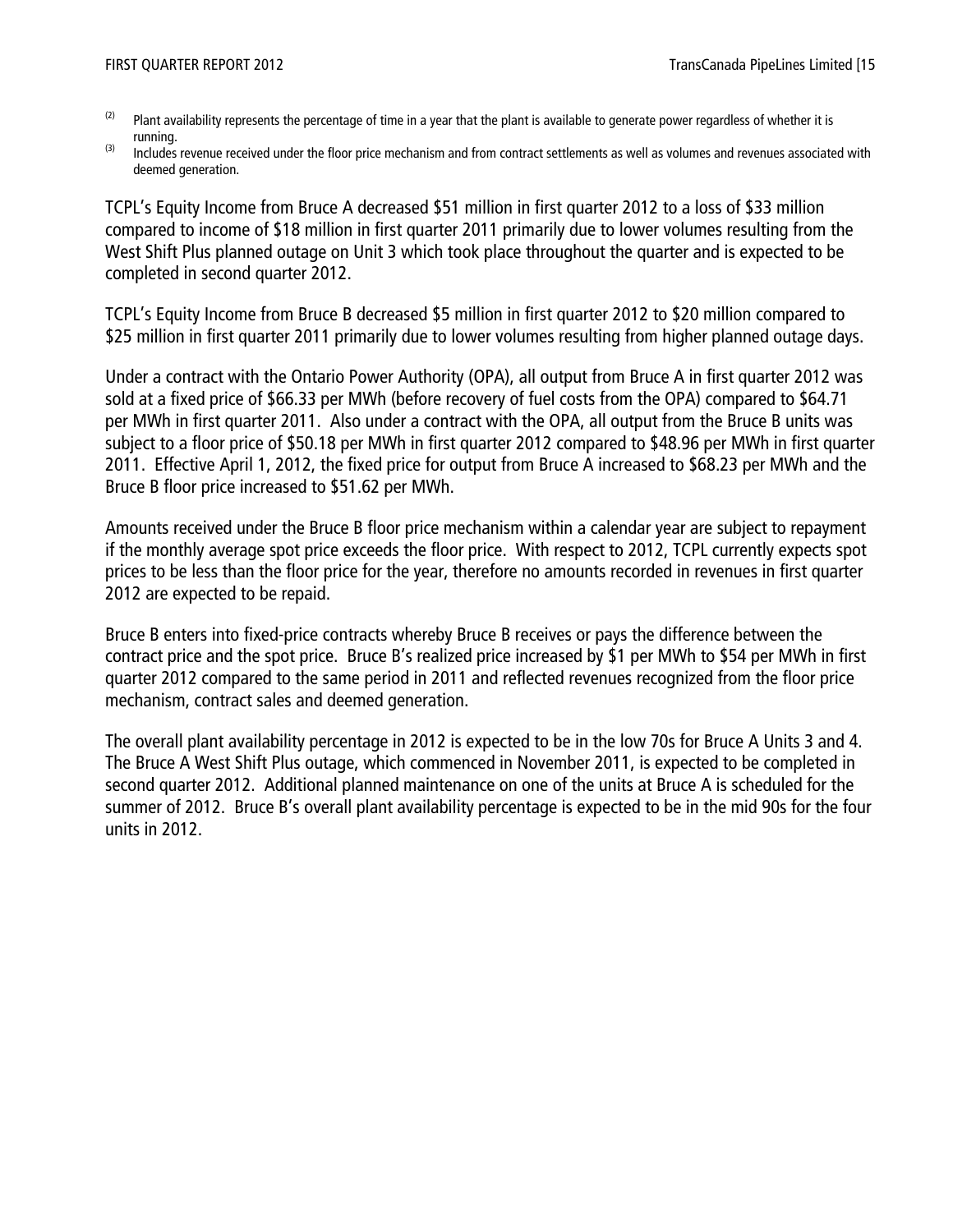#### **U.S. Power**

#### **U.S. Power Comparable EBIT(1)**

| Three months ended March 31                    |      |       |
|------------------------------------------------|------|-------|
| (unaudited)(millions of U.S. dollars)          | 2012 | 2011  |
|                                                |      |       |
| Revenues                                       |      |       |
| Power <sup>(2)</sup>                           | 161  | 255   |
| Capacity                                       | 40   | 39    |
| Other $(3)$                                    | 19   | 30    |
|                                                | 220  | 324   |
| Commodity purchases resold                     | (83) | (131) |
| Plant operating costs and other <sup>(3)</sup> | (91) | (122) |
| General, administrative and support costs      | (10) | (9)   |
| Comparable EBITDA <sup>(1)</sup>               | 36   | 62    |

(1) Refer to the Non-GAAP Measures section in this MD&A for further discussion of Comparable EBITDA and Comparable EBIT.<br>(2) The realized gains and losses from financial derivatives used to purchase and sell power, patura

Depreciation and amortization **(30)** (30) **Comparable EBIT**(1) **6** 32

(2) The realized gains and losses from financial derivatives used to purchase and sell power, natural gas and fuel oil to manage U.S. Power's assets are presented on a net basis in Power Revenues.

 $^{(3)}$  Includes revenues and costs related to a third-party service agreement at Ravenswood.

#### **U.S. Power Operating Statistics**

Three months ended March 31

| (unaudited)                         | 2012  | 2011  |
|-------------------------------------|-------|-------|
|                                     |       |       |
| <b>Physical Sales Volumes (GWh)</b> |       |       |
| Supply                              |       |       |
| Generation                          | 1,154 | 1,291 |
| Purchased                           | 1,954 | 1,939 |
|                                     | 3,108 | 3,230 |
|                                     |       |       |
| Plant Availability <sup>(1)</sup>   | 80%   | 82%   |

<sup>(1)</sup> Plant availability represents the percentage of time in a period that the plant is available to generate power regardless of whether it is running.

U.S Power's Comparable EBITDA of US\$36 million and Power Revenues of US\$161 million decreased US\$26 million and US\$94 million, respectively, compared to the same period in 2011. The reduction was primarily due to lower realized power prices which were negatively impacted by lower natural gas prices.

Capacity Revenue of US\$40 million in first quarter 2012 increased US\$1 million compared to the same period in 2011. Capacity Revenues in first quarter 2012 were positively impacted by higher capacity prices in New York while New England capacity prices decreased slightly compared to 2011.

Commodity Purchases Resold of US\$83 million decreased US\$48 million compared to the same period in 2011 primarily due to lower realized prices on power purchased for resale under power sales commitments to wholesale, commercial and industrial customers.

Plant Operating Costs and Other, which includes fuel gas consumed in generation, of US\$91 million decreased US\$31 million primarily due to lower natural gas fuel prices.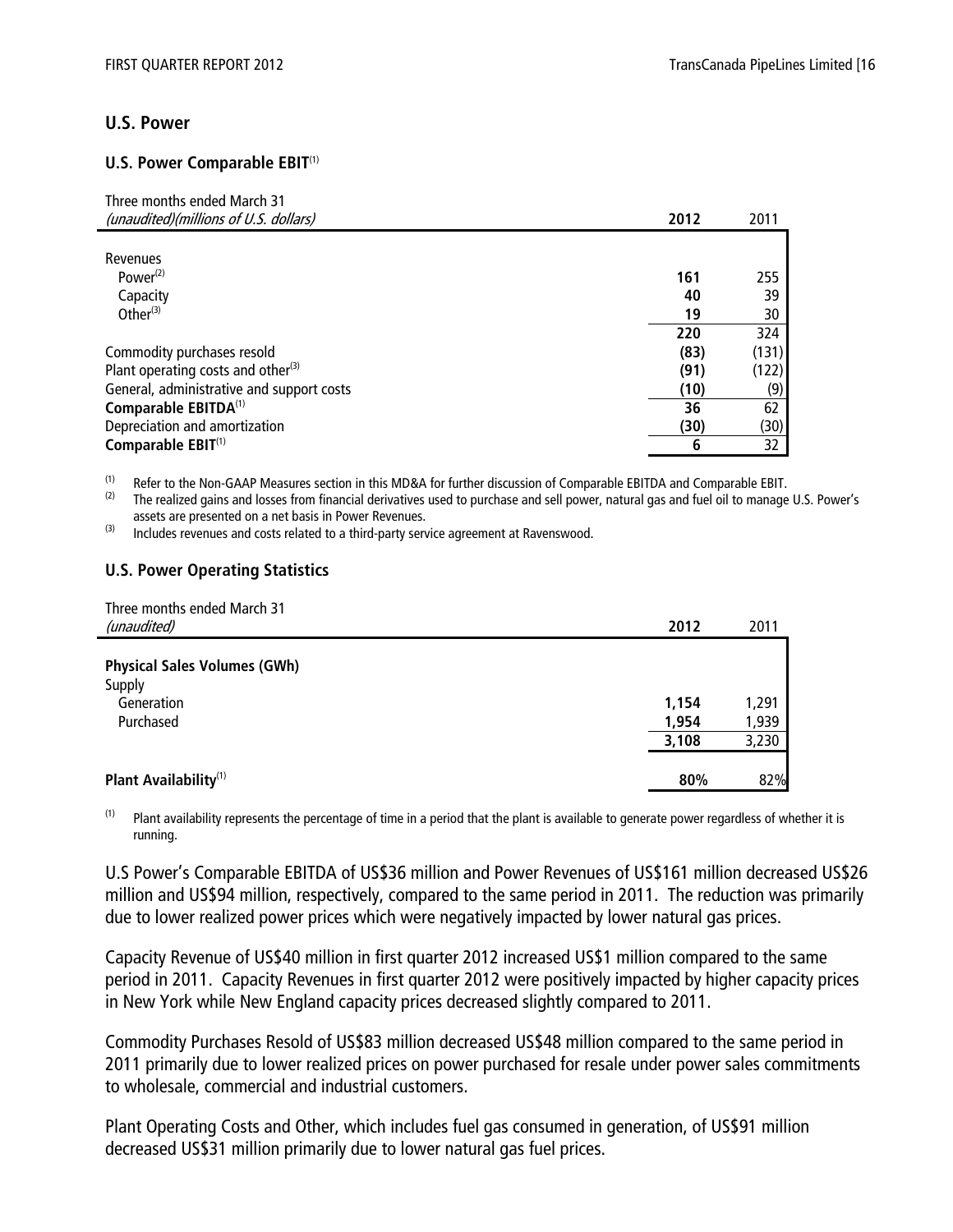As at March 31, 2012, approximately 3,000 GWh or 35 per cent and 2,500 GWh or 30 per cent of U.S. Power's planned generation is contracted for the remainder 2012 and fiscal 2013, respectively. Planned generation fluctuates depending on hydrology, wind conditions, commodity prices and the resulting dispatch of the assets. Power sales fluctuate based on customer usage.

#### **Natural Gas Storage**

Natural Gas Storage's Comparable EBITDA in first quarter 2012 declined to \$13 million compared to \$28 million for the same period in 2011 primarily due to lower realized natural gas price spreads.

#### **Other Income Statement Items**

#### **Comparable Interest Expense**(1)

| Three months ended March 31                                                                         |            |            |
|-----------------------------------------------------------------------------------------------------|------------|------------|
| (unaudited)(millions of dollars)                                                                    | 2012       | 2011       |
| Interest on long-term debt <sup>(2)</sup><br>Canadian dollar-denominated<br>U.S. dollar-denominated | 128<br>186 | 122<br>182 |
| Foreign exchange                                                                                    |            | (3)        |
|                                                                                                     | 314        | 301        |
| Other interest and amortization<br>Capitalized interest                                             | 8<br>(74)  | 34<br>(97) |
| Comparable Interest Expense <sup>(1)</sup>                                                          | 248        | 238        |

(1) Refer to the Non-GAAP Measures section in this MD&A for further discussion of Comparable Interest Expense.<br>(2) Includes interest on Junier Subordinated Nates

Includes interest on Junior Subordinated Notes.

Comparable Interest Expense in first quarter 2012 increased \$10 million to \$248 million compared to \$238 million in first quarter 2011. The increase was primarily due to lower capitalized interest for Keystone and Coolidge as a result of placing these assets in service, incremental interest expense on debt issues of US\$500 million in March 2012, \$750 million in November 2011 and US\$350 million in July 2011. These increases were partially offset by the impact of Canadian and U.S. dollar-denominated debt maturities in 2012 and 2011.

Comparable Interest Income and Other for first quarter 2012 decreased \$3 million to \$25 million compared to \$28 million in first quarter 2011, primarily due to lower realized gains in 2012 compared to 2011 on derivatives used to manage the Company's net exposure to foreign exchange rate fluctuations on U.S. dollar-denominated income.

Comparable Income Taxes were \$138 million in first quarter 2012 compared to \$180 million for the same period in 2011. The decrease was primarily due to lower pre-tax earnings in 2012 compared to 2011.

#### **Liquidity and Capital Resources**

TCPL believes that its financial position remains sound as does its ability to generate cash in the short and long term to provide liquidity, maintain financial capacity and flexibility, and provide for planned growth. TCPL's liquidity is underpinned by predictable cash flow from operations, available cash balances and unutilized committed revolving bank lines of US\$1.0 billion, US\$1.0 billion, US\$300 million and \$2.0 billion, maturing in October 2012, November 2012, February 2013 and October 2016, respectively. These facilities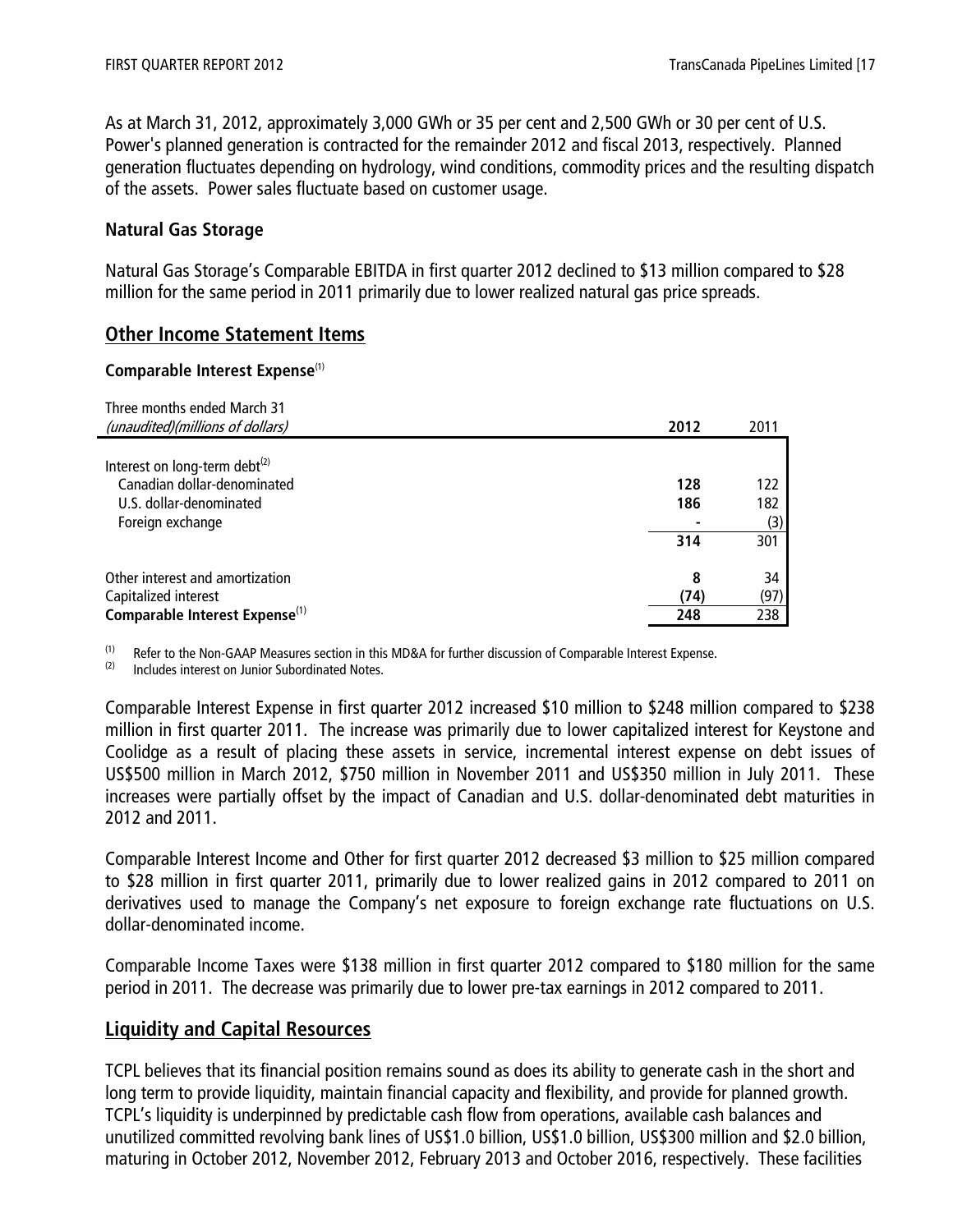also support the Company's three commercial paper programs. In addition, at March 31, 2012, TCPL's proportionate share of unutilized capacity on committed bank facilities at TCPL operated affiliates was \$84 million with maturity dates in 2016. As at March 31, 2012, TCPL had remaining capacity of \$1.25 billion and US\$3.5 billion under its Canadian debt and U.S. debt shelf prospectuses, respectively. TCPL's liquidity, market and other risks are discussed further in the Risk Management and Financial Instruments section in this MD&A.

# **Operating Activities**

#### **Funds Generated from Operations**(1)

| Three months ended March 31                      |       |      |
|--------------------------------------------------|-------|------|
| (unaudited)(millions of dollars)                 | 2012  | 2011 |
|                                                  |       |      |
| <b>Cash Flows</b>                                |       |      |
| Funds generated from operations <sup>(1)</sup>   | 835   | 791  |
| (Increase)/decrease in operating working capital | (164) | 39   |
| Net cash provided by operations                  | 671   | 830  |

(1) Refer to the Non-GAAP Measures section in this MD&A for further discussion of Funds Generated from Operations.

Net Cash Provided by Operations decreased \$159 million in the first quarter of 2012, compared to the same period in 2011, largely as a result of changes in operating working capital partially offset by increased Funds Generated from Operations. Funds Generated from Operations for the first quarter 2012 were \$835 million compared to \$791 million for the same period in 2011.

As at March 31, 2012, TCPL's current assets were \$3.8 billion and current liabilities were \$4.7 billion resulting in a working capital deficiency of \$0.9 billion. The Company believes this shortfall can be managed through its ability to generate cash flow from operations as well as its ongoing access to capital markets.

#### **Investing Activities**

In first quarter 2012, capital expenditures totalled \$464 million (2011– \$567 million), primarily related to the expansion of the Keystone Pipeline System and expansion of the Alberta System. Equity investments of \$216 million (2011 - \$151 million) primarily related to the Company's investment in the refurbishment and restart of Bruce Power Units 1 and 2.

#### **Financing Activities**

In January 2012, TCPL issued 6.5 million common shares to TransCanada Corporation (TransCanada) resulting in proceeds of \$269 million.

In March 2012, TCPL issued US\$500 million of Senior Notes maturing on March 2, 2015 and bearing interest at an annual rate of 0.875 per cent. These notes were issued under the US\$4.0 billion debt shelf prospectus filed in November 2011. The net proceeds of this offering were used for general corporate purposes and to reduce short-term indebtedness.

In January 2012, TransCanada PipeLine USA Ltd. repaid the remaining principal of US\$500 million on its five-year term loan.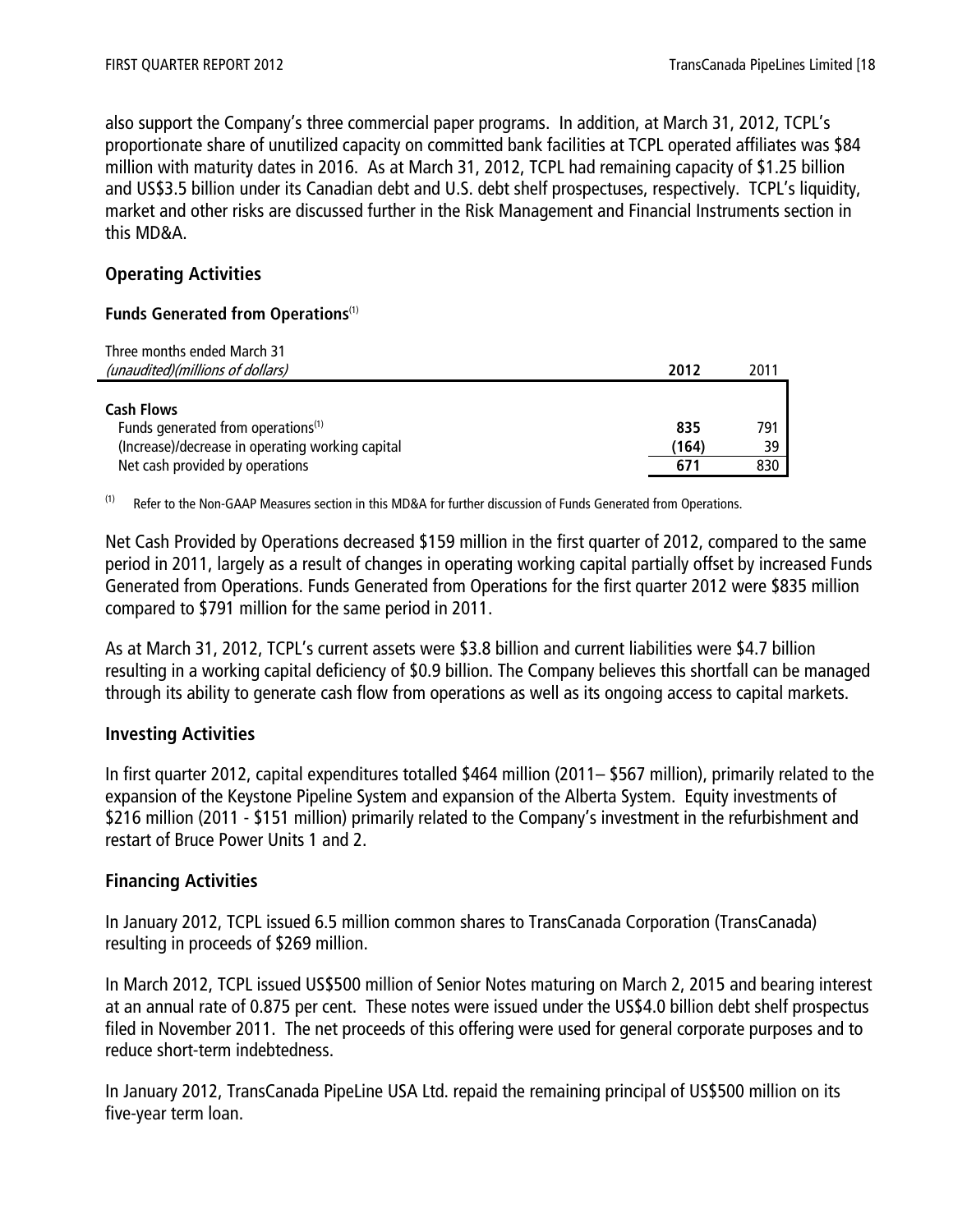The Company believes it has the capacity to fund its existing capital program through internally-generated cash flow, continued access to capital markets and liquidity underpinned by in excess of \$4 billion of committed credit facilities. TCPL's financial flexibility is further bolstered by opportunities for portfolio management, including an ongoing role for TC PipeLines, LP.

# **Dividends**

On April 26, 2012, TCPL's Board of Directors declared a quarterly dividend for the quarter ending June 30, 2012 in an aggregate amount equal to the quarterly dividend to be paid on TransCanada's issued and outstanding common shares at the close of business on June 29, 2012. The dividend is payable on July 31, 2012. The Board of Directors also declared a dividend of \$0.70 per share on TCPL's Series U and Series Y preferred shares for the period ending July 30, 2012 and August 1, 2012, respectively. The dividend for the Series U and Series Y preferred shares is payable on July 30, 2012 and August 1, 2012, respectively, to shareholders of record at the close of business on June 29, 2012.

# **Contractual Obligations**

There have been no material changes to TCPL's contractual obligations from December 31, 2011 to March 31, 2012, including payments due for the next five years and thereafter. For further information on these contractual obligations, refer to the MD&A in TCPL's 2011 Annual Report.

## **Significant Accounting Policies and Critical Accounting Estimates**

The condensed consolidated financial statements of TCPL have been prepared by management in accordance with U.S. GAAP. Comparative figures, which were previously presented in accordance with CGAAP, have been adjusted as necessary to be compliant with the Company's policies under U.S. GAAP. The amounts adjusted for U.S. GAAP in these condensed consolidated financial statements for the three months ended March 31, 2011 are the same as those that have been previously reported in the Company's March 31, 2011 Reconciliation to U.S. GAAP. The amounts adjusted for U.S. GAAP at December 31, 2011 are the same as those reported in Note 25 of TCPL's 2011 audited Consolidated Financial Statements included in TCPL's 2011 Annual Report. The significant accounting policies and critical accounting estimates applied are consistent with those outlined in TCPL's 2011 Annual Report, except as described below, which outlines the Company's significant accounting policies that have changed upon adoption of U.S. GAAP.

To prepare financial statements that conform with U.S. GAAP, TCPL is required to make estimates and assumptions that affect both the amount and timing of recording assets, liabilities, revenues and expenses since the determination of these items may be dependent on future events. The Company uses the most current information available and exercises careful judgement in making these estimates and assumptions.

# **Changes in Accounting Policies**

#### **Changes to Significant Accounting Policies Upon Adoption of U.S. GAAP**

#### Principles of Consolidation

The condensed consolidated financial statements include the accounts of TCPL and its subsidiaries. The Company consolidates its interest in entities over which it is able to exercise control. To the extent there are interests owned by other parties, these interests are included in Non-Controlling Interests. TCPL uses the equity method of accounting for corporate joint ventures in which the Company is able to exercise joint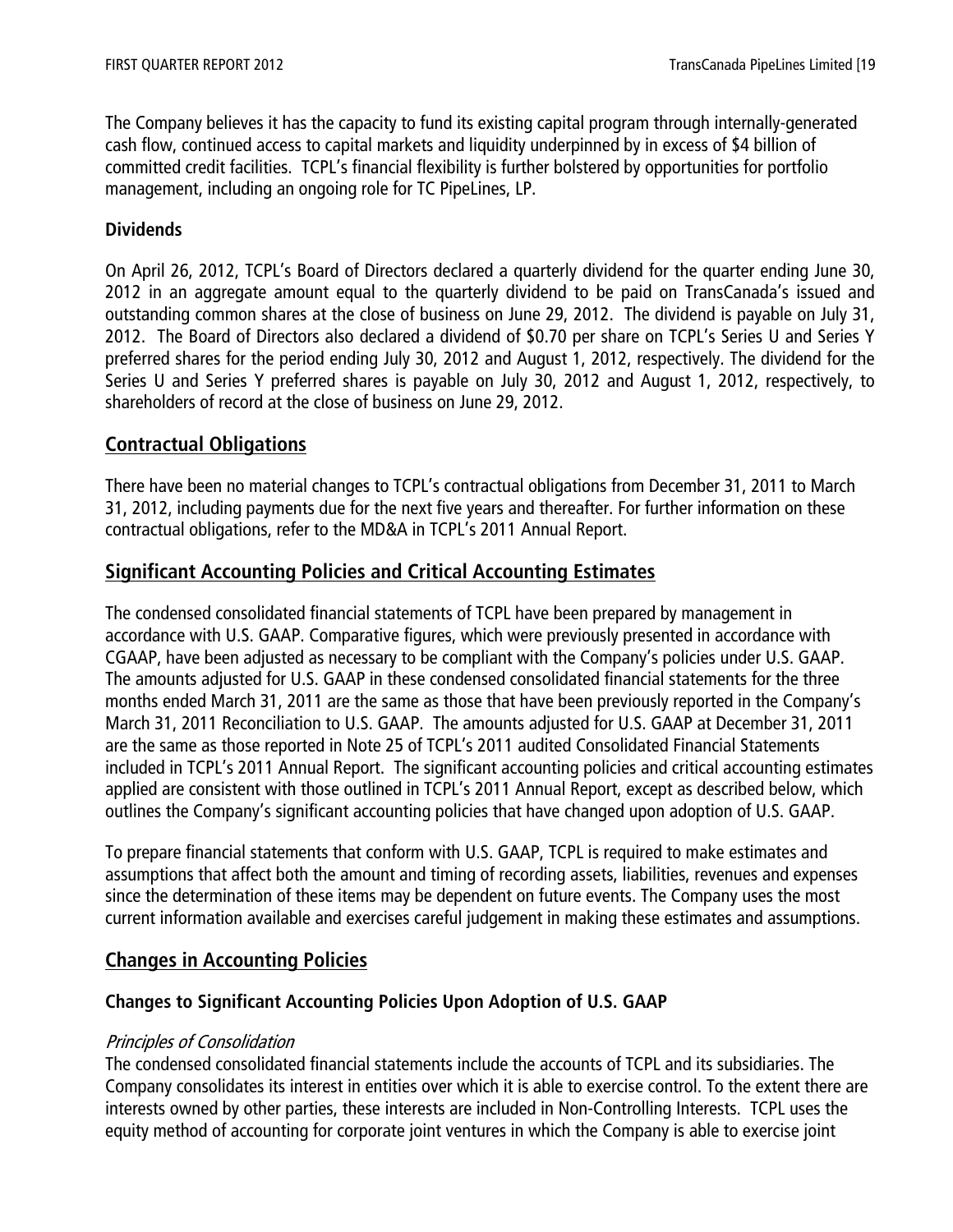control and for investments in which the Company is able to exercise significant influence. TCPL records its proportionate share of undivided interests in certain assets.

#### Inventories

Inventories primarily consist of materials and supplies, including spare parts and fuel, and natural gas inventory in storage, and are recorded at the lower of weighted average cost or market.

#### Income Taxes

The Company uses the liability method of accounting for income taxes. This method requires the recognition of deferred income tax assets and liabilities for future tax consequences attributable to differences between the financial statement carrying amounts of existing assets and liabilities and their respective tax bases. Deferred income tax assets and liabilities are measured using enacted tax rates at the balance sheet date that are anticipated to apply to taxable income in the years in which temporary differences are expected to be recovered or settled. Changes to these balances are recognized in income in the period during which they occur except for changes in balances related to the Canadian Mainline, Alberta System and Foothills, which are deferred until they are refunded or recovered in tolls, as permitted by the NEB.

Canadian income taxes are not provided on the unremitted earnings of foreign investments that the Company does not intend to repatriate in the foreseeable future.

## Employee Benefit and Other Plans

The Company sponsors defined benefit pension plans (DB Plans), defined contribution plans (DC Plans), a Savings Plan and other post-retirement benefit plans. Contributions made by the Company to the DC Plans and Savings Plan are expensed in the period in which contributions are made. The cost of the DB Plans and other post-retirement benefits received by employees is actuarially determined using the projected benefit method pro-rated based on service and management's best estimate of expected plan investment performance, salary escalation, retirement age of employees and expected health care costs.

The DB Plans' assets are measured at fair value. The expected return on the DB Plans' assets is determined using market-related values based on a five-year moving average value for all of the DB Plans' assets. Past service costs are amortized over the expected average remaining service life of the employees. Adjustments arising from plan amendments are amortized on a straight-line basis over the average remaining service period of employees active at the date of amendment. The Company recognizes the overfunded or underfunded status of its DB Plans' as an asset or liability on its Balance Sheet and recognizes changes in that funded status through Other Comprehensive (Loss)/Income (OCI) in the year in which the change occurs. The excess of net actuarial gains or losses over 10 per cent of the greater of the benefit obligation and the market-related value of the DB Plans' assets, if any, is amortized out of Accumulated Other Comprehensive (Loss)/Income (AOCI) over the average remaining service period of the active employees. For certain regulated operations, post-retirement benefit amounts are recoverable through tolls as benefits are funded. The Company records any unrecognized gains and losses or changes in actuarial assumptions related to these post-retirement benefit plans as either regulatory assets or liabilities. The regulatory assets or liabilities are amortized on a straight-line basis over the average remaining service life of active employees. When the restructuring of a benefit plan gives rise to both a curtailment and a settlement, the curtailment is accounted for prior to the settlement.

The Company has medium-term incentive plans, under which payments are made to eligible employees. The expense related to these incentive plans is accounted for on an accrual basis. Under these plans, benefits vest when certain conditions are met, including the employees' continued employment during a specified period and achievement of specified corporate performance targets.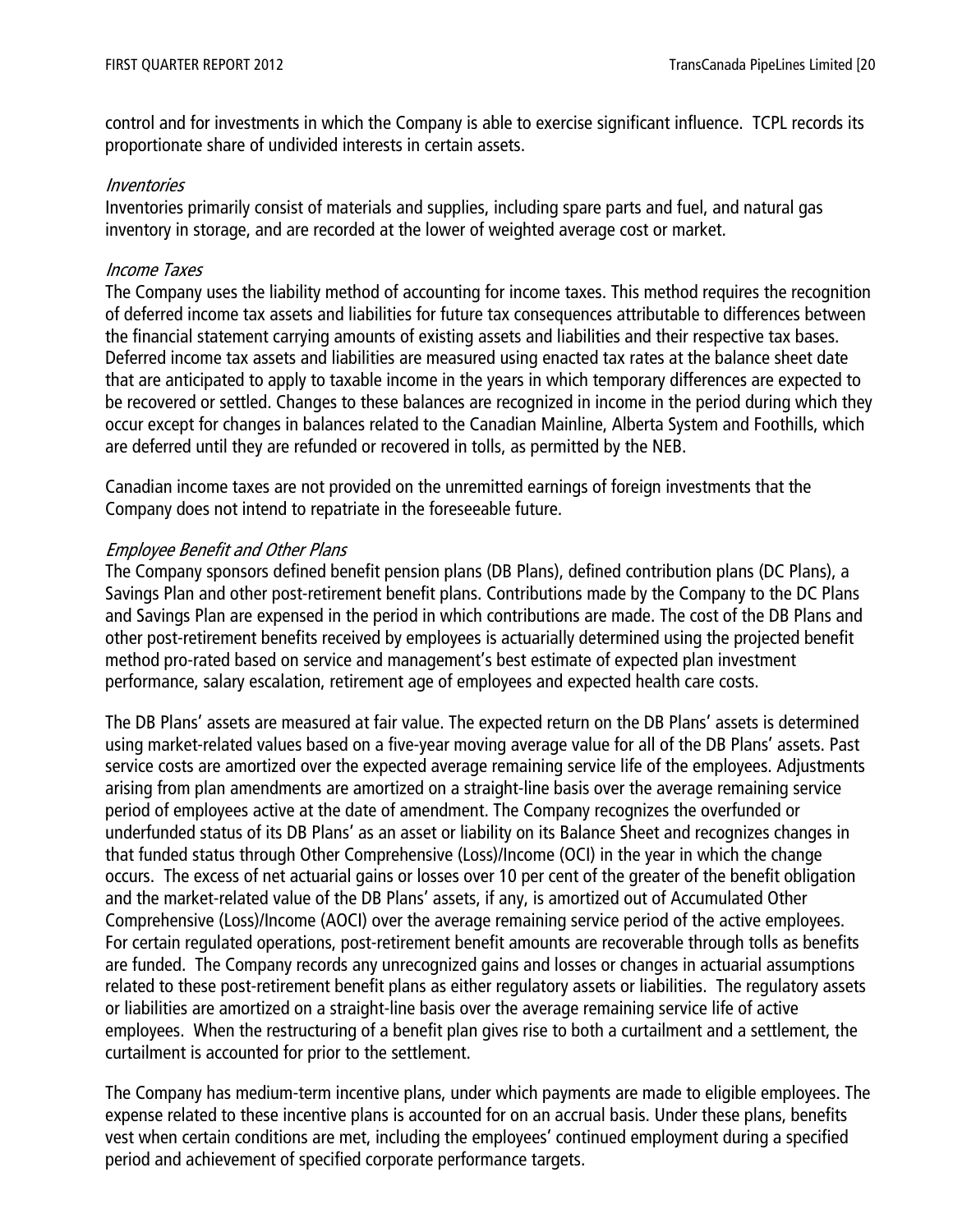#### Long-Term Debt Transaction Costs

Transaction costs are defined as incremental costs that are directly attributable to the acquisition, issue or disposal of a financial instrument. The Company records long-term debt transaction costs as deferred assets and amortizes these costs using the effective interest method for all costs except those related to the Canadian natural gas regulated pipelines, which continue to be amortized on a straight-line basis in accordance with the provisions of tolling mechanisms.

#### **Guarantees**

Upon issuance, the Company records the fair value of certain guarantees. The fair value of these guarantees is estimated by discounting the cash flows that would be incurred by the Company if letters of credit were used in place of the guarantees. Guarantees are recorded as an increase to Equity Investments, Plant, Property and Equipment, or a charge to Net Income, and a corresponding liability is recorded in Deferred Amounts.

#### **Changes in Accounting Policies for 2012**

#### Fair Value Measurement

Effective January 1, 2012, the Company adopted the Accounting Standards Update (ASU) on fair value measurements as issued by the Financial Accounting Standards Board (FASB). Adoption of the ASU has resulted in an increase in the qualitative and quantitative disclosures regarding Level III measurements.

#### Intangibles – Goodwill and Other

Effective January 1, 2012, the Company adopted the ASU on testing goodwill for impairment as issued by the FASB. Adoption of the ASU has resulted in a change in the accounting policy related to testing goodwill for impairment, as the Company is now permitted under U.S. GAAP to first assess qualitative factors affecting the fair value of a reporting unit in comparison to the carrying amount as a basis for determining whether it is required to proceed to the two-step quantitative impairment test.

#### **Future Accounting Changes**

#### Balance Sheet Offsetting/Netting

In December 2011, the FASB issued amended guidance to enhance disclosures that will enable users of the financial statements to evaluate the effect, or potential effect, of netting arrangements on an entity's financial position. The amendments result in enhanced disclosures by requiring additional information regarding financial instruments and derivative instruments that are either offset in accordance with current U.S. GAAP or subject to an enforceable master netting arrangement. This guidance is effective for annual periods beginning on or after January 1, 2013. Adoption of these amendments is expected to result in an increase in disclosure regarding financial instruments which are subject to offsetting as described in this amendment.

#### **Financial Instruments and Risk Management**

TCPL continues to manage and monitor its exposure to market risk, counterparty credit risk and liquidity risk.

# **Counterparty Credit and Liquidity Risk**

TCPL's maximum counterparty credit exposure with respect to financial instruments at the balance sheet date, without taking into account security held, consisted of accounts receivable, the fair value of derivative assets, and notes, loans and advances receivable. The carrying amounts and fair values of these financial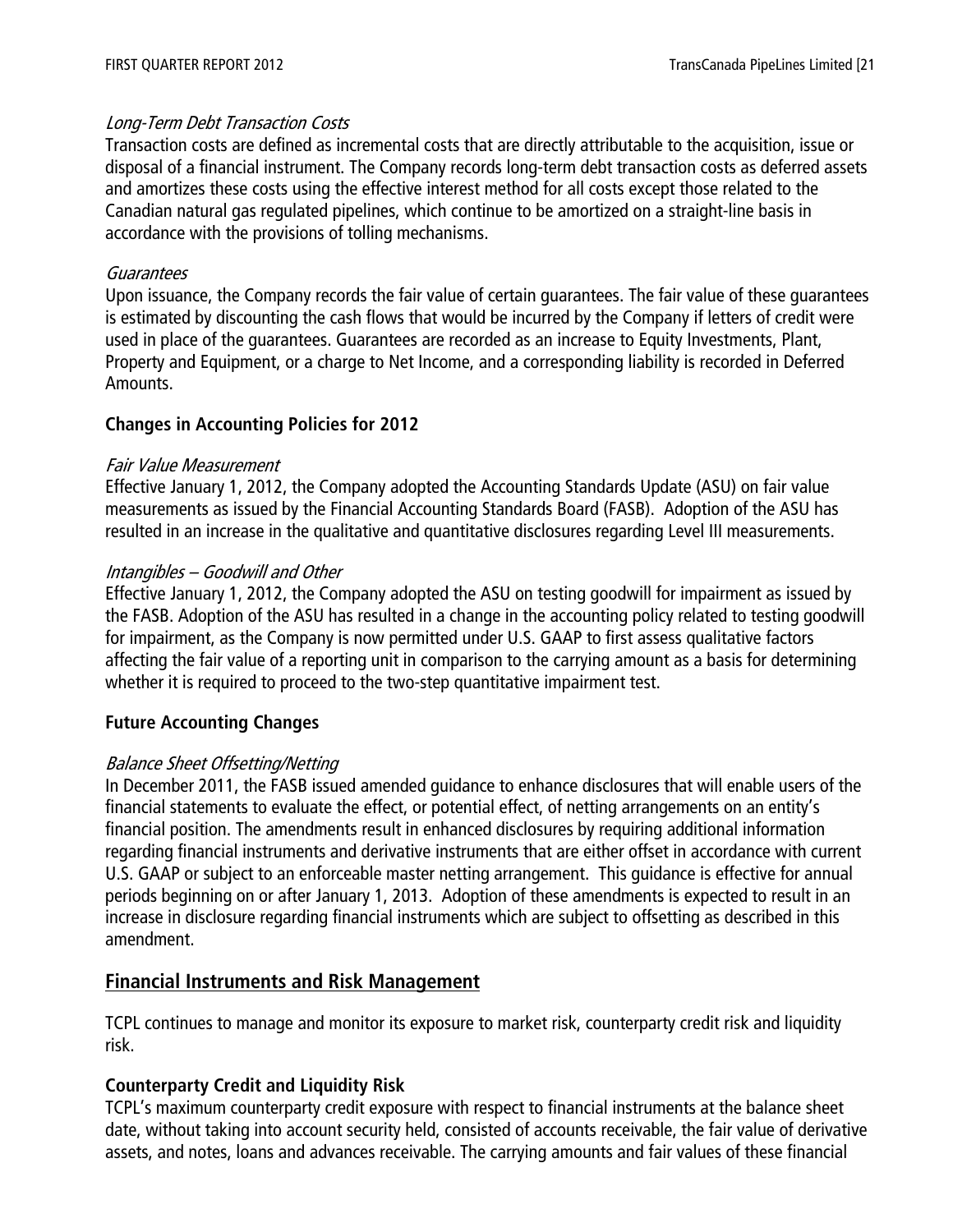assets, except amounts for derivative assets, are included in Accounts Receivable and Other in the Non-Derivative Financial Instruments Summary table below. Letters of credit and cash are the primary types of security provided to support these amounts. The majority of counterparty credit exposure is with counterparties who are investment grade. At March 31, 2012, there were no significant amounts past due or impaired.

At March 31, 2012, the Company had a credit risk concentration of \$267 million due from a counterparty. This amount is expected to be fully collectible and is secured by a guarantee from the counterparty's parent company.

The Company continues to manage its liquidity risk by ensuring sufficient cash and credit facilities are available to meet its operating and capital expenditure obligations when due, under both normal and stressed economic conditions.

## **Net Investment in Self-Sustaining Foreign Operations**

The Company hedges its net investment in self-sustaining foreign operations (on an after-tax basis) with U.S. dollar-denominated debt, cross-currency interest rate swaps, forward foreign exchange contracts and foreign exchange options. At March 31, 2012, the Company had designated as a net investment hedge U.S. dollar-denominated debt with a carrying value of \$10.4 billion (US\$10.4 billion) and a fair value of \$12.9 billion (US\$12.9 billion). At March 31, 2012, \$97 million (December 31, 2011 - \$79 million) was included in Other Current Assets, \$83 million (December 31, 2011 - \$66 million) was included in Intangibles and Other Assets, \$4 million (December 31, 2011 - \$15 million) was included in Accounts Payable and \$30 million (December 31, 2011 - \$41 million) was included in Deferred Amounts for the fair value of forwards and swaps used to hedge the Company's net U.S. dollar investment in foreign operations.

#### Derivatives Hedging Net Investment in Self-Sustaining Foreign Operations

The fair values and notional principal amounts for the derivatives designated as a net investment hedge were as follows:

|                                                                                                                              |                     | March 31, 2012                                   |                              | December 31, 2011                  |
|------------------------------------------------------------------------------------------------------------------------------|---------------------|--------------------------------------------------|------------------------------|------------------------------------|
| Asset/(Liability)<br>(unaudited)<br>(millions of dollars)                                                                    | Fair<br>Value $(1)$ | <b>Notional or</b><br>Principal<br><b>Amount</b> | Fair<br>Value <sup>(1)</sup> | Notional or<br>Principal<br>Amount |
| U.S. dollar cross-currency swaps<br>(maturing 2012 to 2019) <sup>(2)</sup><br>U.S. dollar forward foreign exchange contracts | 128                 | <b>US 4,150</b>                                  | 93                           | US 3,850                           |
| (maturing 2012)                                                                                                              | 18                  | <b>US 1,165</b>                                  | (4)                          | <b>US 725</b>                      |
|                                                                                                                              | 146                 | <b>US 5,315</b>                                  | 89                           | US 4,575                           |

# $(1)$  Fair values equal carrying values.<br> $(2)$  Consolidated Net Income in first

(2) Consolidated Net Income in first quarter 2012 included net realized gains of \$7 million (2011 – gains of \$5 million) related to the interest component of cross-currency swap settlements.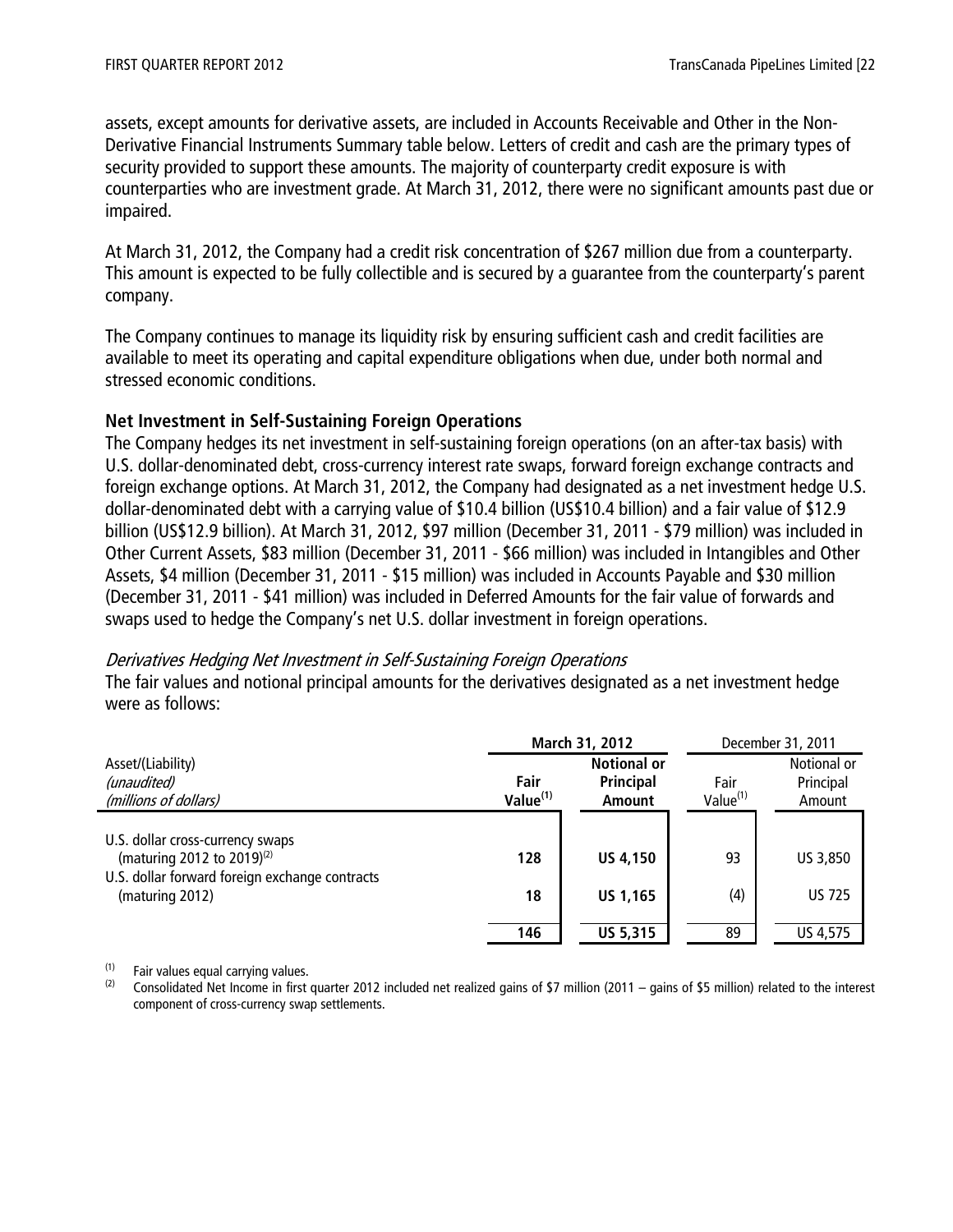#### Non-Derivative Financial Instruments Summary

The carrying and fair values of non-derivative financial instruments were as follows:

|                                                      | March 31, 2012        | December 31, 2011 |                       |             |
|------------------------------------------------------|-----------------------|-------------------|-----------------------|-------------|
| (unaudited)                                          | Carrying              | Fair              | Carrying              | Fair        |
| (millions of dollars)                                | Amount <sup>(1)</sup> | Value $(2)$       | Amount <sup>(1)</sup> | Value $(2)$ |
|                                                      |                       |                   |                       |             |
| <b>Financial Assets</b>                              |                       |                   |                       |             |
| Cash and cash equivalents                            | 180                   | 180               | 629                   | 629         |
| Accounts receivable and other <sup>(3)</sup>         | 1,360                 | 1,403             | 1,378                 | 1,422       |
| Due from TransCanada                                 | 1,009                 | 1,009             | 750                   | 750         |
| Available-for-sale assets <sup>(3)</sup>             | 34                    | 34                | 23                    | 23          |
|                                                      | 2,583                 | 2,626             | 2,780                 | 2,824       |
|                                                      |                       |                   |                       |             |
| Financial Liabilities <sup>(4)</sup>                 |                       |                   |                       |             |
| Notes payable                                        | 1,787                 | 1,787             | 1,863                 | 1,863       |
| Accounts payable and deferred amounts <sup>(5)</sup> | 1,016                 | 1,016             | 1,330                 | 1,330       |
| <b>Accrued interest</b>                              | 368                   | 368               | 367                   | 367         |
| Long-term debt                                       | 18,397                | 23,313            | 18,659                | 23,757      |
| Junior subordinated notes                            | 998                   | 1,031             | 1,016                 | 1,027       |
|                                                      | 22,566                | 27,515            | 23,235                | 28,344      |

(1) Recorded at amortized cost, except for US\$350 million (December 31, 2011 – US\$350 million) of Long-Term Debt that is recorded at fair value. This debt which is recorded at fair value on a recurring basis is classified in Level II of the fair value category using the income approach based on interest rates from external data service providers.

 $(2)$  The fair value measurement of financial assets and liabilities recorded at amortized cost for which the fair value is not equal to the carrying value would be included in Level II of the fair value hierarchy using the income approach based on interest rates from external data service providers.

 $^{(3)}$  At March 31, 2012, the Condensed Consolidated Balance Sheet included financial assets of \$1,102 million (December 31, 2011 – \$1,113 million) in Accounts Receivable, \$33 million (December 31, 2011 – \$41 million) in Other Current Assets and \$259 million (December 31, 2011 - \$247 million) in Intangibles and Other Assets.

<sup>(4)</sup> Consolidated Net Income in first quarter 2012 included losses of \$15 million (2011 – losses of \$9 million) for fair value adjustments related to interest rate swap agreements on US\$350 million (2011 – US\$350 million) of Long-Term Debt. There were no other unrealized gains or losses from fair value adjustments to the non-derivative financial instruments.

<sup>(5)</sup> At March 31, 2012, the Condensed Consolidated Balance Sheet included financial liabilities of \$886 million (December 31, 2011 – \$1,193 million) in Accounts Payable and \$130 million (December 31, 2011 - \$137 million) in Deferred Amounts.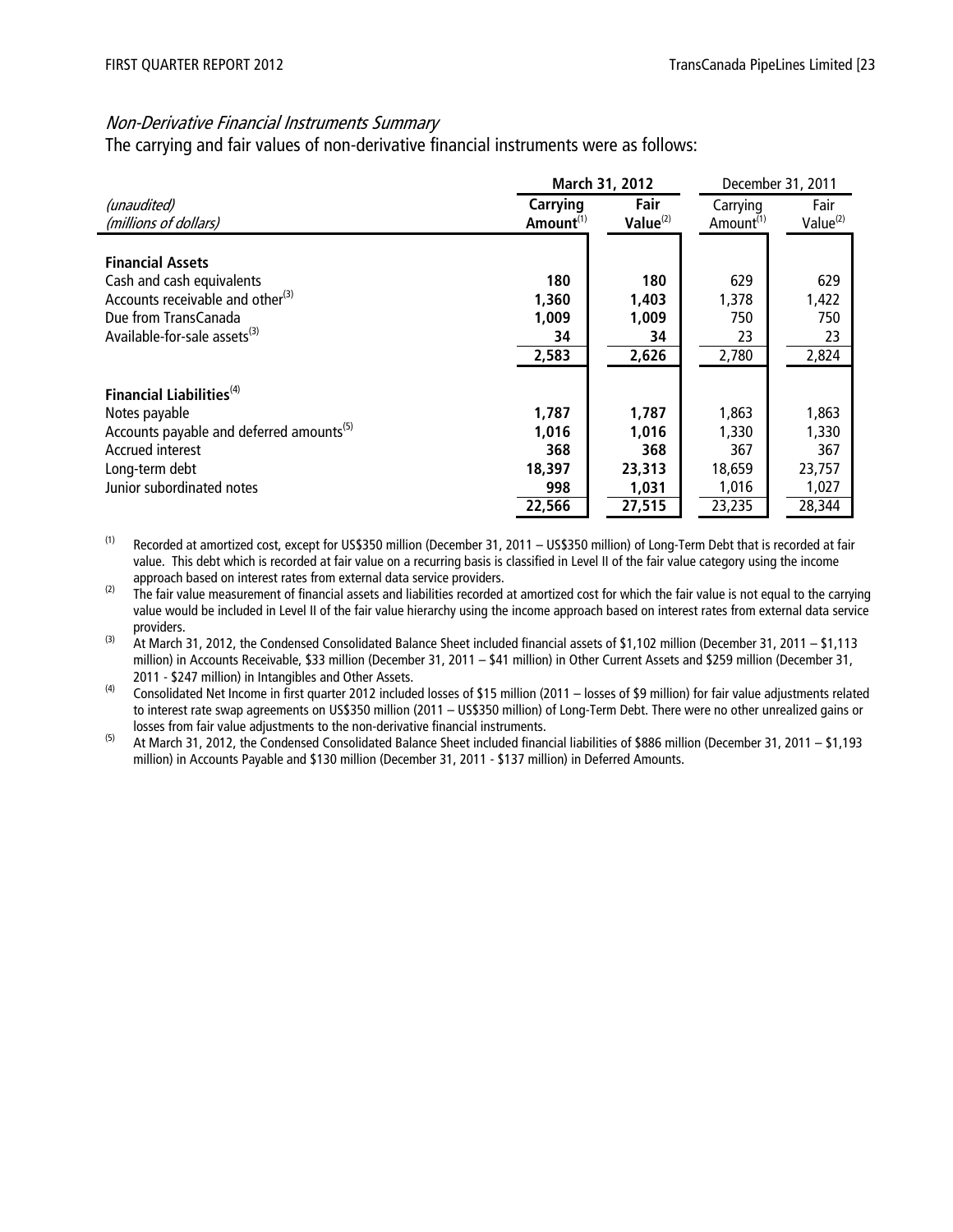#### Derivative Financial Instruments Summary

Information for the Company's derivative financial instruments, excluding hedges of the Company's net investment in self-sustaining foreign operations, is as follows:

| March 31, 2012                                                                        |           | Natural        |                     |               |
|---------------------------------------------------------------------------------------|-----------|----------------|---------------------|---------------|
| (unaudited)<br>(millions of Canadian dollars unless otherwise indicated)              | Power     | Gas            | Foreign<br>Exchange | Interest      |
|                                                                                       |           |                |                     |               |
| Derivative Financial Instruments Held for Trading <sup>(1)</sup>                      |           |                |                     |               |
| Fair Values <sup>(2)</sup>                                                            |           |                |                     |               |
| Assets                                                                                | \$314     | \$189          | \$9                 | \$19          |
| <b>Liabilities</b>                                                                    | \$(329)   | \$(232)        | \$(13)              | \$(19)        |
| <b>Notional Values</b>                                                                |           |                |                     |               |
| Volumes <sup>(3)</sup>                                                                |           |                |                     |               |
| Purchases                                                                             | 31,088    | 104            |                     |               |
| Sales                                                                                 | 29,851    | 76             |                     |               |
| Canadian dollars                                                                      |           |                |                     | 684           |
| U.S. dollars                                                                          |           |                | US 1,476            | <b>US 250</b> |
| Cross-currency                                                                        |           |                | 47/US 37            |               |
| Net unrealized (losses)/gains in the three months ended                               |           |                |                     |               |
| March 31, 2012 <sup>(4)</sup>                                                         | \$(7)     | \$(14)         | \$6                 | $$-$          |
|                                                                                       |           |                |                     |               |
| Net realized gains/(losses) in the three months ended                                 |           |                |                     |               |
| March 31, 2012 <sup>(4)</sup>                                                         | \$15      | \$(10)         | \$9                 | \$-           |
| <b>Maturity dates</b>                                                                 | 2012-2016 | 2012-2016      | 2012                | 2012-2016     |
|                                                                                       |           |                |                     |               |
| <b>Derivative Financial Instruments in Hedging</b><br>Relationships <sup>(5)(6)</sup> |           |                |                     |               |
| Fair Values <sup>(2)</sup>                                                            |           |                |                     |               |
| Assets                                                                                | \$40      | \$-            | \$-                 | \$15          |
| <b>Liabilities</b>                                                                    | \$(321)   | \$(23)         | \$(39)              | $S-$          |
| <b>Notional Values</b>                                                                |           |                |                     |               |
| Volumes <sup>(3)</sup>                                                                |           |                |                     |               |
| Purchases                                                                             | 21,455    | 6              |                     |               |
| <b>Sales</b>                                                                          | 8,704     |                |                     |               |
| U.S. dollars                                                                          |           | $\blacksquare$ | <b>US 42</b>        | <b>US 350</b> |
| Cross-currency                                                                        |           |                | 136/US 100          |               |
| Net realized (losses)/gains in the three months ended                                 |           |                |                     |               |
| March 31, 2012 <sup>(4)</sup>                                                         | \$(32)    | \$(6)          | \$-                 | \$1           |
|                                                                                       |           |                |                     |               |
| Maturity dates                                                                        | 2012-2017 | 2012-2013      | 2012-2014           | 2013-2015     |

(1) All derivative financial instruments held for trading have been entered into for risk management purposes and are subject to the Company's risk management strategies, policies and limits. These include derivatives that have not been designated as hedges or do not qualify for hedge accounting treatment but have been entered into as economic hedges to manage the Company's exposures to market risk.

 $\frac{1}{2}$  Fair values equal carrying values.

 $\frac{(3)}{(4)}$  Volumes for power and natural gas derivatives are in GWh and Bcf, respectively.

Realized and unrealized gains and losses on derivative financial instruments held for trading used to purchase and sell power and natural gas are included net in Revenues. Realized and unrealized gains and losses on interest rate and foreign exchange derivative financial instruments held for trading are included in Interest Expense and Interest Income and Other, respectively. The effective portion of unrealized gains and losses on derivative financial instruments in cash flow hedging relationships is initially recognized in Other Comprehensive Income and reclassified to Revenues, Interest Expense and Interest Income and Other, as appropriate, as the original hedged item settles.

(5) All hedging relationships are designated as cash flow hedges except for interest rate derivative financial instruments designated as fair value hedges with a fair value of \$15 million and a notional amount of US\$350 million. Net realized gains on fair value hedges for the three months ended March 31, 2012 were \$2 million and were included in Interest Expense. In first quarter 2012, the Company did not record any amounts in Net Income related to ineffectiveness for fair value hedges.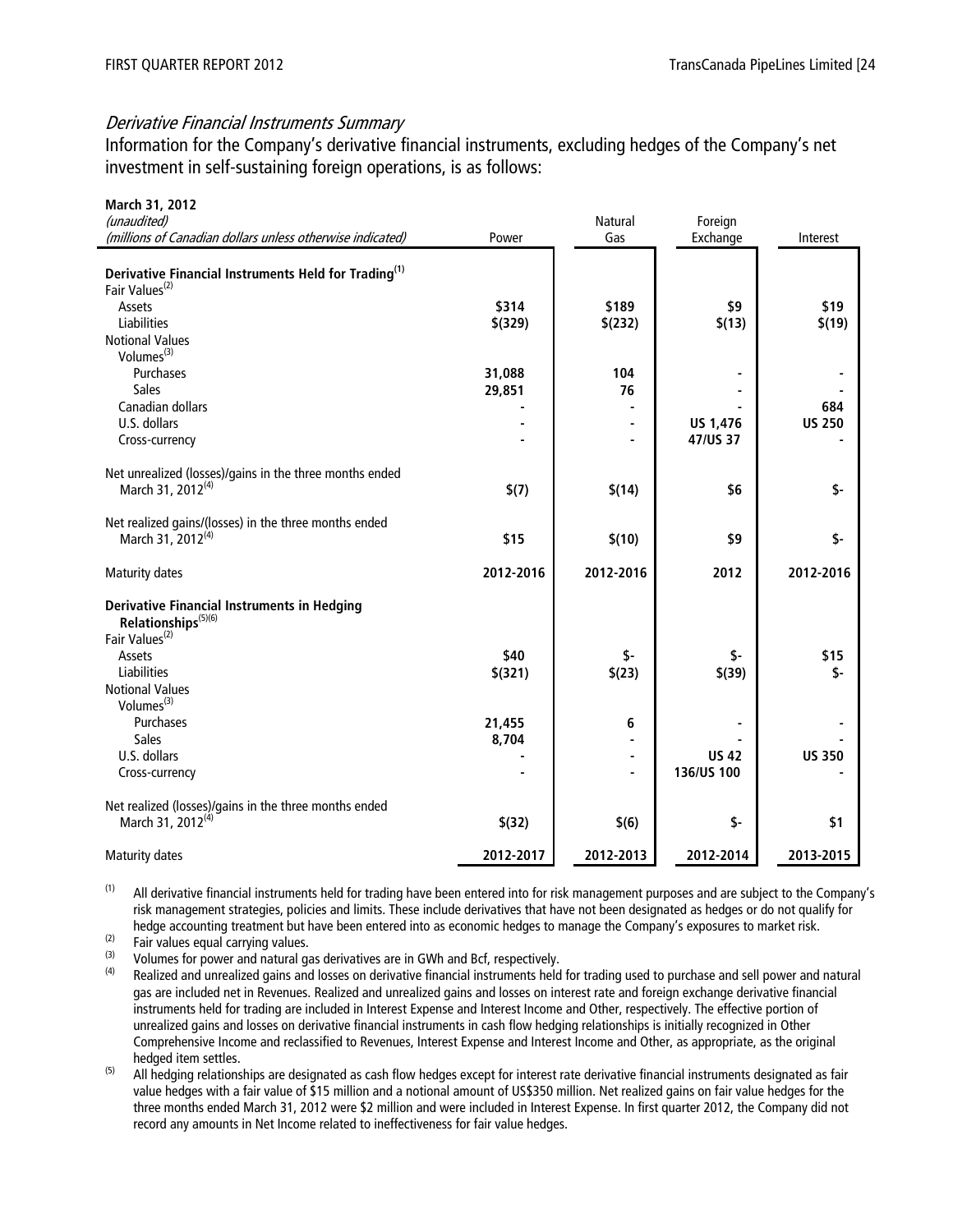$^{(6)}$  For the three months ended March 31, 2012, there were no gains or losses included in Net Income for discontinued cash flow hedges where it was probable that the anticipated transaction would not occur. No amounts have been excluded from the assessment of hedge effectiveness.

#### **2011**

| (unaudited)                                                      |           | Natural        | Foreign                  |                          |
|------------------------------------------------------------------|-----------|----------------|--------------------------|--------------------------|
| (millions of Canadian dollars unless otherwise indicated)        | Power     | Gas            | Exchange                 | Interest                 |
| Derivative Financial Instruments Held for Trading <sup>(1)</sup> |           |                |                          |                          |
| Fair Values <sup>(2)(3)</sup>                                    |           |                |                          |                          |
| Assets                                                           | \$185     | \$176          | \$3                      | \$22                     |
| Liabilities                                                      | \$(192)   | \$(212)        | \$(14)                   | \$(22)                   |
| Notional Values <sup>(3)</sup>                                   |           |                |                          |                          |
| Volumes <sup>(4)</sup>                                           |           |                |                          |                          |
| Purchases                                                        | 21,905    | 103            | $\overline{\phantom{a}}$ | ÷,                       |
| <b>Sales</b>                                                     | 21,334    | 82             |                          |                          |
| Canadian dollars                                                 |           |                |                          | 684                      |
| U.S. dollars                                                     |           | $\overline{a}$ | US 1,269                 | <b>US 250</b>            |
| Cross-currency                                                   |           | $\overline{a}$ | 47/US 37                 |                          |
| Net unrealized (losses)/gains in the three months ended          |           |                |                          |                          |
| March 31, 2011 <sup>(5)</sup>                                    | \$(1)     | \$(16)         | \$2                      | \$(1)                    |
|                                                                  |           |                |                          |                          |
| Net realized (losses)/gains in the three months ended            |           |                |                          |                          |
| March 31, 2011 <sup>(5)</sup>                                    | \$(1)     | \$(26)         | \$21                     | \$1                      |
|                                                                  |           |                |                          |                          |
| Maturity dates                                                   | 2012-2016 | 2012-2016      | 2012                     | 2012-2016                |
| <b>Derivative Financial Instruments in Hedging</b>               |           |                |                          |                          |
| Relationships $^{(6)(7)}$                                        |           |                |                          |                          |
| Fair Values <sup>(2)(3)</sup>                                    |           |                |                          |                          |
| Assets                                                           | \$16      | \$3            | $\frac{1}{2}$            | \$13                     |
| Liabilities                                                      | \$(277)   | \$(22)         | $$$ (38)                 | \$(1)                    |
| Notional Values <sup>(3)</sup>                                   |           |                |                          |                          |
| Volumes <sup>(4)</sup>                                           |           |                |                          |                          |
| Purchases                                                        | 17,188    | 8              |                          | $\overline{\phantom{a}}$ |
| Sales                                                            | 8,061     | $\overline{a}$ |                          |                          |
| U.S. dollars                                                     |           | $\overline{a}$ | <b>US 73</b>             | <b>US 600</b>            |
| Cross-currency                                                   |           | $\overline{a}$ | 136/US 100               |                          |
| Net realized losses in the three months ended                    |           |                |                          |                          |
| March 31, 2011 <sup>(5)</sup>                                    | \$(43)    | \$(3)          | \$-                      | \$(1)                    |
|                                                                  |           |                |                          |                          |
| <b>Maturity dates</b>                                            | 2012-2017 | 2012-2013      | 2012-2014                | 2012-2015                |

<sup>(1)</sup> All derivative financial instruments held for trading have been entered into for risk management purposes and are subject to the Company's risk management strategies, policies and limits. These include derivatives that have not been designated as hedges or do not qualify for hedge accounting treatment but have been entered into as economic hedges to manage the Company's exposures to market risk.

(2) Fair values equal carrying values.<br> $(3)$  As at December 21, 2011.

 $^{(3)}$  As at December 31, 2011.

(4) Volumes for power and natural gas derivatives are in GWh and Bcf, respectively.<br>(5) Poolized and unrealized gains and losses on derivative financial instruments hald

- Realized and unrealized gains and losses on derivative financial instruments held for trading used to purchase and sell power and natural gas are included net in Revenues. Realized and unrealized gains and losses on interest rate and foreign exchange derivative financial instruments held for trading are included in Interest Expense and Interest Income and Other, respectively. The effective portion of unrealized gains and losses on derivative financial instruments in cash flow hedging relationships is initially recognized in Other Comprehensive Income and reclassified to Revenues, Interest Expense and Interest Income and Other, as appropriate, as the original hedged item settles.
- <sup>(6)</sup> All hedging relationships are designated as cash flow hedges except for interest rate derivative financial instruments designated as fair value hedges with a fair value of \$13 million and a notional amount of US\$350 million at December 31, 2011. Net realized gains on fair value hedges for the three months ended March 31, 2011 were \$2 million and were included in Interest Expense. In first quarter 2011, the Company did not record any amounts in Net Income related to ineffectiveness for fair value hedges.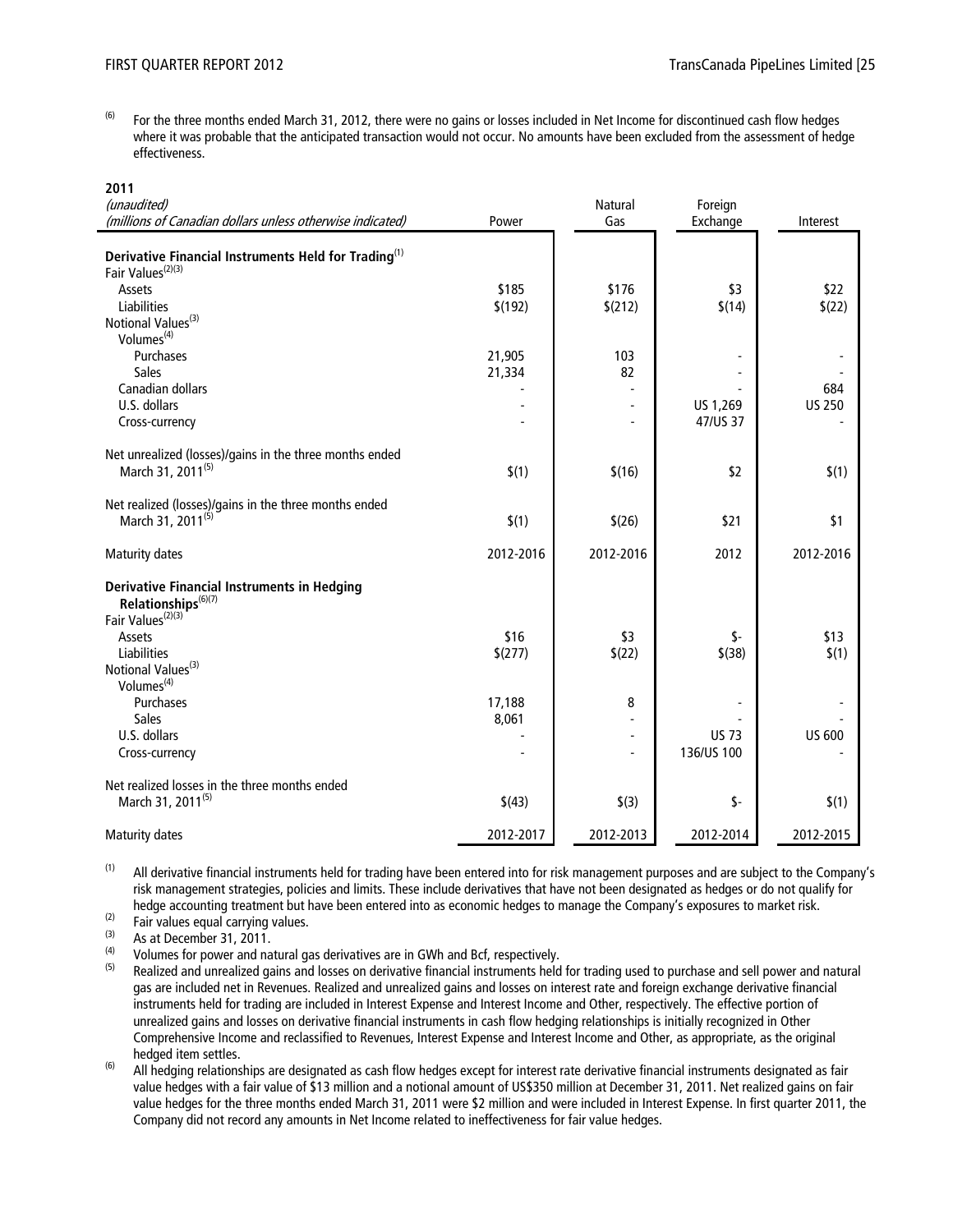$(7)$  For the three months ended March 31, 2011, there were no gains or losses included in Net Income for discontinued cash flow hedges where it was probable that the anticipated transaction would not occur. No amounts were excluded from the assessment of hedge effectiveness.

#### **Balance Sheet Presentation of Derivative Financial Instruments**

The fair value of the derivative financial instruments in the Company's Balance Sheet was as follows:

| (unaudited)<br>(millions of dollars)                          | March 31<br>2012 | December 31<br>2011 |
|---------------------------------------------------------------|------------------|---------------------|
| Current<br>Other current assets<br>Accounts payable           | 503<br>(607)     | 361<br>(485)        |
| Long term<br>Intangibles and other assets<br>Deferred amounts | 263<br>(403)     | 202<br>(349)        |

#### **Derivatives in Cash Flow Hedging Relationships**

The components of OCI related to derivatives in cash flow hedging relationships are as follows:

|                                                                                                                                                                                                  |         |      |             |      | Cash Flow Hedges |      |          |      |
|--------------------------------------------------------------------------------------------------------------------------------------------------------------------------------------------------|---------|------|-------------|------|------------------|------|----------|------|
| Three months ended March 31                                                                                                                                                                      | Foreign |      |             |      |                  |      |          |      |
| (unaudited)                                                                                                                                                                                      | Power   |      | Natural Gas |      | Exchange         |      | Interest |      |
| (millions of dollars, pre-tax)                                                                                                                                                                   | 2012    | 2011 | 2012        | 2011 | 2012             | 2011 | 2012     | 2011 |
| Changes in fair value of derivative instruments<br>recognized in OCI (effective portion)<br>Reclassification of gains and losses on derivative<br>instruments from AOCI to Net Income (effective | (66)    | (55) | (10)        | (11) | (3)              | (6)  |          |      |
| portion)                                                                                                                                                                                         | 47      | 34   | 13          | 28   |                  |      | 6        |      |
| Losses on derivative instruments recognized in<br>earnings (ineffective portion)                                                                                                                 | (6)     | (2)  | (2)         |      |                  |      |          |      |

Derivative contracts entered into to manage market risk often contain financial assurance provisions that allow parties to the contracts to manage credit risk. These provisions may require collateral to be provided if a credit-risk-related contingent event occurs, such as a downgrade in the Company's credit rating to noninvestment grade. Based on contracts in place and market prices at March 31, 2012, the aggregate fair value of all derivative instruments with credit-risk-related contingent features that were in a net liability position was \$110 million (2011 - \$86 million), for which the Company had provided collateral of \$53 million (2011 - \$3 million) in the normal course of business. If the credit-risk-related contingent features in these agreements were triggered on March 31, 2012, the Company would have been required to provide additional collateral of \$57 million (2011 - \$83 million) to its counterparties. Collateral may also need to be provided should the fair value of derivative instruments exceed pre-defined contractual exposure limit thresholds. The Company has sufficient liquidity in the form of cash and undrawn committed revolving bank lines to meet these contingent obligations should they arise.

#### **Fair Value Hierarchy**

The Company's assets and liabilities recorded at fair value have been classified into three categories based on the fair value hierarchy.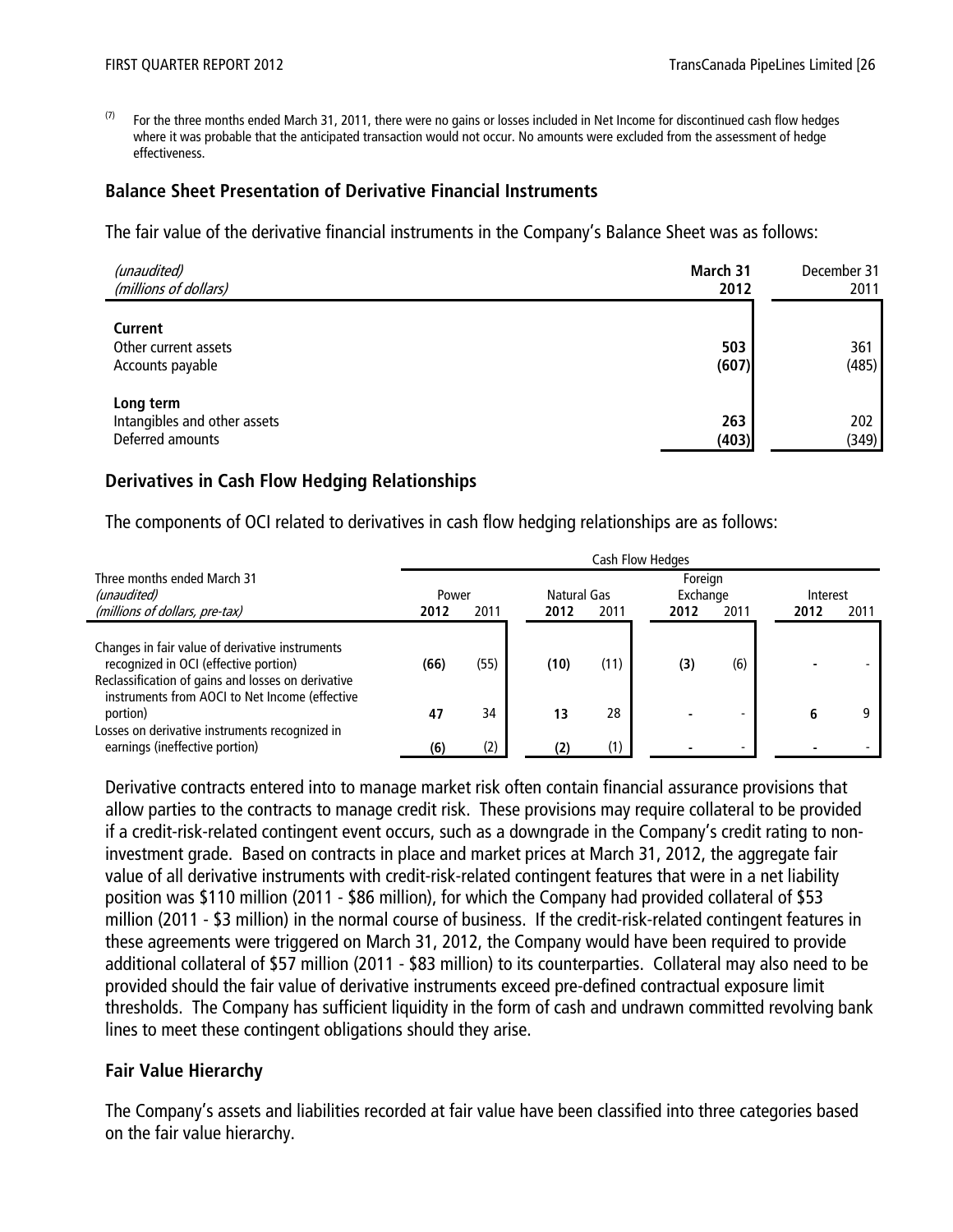In Level I, the fair value of assets and liabilities is determined by reference to quoted prices in active markets for identical assets and liabilities that the Company has the ability to access at the measurement date.

In Level II, the fair value of interest rate and foreign exchange derivative assets and liabilities is determined using the income approach. The fair value of power and gas commodity assets and liabilities is determined using the market approach. Under both approaches, valuation is based on the extrapolation of inputs, other than quoted prices included within Level I, for which all significant inputs are observable directly or indirectly. Such inputs include published exchange rates, interest rates, interest rate swap curves, yield curves, and broker quotes from external data service providers. Transfers between Level I and Level II would occur when there is a change in market circumstances. There were no transfers between Level I and Level II in first quarter 2012 and 2011.

In Level III, the fair value of assets and liabilities measured on a recurring basis is determined using a market approach based on inputs that are unobservable and significant to the overall fair value measurement. Assets and liabilities measured at fair value can fluctuate between Level II and Level III depending on the proportion of the value of the contract that extends beyond the time frame for which inputs are considered to be observable. As contracts near maturity and observable market data becomes available, they are transferred out of Level III and into Level II. There were no transfers between Level II and Level III in first quarter 2012 and 2011.

Long-dated commodity transactions in certain markets where liquidity is low are included in Level III of the fair value hierarchy, as the related commodity prices are not readily observable. Long-term electricity prices are estimated using a third-party modelling tool which takes into account physical operating characteristics of generation facilities in the markets in which the Company operates. Inputs into the model include market fundamentals such as fuel prices, power supply additions and retirements, power demand, seasonal hydro conditions and transmission constraints. Long-term North American natural gas prices are based on a view of future natural gas supply and demand, as well as exploration and development costs. Long-term prices are reviewed by management and the Board on a periodic basis. Significant decreases in fuel prices or demand for electricity or natural gas, or increases in the supply of electricity or natural gas would result in a lower fair value measurement of contracts included in Level III.

The fair value of the Company's assets and liabilities measured on a recurring basis, including both current and non-current portions, are categorized as follows: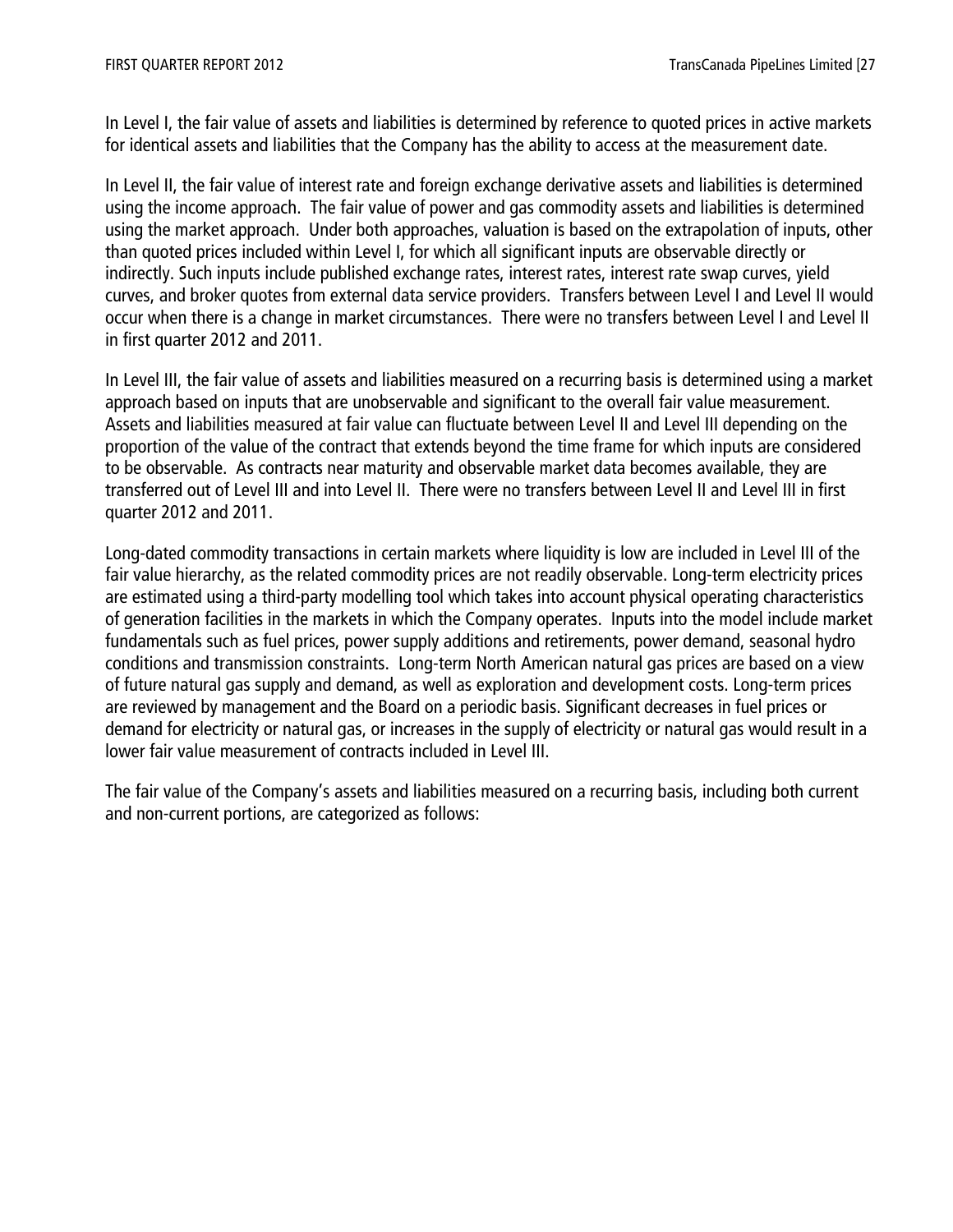|                                              |               | Quoted Prices in<br><b>Active Markets</b> |               | Significant Other<br>Observable Inputs |               | Significant<br>Unobservable Inputs |               |        |
|----------------------------------------------|---------------|-------------------------------------------|---------------|----------------------------------------|---------------|------------------------------------|---------------|--------|
|                                              |               | (Level I)                                 |               | (Level II)                             |               | (Level III)                        |               | Total  |
| (unaudited)                                  | <b>Mar 31</b> | Dec 31                                    | <b>Mar 31</b> | Dec 31                                 | <b>Mar 31</b> | Dec 31                             | <b>Mar 31</b> | Dec 31 |
| (millions of dollars, pre-tax)               | 2012          | 2011                                      | 2012          | 2011                                   | 2012          | 2011                               | 2012          | 2011   |
| Derivative Financial Instrument              |               |                                           |               |                                        |               |                                    |               |        |
| Assets:                                      |               |                                           |               |                                        |               |                                    |               |        |
| Interest rate contracts                      |               |                                           | 34            | 36                                     |               |                                    | 34            | 36     |
| Foreign exchange contracts                   |               |                                           | 187           | 141                                    |               |                                    | 187           | 141    |
| Power commodity contracts                    |               |                                           | 337           | 201                                    |               |                                    | 337           | 201    |
| Gas commodity contracts                      | 136           | 124                                       | 50            | 55                                     |               |                                    | 186           | 179    |
| <b>Derivative Financial Instrument</b>       |               |                                           |               |                                        |               |                                    |               |        |
| Liabilities:                                 |               |                                           |               |                                        |               |                                    |               |        |
| Interest rate contracts                      |               |                                           | (19)          | (23)                                   |               |                                    | (19)          | (23)   |
| Foreign exchange contracts                   |               |                                           | (84)          | (102)                                  |               |                                    | (84)          | (102)  |
| Power commodity contracts                    |               |                                           | (621)         | (454)                                  | (11)          | (15)                               | (632)         | (469)  |
| Gas commodity contacts                       | (228)         | (208)                                     | (25)          | (26)                                   |               |                                    | (253)         | (234)  |
| <b>Non-Derivative Financial Instruments:</b> |               |                                           |               |                                        |               |                                    |               |        |
| Available-for-sale assets                    | 34            | 23                                        |               |                                        |               |                                    | 34            | 23     |
|                                              | (58)          | (61)                                      | (141)         | (172)                                  | (11)          | (15)                               | (210)         | (248)  |

The following table presents the net change in the Level III fair value category:

| Three months ended March 31                                                                                         |      | Derivatives <sup>(1)(2)</sup> |  |
|---------------------------------------------------------------------------------------------------------------------|------|-------------------------------|--|
| (unaudited) (millions of dollars, pre-tax)                                                                          | 2012 | 2011                          |  |
| <b>Balance at January 1</b><br>New contracts<br>Total gains or losses included in OCI<br><b>Balance at March 31</b> | (15) | (8)<br>(6)<br>(13)            |  |

(1) The fair value of derivative assets and liabilities is presented on a net basis.

At March 31, 2012, there were no unrealized gains or losses included in Net Income attributable to derivatives that were still held at the reporting date (2011 – nil).

A 10 per cent increase or decrease in commodity prices, with all other variables held constant, would result in a \$10 million decrease or increase, respectively, in the fair value of outstanding derivative financial instruments included in Level III as at March 31, 2012.

#### **Other Risks**

Additional risks faced by the Company are discussed in the MD&A in TCPL's 2011 Annual Report. These risks remain substantially unchanged since December 31, 2011.

#### **Controls and Procedures**

As of March 31, 2012, an evaluation was carried out under the supervision of, and with the participation of management, including the President and Chief Executive Officer and the Chief Financial Officer, of the effectiveness of TCPL's disclosure controls and procedures as defined under the rules adopted by the Canadian securities regulatory authorities and by the SEC. Based on this evaluation, the President and Chief Executive Officer and the Chief Financial Officer concluded that the design and operation of TCPL's disclosure controls and procedures were effective at a reasonable assurance level as at March 31, 2012.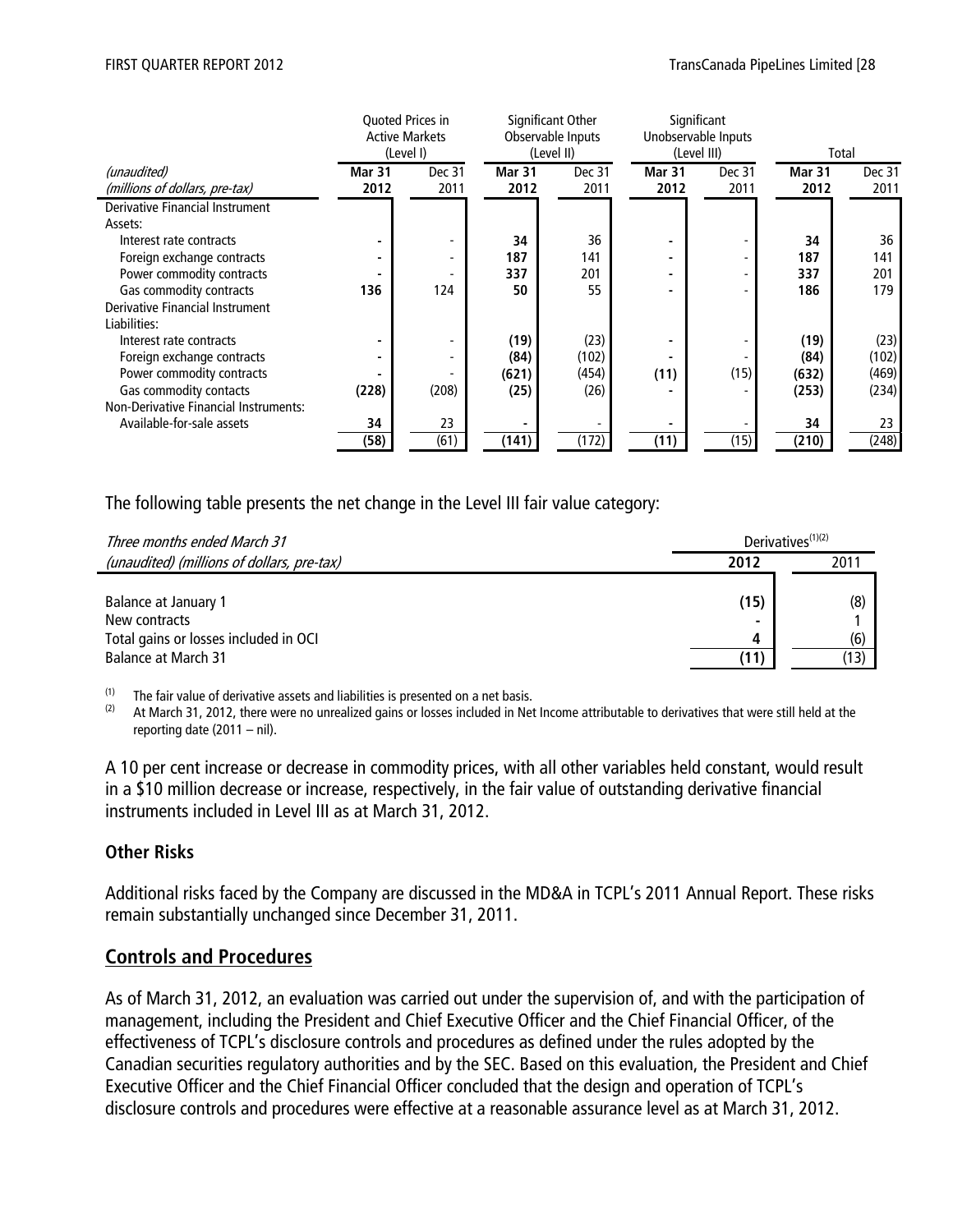During the quarter ended March 31, 2012, there have been no changes in TCPL's internal control over financial reporting that have materially affected, or are reasonably likely to materially affect, TCPL's internal control over financial reporting.

# **Outlook**

Since the disclosure in TCPL's 2011 Annual Report, the Company's overall earnings outlook for 2012 will be moderately impacted by the delay in the return to service of Bruce Power's Unit 2 to second quarter 2012. In addition, reduced demand for natural gas and electricity due to unseasonably warm weather, combined with continued strong U.S. natural gas production, has resulted in historically high natural gas storage levels and low natural gas prices, which could have a negative impact on revenues in U.S. Pipelines, and power prices in Canadian and U.S. Power. The Company's earnings outlook could also be affected by the uncertainty and ultimate resolution of the capacity pricing issues in New York and resolution of the Sundance A PPA dispute, as discussed in the Recent Developments section of this MD&A. For further information on outlook, refer to the MD&A in TCPL's 2011 Annual Report.

# **Recent Developments**

## **Natural Gas Pipelines**

#### Canadian Mainline

#### 2012-2013 Tolls Application

Further to the comprehensive tolls application filed with the NEB in 2011 to change the business structure and the terms and conditions of service for the Canadian Mainline, TCPL is working with the NEB and other stakeholders by exchanging information in advance of the oral hearing scheduled to commence in Calgary in June 2012. The hearing is scheduled to conclude in September 2012 with a decision expected in late 2012 or early 2013.

#### Marcellus Facilities Expansion

Further to the Application that was re-filed in November 2011 to construct new pipeline infrastructure to provide Southern Ontario with additional natural gas supply from the Marcellus shale basin, TCPL filed responses to NEB information requests in January 2012. In a February 2012 letter, the NEB indicated it would not convene a hearing for the Application but would continue to assess the Application as a nonhearing application. Assuming the project receives approval to proceed, construction is scheduled to begin in early July 2012, with planned completion in November 2012. The capital cost of the Marcellus Facilities Expansion is expected to be approximately \$130 million.

#### Mainline New Capacity Open Season

A New Capacity Open Season (NCOS) on the Canadian Mainline, that remains open until May 2012, was announced to capture additional Marcellus supply at the Niagara or Chippawa border points, as well as from other receipt points on the integrated system to all delivery points downstream of Parkway such as Iroquois/Waddington, GMI EDA and East Hereford. The NCOS is in response to shippers that have expressed interests for new firm transportation capacity. New service start dates of November 2013 and November 2014 are proposed, subject to all necessary regulatory approvals.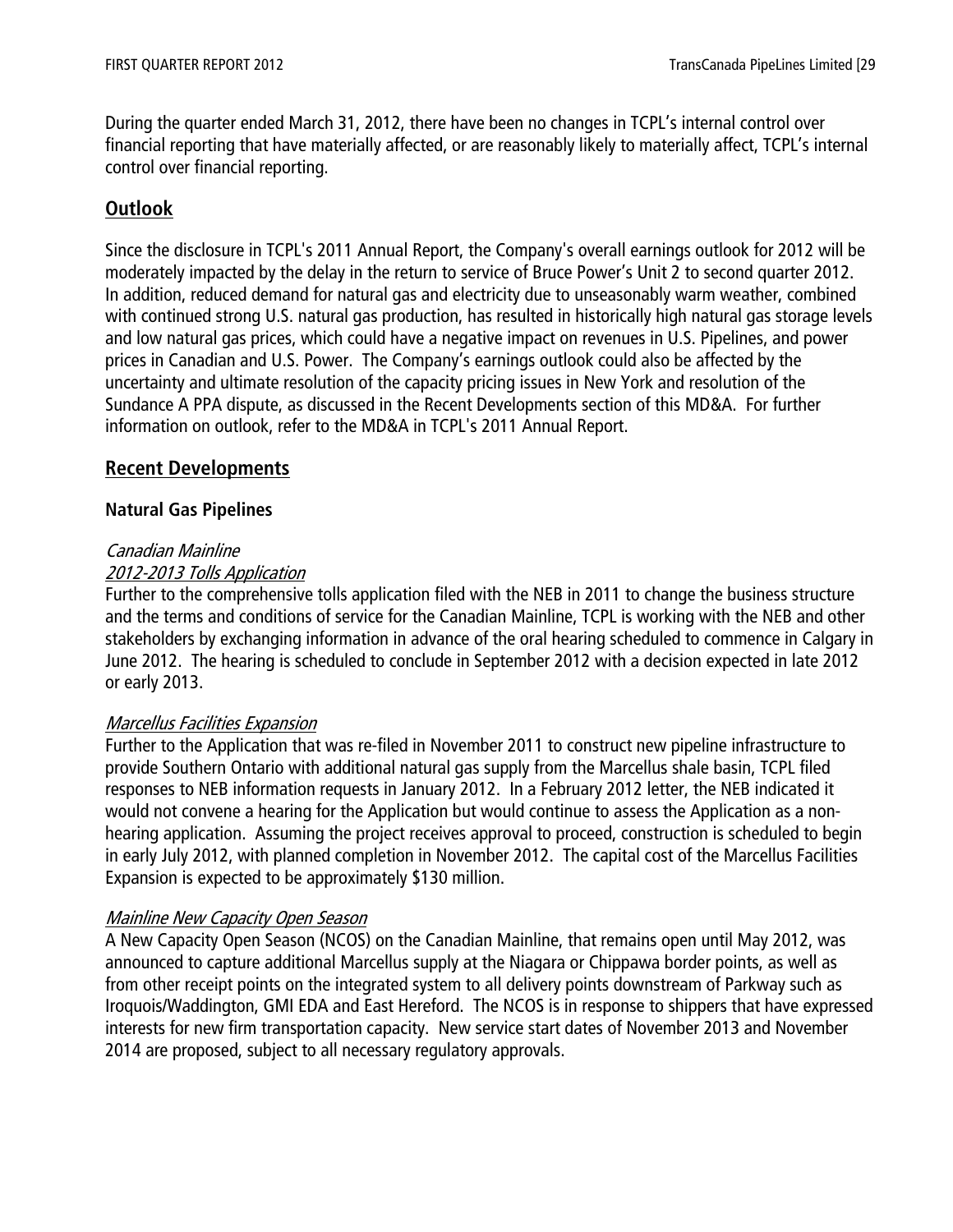# Alberta System

#### Expansion Projects

During the first four months of 2012, TCPL has substantially completed 10 separate pipeline projects for the Alberta System at a cost of approximately \$600 million.

#### ATCO Pipelines Commercial Integration

Commercial integration of the Alberta System and ATCO Pipelines (ATCO) commenced in October 2011. TCPL continues to work with ATCO to gather information for the final stage of the integration which is to swap assets of equal value. As a result, the expected timing of the asset swap application, which was to be completed in first quarter 2012, has been delayed until mid-2012.

#### Tamazunchale Pipeline Extension Bid

TCPL was awarded the approximately \$500 million Tamazunchale Pipeline Extension Project in Mexico and executed a contract with the Comisión Federal de Electricidad in February 2012. Engineering, Procurement and Construction contracts have been executed and construction related activities have begun. The pipeline is expected to be in service in first quarter 2014.

#### Alaska Pipeline Project

The Alaska North Slope producers (ExxonMobil, ConocoPhillips and BP), along with TCPL through its participation in the Alaska Pipeline Project, announced in March 2012 that the companies have agreed on a work plan aimed at commercializing North Slope natural gas resources via a liquefied natural gas (LNG) option. TCPL has applied to the State of Alaska for a project plan amendment under the Alaska Gasline Inducement Act (AGIA) license to curtail work on the Alberta pipeline option in a way that preserves project assets and defers the Federal Energy Regulatory Commission (FERC) filing date until October 2014 (rather than October 2012 under the current AGIA provisions), while the preliminary assessment of the LNG alternative is underway.

#### Mackenzie Gas Project

The proponents of the Mackenzie Gas Project have been unable to finalize commercial terms which would allow the project to advance under current market conditions. As a result, project activities have been curtailed. TCPL's future funding obligations for the Aboriginal Pipeline Group during such curtailment are expected to be nominal.

#### **Oil Pipelines**

#### Gulf Coast Project

The Company announced in February 2012 that what had previously been the Cushing to U.S. Gulf Coast portion of the Keystone XL Project has its own independent value to the marketplace and will be constructed as the stand-alone Gulf Coast Project, not part of the Presidential Permit process. The approximate cost of the 36-inch line is US\$2.3 billion and, subject to regulatory approvals, TCPL expects the Gulf Coast Project to be in service in mid to late 2013. As of March 31, 2012, US\$0.8 billion has been invested in the program. Included in the US\$2.3 billion cost is US\$300 million for the 76 kilometre (47-mile) Houston Lateral pipeline that will transport oil to Houston refineries.

#### Keystone XL Pipeline

Also in February, TCPL sent a letter to the U.S. Department of State (DOS) informing the Department the Company plans to re-file a Presidential Permit application (cross border permit) in the near future for the Keystone XL Project from the U.S./Canada border in Montana to Steele City, Nebraska. TCPL noted it would supplement that application with an alternative route in Nebraska as soon as that route is selected.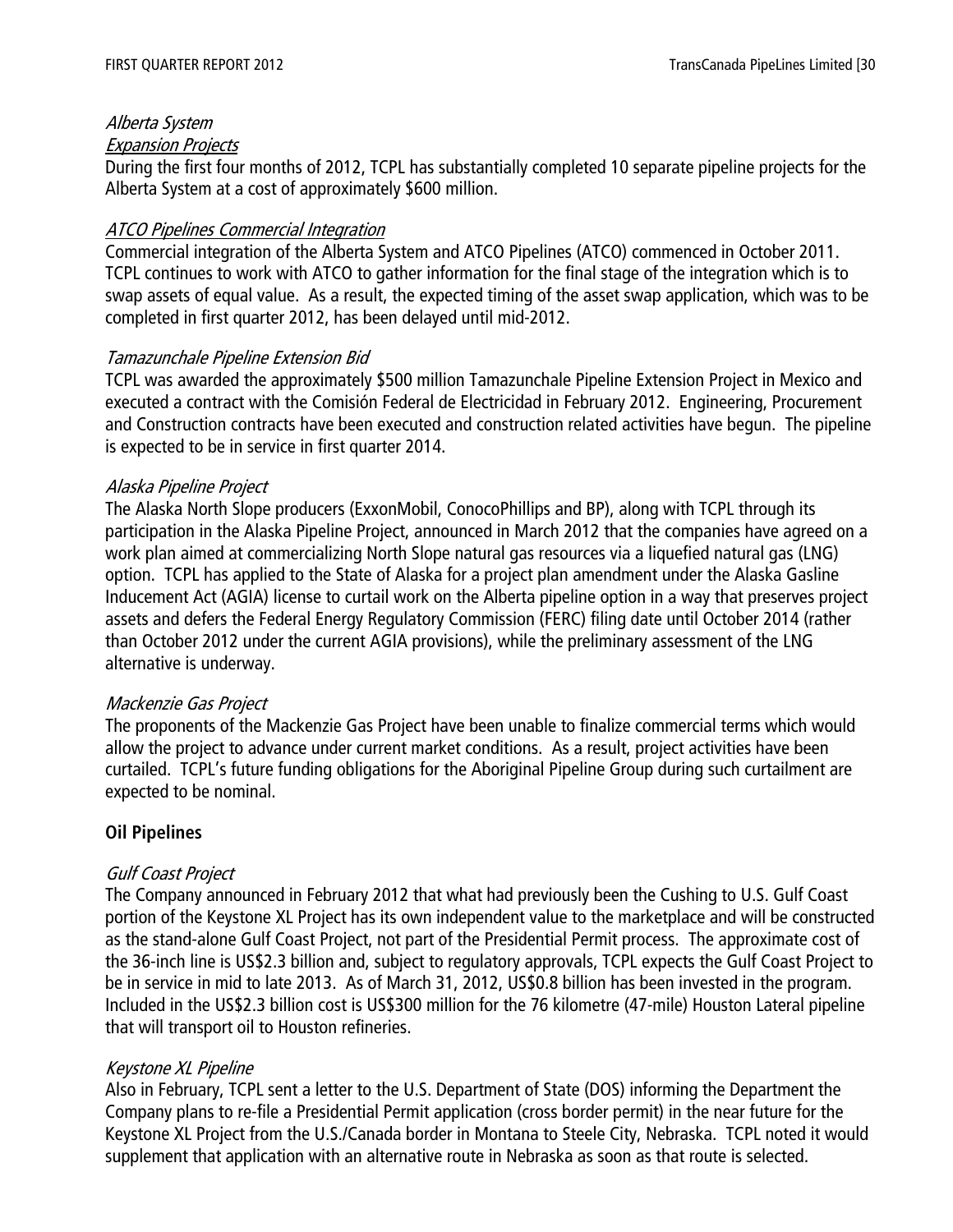The application will include the already reviewed route in Montana and South Dakota. The over three year environmental review for Keystone XL completed last summer was the most comprehensive process ever for a cross border pipeline. Based on that work, TCPL expects its cross border permit should be processed expeditiously and a decision made once a new route in Nebraska is determined.

Earlier this month, legislation was passed in Nebraska and signed into law by the Governor that enabled TCPL to re-engage with the State's Department of Environmental Quality (DEQ), allowing the Company to continue to work collaboratively in determining an alternative route for Keystone XL that avoids the Sandhills. Alternative routing corridors and a preferred corridor were submitted to the DEQ April 18, 2012. The Department will now oversee the public comment and review process as TCPL develops a specific alternate route.

The capital cost of Keystone XL is estimated to be US\$5.3 billion, with US\$1.5 billion having been invested as of March 31, 2012. The remainder will be spent between now and the in-service date of the expansion, which is expected by late 2014 or early 2015.

#### Keystone Hardisty Terminal

In March 2012, TCPL launched and concluded an open season to obtain binding commitments for the Keystone Hardisty Terminal. The two million barrel project located at Hardisty, Alberta will provide new infrastructure for Western Canadian producers and access to the Keystone Pipeline System. TCPL is currently reviewing the results of the open season. The Keystone Hardisty Terminal is expected to be operational by late 2014 or early 2015.

# **Energy**

#### Bruce Power

In March 2012, Bruce Power received authorization from the Canadian Nuclear Safety Commission to restart Unit 2, effectively ending the construction and commissioning phases of the project. The reactor is presently producing steam and final safety checks are being conducted. Commercial operations for Unit 2 are expected to commence in second quarter 2012. Commissioning work on Unit 1 is currently underway and Bruce Power expects commercial operations for Unit 1 to commence in mid-third quarter 2012. TCPL's share of the total net capital cost is expected to be approximately \$2.4 billion.

In accordance with the terms of the Bruce Power Refurbishment Implementation Agreement (BPRIA), Bruce A receives Contingent Support Payments (CSP) from the OPA equal to the difference between the fixed prices under the BPRIA and spot market prices through July 1, 2012 after which all of the output from Bruce A will be subject to spot market prices until both Units 1 and 2 have achieved commercial operations.

#### Sundance A

The arbitration hearing to address the Sundance A force majeure and economic destruction claims dispute commenced April 9, 2012. The hearing is expected to conclude in May 2012 and TCPL expects to receive a decision in mid-2012.

TCPL has continued to record revenues and costs as it considers this event to be an interruption of supply in accordance with the terms of the PPA. The Company does not believe TransAlta's claims meet the tests of force majeure or destruction as specified in the PPA and has therefore recorded \$30 million of EBITDA for the three months ended March 31, 2012 and \$188 million since the interruption began. The outcome of any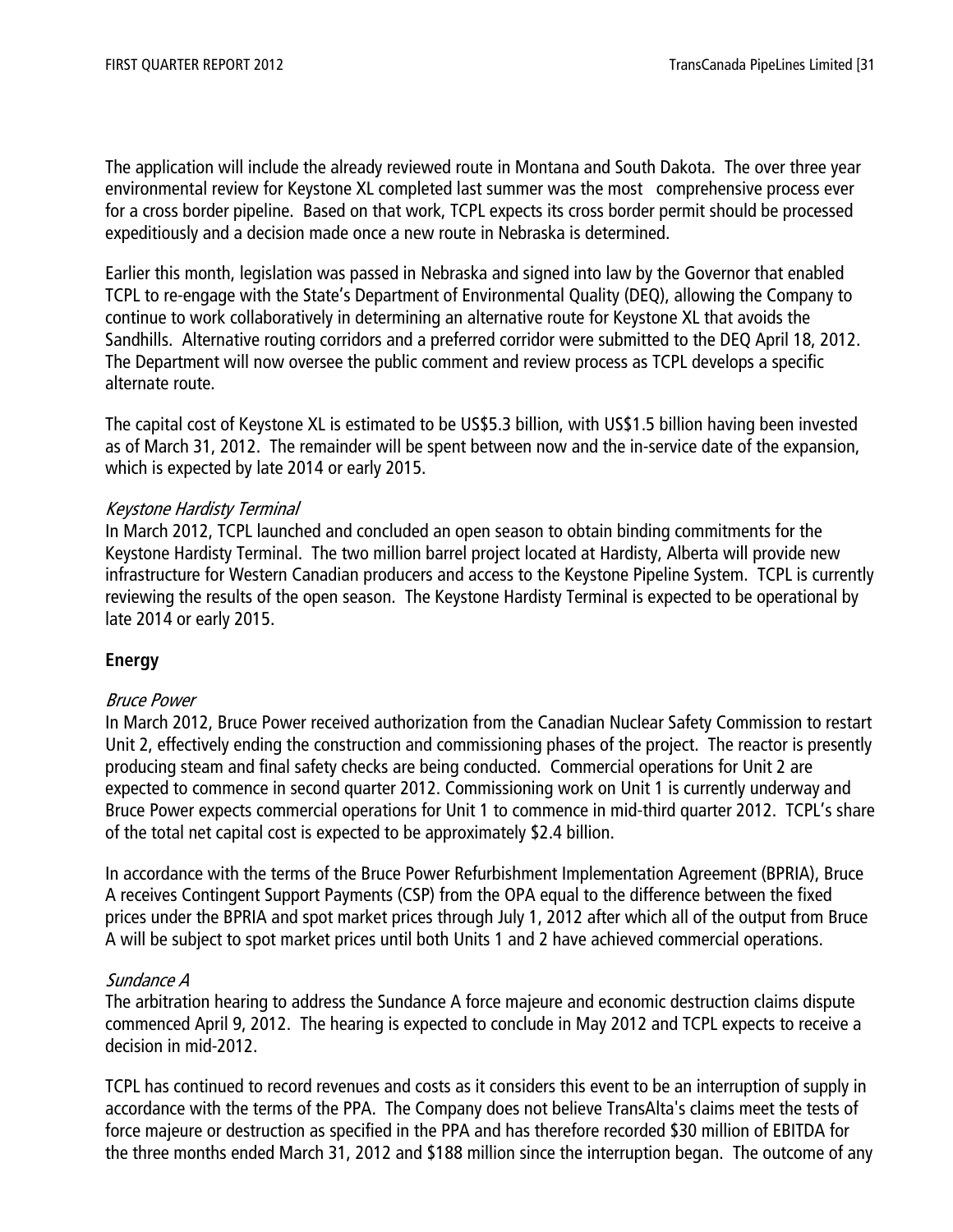arbitration process is not certain. However, TCPL believes the matter will be resolved in its favour. The Company expects that its unamortized carrying value as at March 31, 2012 of \$74 million related to the Sundance A PPA in Intangibles and Other Assets remains fully recoverable under the terms of the PPA, regardless of the outcome of the arbitration process.

#### Ravenswood

Spot market capacity prices in the New York Zone J market have increased in first quarter 2012 compared to the prior year primarily due to the combination of higher demand curve rates which were reset in late third quarter 2011 and rule changes implemented by the New York Independent System Operator's (NYISO) which changed the way certain capacity is measured in this market.

In 2011, TCPL and other parties filed formal complaints with FERC regarding application of pricing rules by the NYISO. These complaints are still pending. The outcome of the complaints and longer-term impact that this development may have on Ravenswood is unknown.

## **Share Information**

In January 2012, TCPL issued 6.5 million common shares to TransCanada resulting in proceeds of \$269 million. At April 24, 2012, TCPL had 738 million common shares, four million Series U preferred shares and four million Series Y preferred shares issued and outstanding.

# **Selected Quarterly Consolidated Financial Data**(1)

| (unaudited)                                                                 | 2012         |              | 2011         |              |              |              | 2010         |              |
|-----------------------------------------------------------------------------|--------------|--------------|--------------|--------------|--------------|--------------|--------------|--------------|
| (millions of dollars, except per share amounts)                             | <b>First</b> | Fourth       | Third        | Second       | First        | Fourth       | <b>Third</b> | Second       |
| Revenues<br>Net income attributable to controlling interests                | 1,911<br>368 | 1,967<br>377 | 1.987<br>385 | 1.797<br>353 | 1,868<br>410 | 1.675<br>270 | 1.776<br>389 | 1,616<br>287 |
| <b>Share Statistics</b><br>Net Income per common share<br>Basic and diluted | \$0.49       | \$0.54       | \$0.56       | \$0.52       | \$0.60       | \$0.39       | \$0.58       | \$0.43       |

<sup>(1)</sup> The selected quarterly consolidated financial data has been prepared in accordance with U.S. GAAP and is presented in Canadian dollars.

#### **Factors Affecting Quarterly Financial Information**

In Natural Gas Pipelines, which consists primarily of the Company's investments in regulated natural gas pipelines and regulated natural gas storage facilities, annual revenues, EBIT and net income fluctuate over the long term based on regulators' decisions and negotiated settlements with shippers. Generally, quarterover-quarter revenues and net income during any particular fiscal year remain relatively stable with fluctuations resulting from adjustments being recorded due to regulatory decisions and negotiated settlements with shippers, seasonal fluctuations in short-term throughput volumes on U.S. pipelines, acquisitions and divestitures, and developments outside of the normal course of operations.

In Oil Pipelines, which consists of the Company's investment in the Keystone Pipeline System, earnings are primarily generated by contractual arrangements for committed capacity that are not dependent on actual throughput. Quarter-over-quarter revenues, EBIT and net income during any particular fiscal year remain relatively stable with fluctuations resulting from planned and unplanned outages, and changes in the amount of spot volumes transported and the associated rate charged. Spot volumes transported are affected by customer demand, market pricing, planned and unplanned outages of refineries, terminals and pipeline facilities, and developments outside of the normal course of operations.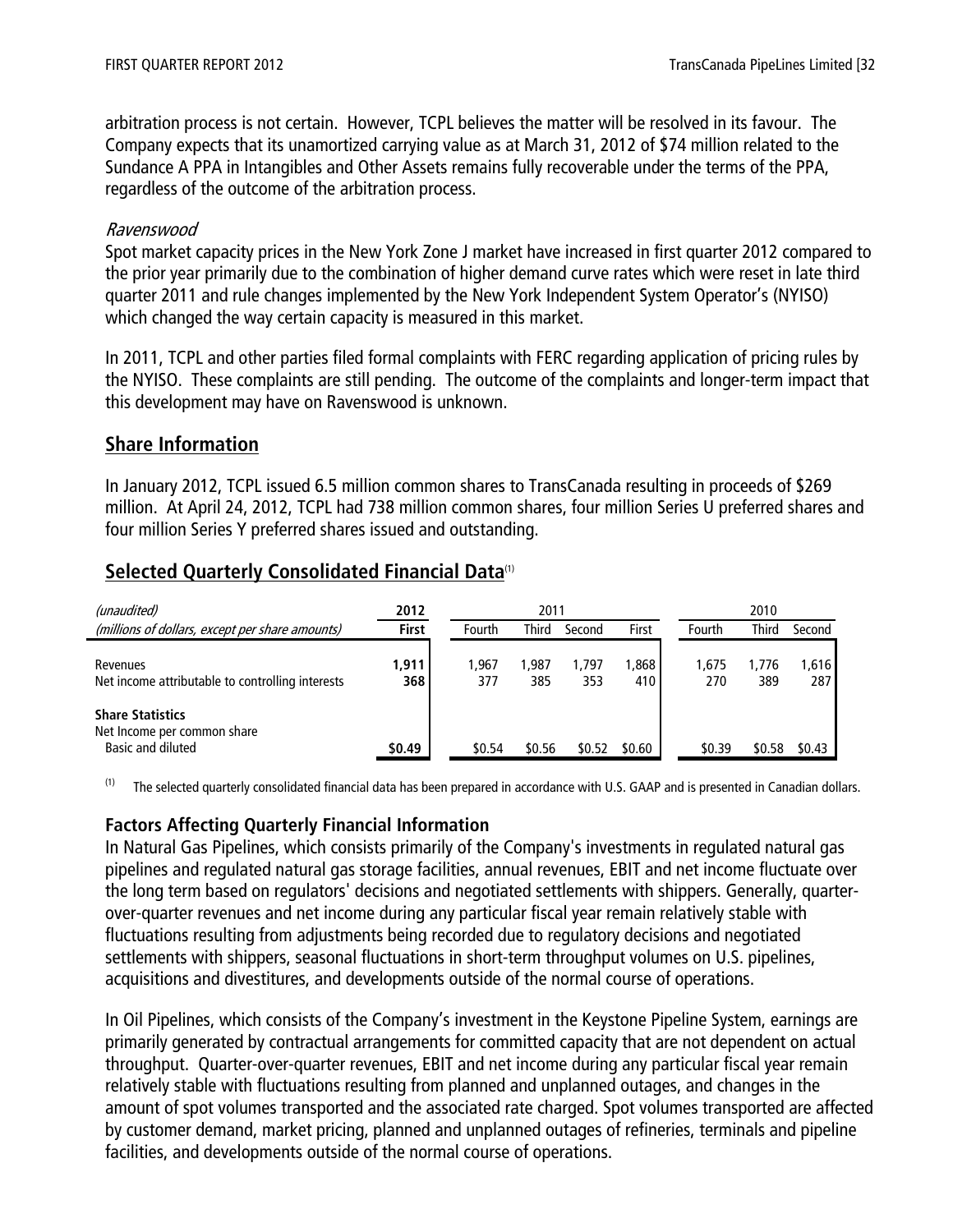In Energy, which consists primarily of the Company's investments in electrical power generation plants and non-regulated natural gas storage facilities, quarter-over-quarter revenues, EBIT and net income are affected by seasonal weather conditions, customer demand, market prices, capacity prices, planned and unplanned plant outages, acquisitions and divestitures, certain fair value adjustments and developments outside of the normal course of operations.

Significant developments that affected the last eight quarters' EBIT and Net Income are as follows:

- First Quarter 2012, EBIT included net realized losses of \$22 million pre-tax (\$11 million after tax) from certain risk management activities.
- Fourth Quarter 2011, EBIT excluded net unrealized gains of \$9 million pre-tax (\$11 million after tax) resulting from certain risk management activities.
- Third Quarter 2011, Energy's EBIT included the positive impact of higher prices for Western Power. EBIT included net unrealized losses of \$43 million pre-tax (\$30 million after tax) resulting from certain risk management activities.
- Second Quarter 2011, Natural Gas Pipelines' EBIT included incremental earnings from Guadalajara, which was placed in service in June 2011. Energy's EBIT included incremental earnings from Coolidge, which was placed in service in May 2011. EBIT included net unrealized losses of \$3 million pre-tax (\$2 million after tax) resulting from certain risk management activities.
- First Quarter 2011, Natural Gas Pipelines' EBIT included incremental earnings from Bison, which was placed in service in January 2011. Oil Pipelines began recording EBIT for the Wood River/Patoka and Cushing Extension sections of the Keystone Pipeline System in February 2011. EBIT included net unrealized losses of \$19 million pre-tax (\$12 million after tax) resulting from certain risk management activities.
- Fourth Quarter 2010, Natural Gas Pipelines' EBIT decreased as a result of recording a \$146 million pre-tax (\$127 million after tax) valuation provision for advances to the Aboriginal Pipeline Group for the Mackenzie Gas Project. Energy's EBIT included contributions from the second phase of Kibby Wind, which was placed in service in October 2010, and net unrealized gains of \$46 million pre-tax (\$29 million after tax) resulting from certain risk management activities.
- Third Quarter 2010, Natural Gas Pipelines' EBIT increased as a result of recording nine months of incremental earnings related to the Alberta System 2010 – 2012 Revenue Requirement Settlement, which resulted in a \$33 million increase to Net Income. Energy's EBIT included contributions from Halton Hills, which was placed in service in September 2010, and net unrealized loss of \$1million pre-tax (\$1 million after tax) resulting from certain risk management activities.
- Second Quarter 2010, Energy's EBIT included net unrealized gains of \$16 million pre-tax (\$11 million after tax) resulting from certain risk management activities. Net Income reflected a decrease of \$58 million after tax due to losses in 2010 compared to gains in 2009 for interest rate and foreign exchange rate derivatives that did not qualify as hedges for accounting purposes and the translation of U.S. dollar-denominated working capital balances.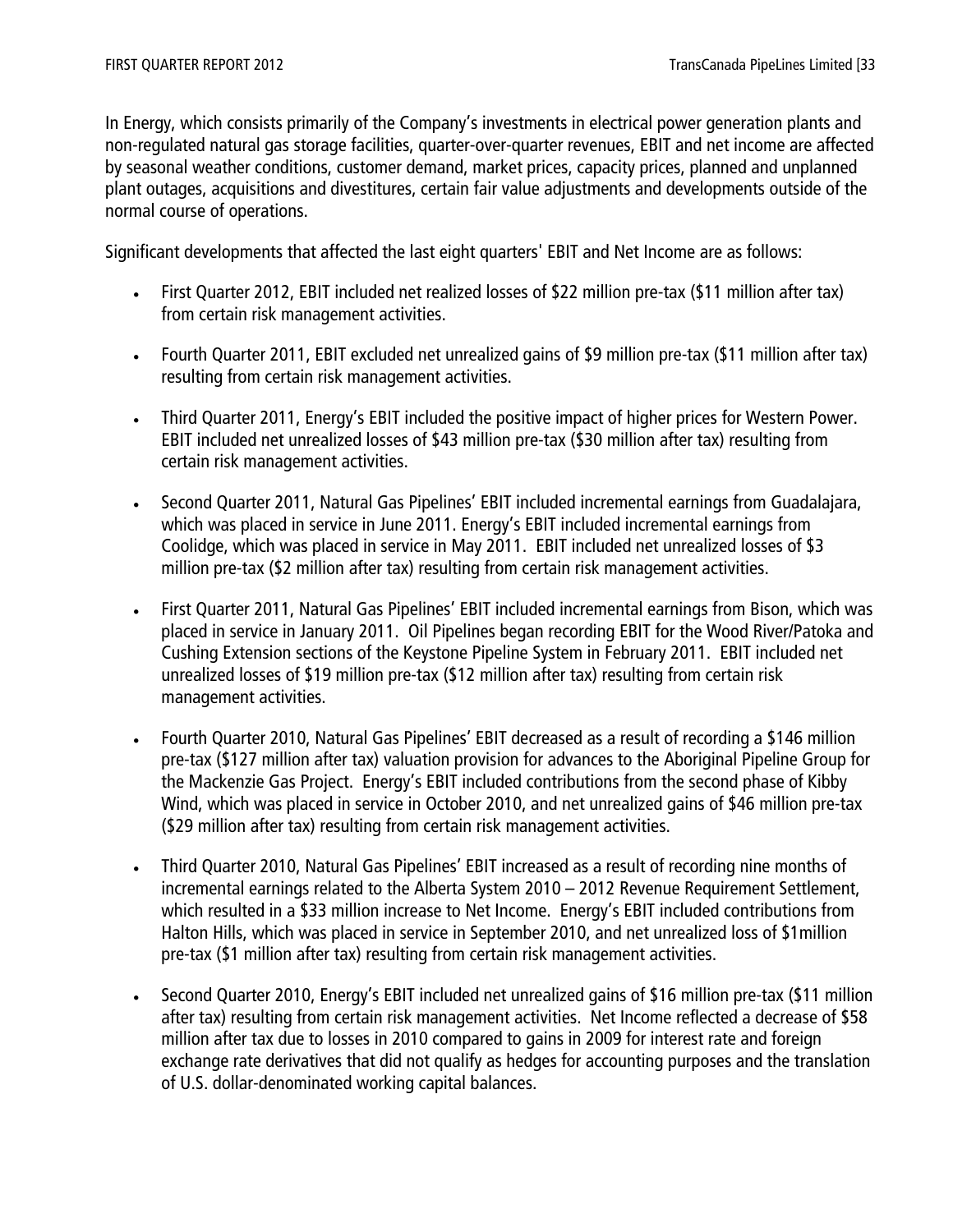| Three months ended March 31                             |       | 2011     |
|---------------------------------------------------------|-------|----------|
| (unaudited)                                             |       | Adjusted |
| (millions of Canadian dollars)                          | 2012  | (Note 1) |
|                                                         |       |          |
| <b>Revenues</b>                                         |       |          |
| <b>Natural Gas Pipelines</b>                            | 1,085 | 1,062    |
| <b>Oil Pipelines</b>                                    | 259   | 135      |
| Energy                                                  | 567   | 671      |
|                                                         | 1,911 | 1,868    |
| <b>Income from Equity Investments</b>                   | 60    | 121      |
| <b>Operating and Other Expenses</b>                     |       |          |
| Plant operating costs and other                         | 707   | 609      |
| Commodity purchases resold                              | 179   | 238      |
| Depreciation and amortization                           | 344   | 320      |
|                                                         | 1,230 | 1,167    |
|                                                         |       |          |
| <b>Financial Charges/(Income)</b>                       |       |          |
| Interest expense                                        | 248   | 239      |
| Interest income and other                               | (31)  | (30)     |
|                                                         | 217   | 209      |
| Income before Income Taxes                              | 524   | 613      |
|                                                         |       |          |
| <b>Income Taxes Expense</b><br>Current                  | 56    | 102      |
| <b>Deferred</b>                                         | 71    | 71       |
|                                                         | 127   | 173      |
|                                                         |       |          |
| <b>Net Income</b>                                       | 397   | 440      |
| Net Income Attributable to Non-Controlling Interests    | 29    | 30       |
| <b>Net Income Attributable to Controlling Interests</b> | 368   | 410      |
| <b>Preferred Share Dividends</b>                        | 6     | 6        |
| <b>Net Income Attributable to Common Shares</b>         | 362   | 404      |

# **Condensed Consolidated Statement of Income**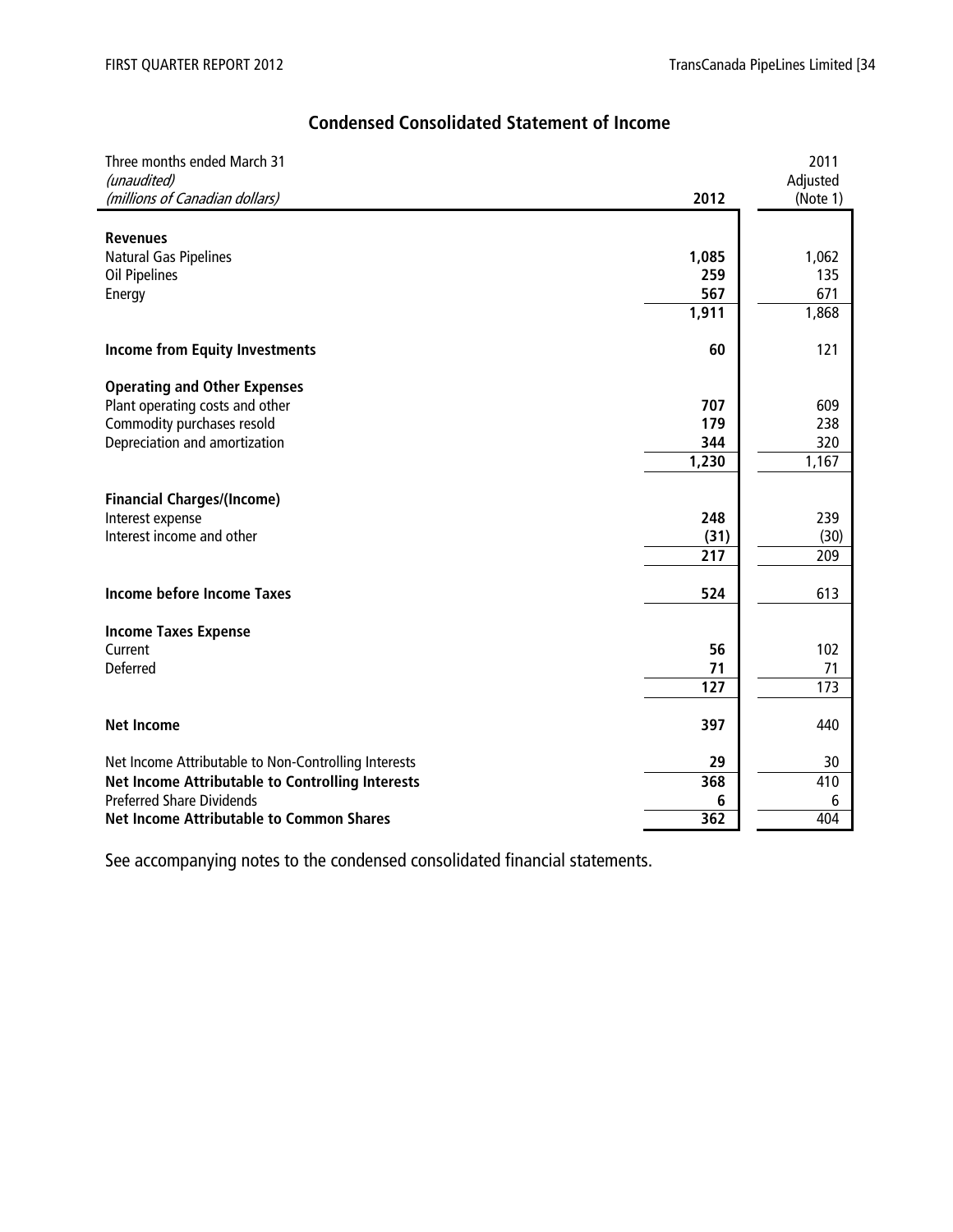| Three months ended March 31                                                                  |       | 2011     |
|----------------------------------------------------------------------------------------------|-------|----------|
| (unaudited)                                                                                  |       | Adjusted |
| (millions of Canadian dollars)                                                               | 2012  | (Note 1) |
|                                                                                              |       |          |
| <b>Net Income</b>                                                                            | 397   | 440      |
| Other Comprehensive (Loss)/Income, Net of Income Taxes                                       |       |          |
| Change in foreign currency translation gains and losses on investments in foreign            |       |          |
| operations <sup>(1)</sup>                                                                    | (107) | (116)    |
| Change in fair value of derivative instruments to hedge the net investments in foreign       |       |          |
| operations <sup>(2)</sup>                                                                    | 38    | 49       |
| Change in fair value of derivative instruments designated as cash flow hedges <sup>(3)</sup> | (45)  | (53)     |
| Reclassification to Net Income of gains and losses on derivative instruments                 |       |          |
| designated as cash flow hedges <sup>(4)</sup>                                                | 45    | 48       |
| Reclassification to Net Income of actuarial (gains)/losses and prior service costs on        |       |          |
| pension and other post-retirement benefit plans <sup>(5)</sup>                               | 10    | 2        |
| Other Comprehensive Loss of Equity Investments <sup>(6)</sup>                                | 5     | 2        |
| <b>Other Comprehensive Loss</b>                                                              | (54)  | (68)     |
| <b>Comprehensive Income</b>                                                                  | 343   | 372      |
|                                                                                              |       |          |
| Comprehensive Income Attributable to Non-Controlling Interests                               | 12    | 15       |
| <b>Comprehensive Income Attributable to Controlling Interests</b>                            | 331   | 357      |
| <b>Preferred Share Dividends</b>                                                             | 6     | 6        |
| <b>Comprehensive Income Attributable to Common Shares</b>                                    | 325   | 351      |

## **Condensed Consolidated Statement of Comprehensive Income**

(1) Net of income tax expense of \$22 million for the three months ended March 31, 2012 (2011 – expense of \$29 million).<br>(2) Not of income tax expense of \$11 million for the three months ended March 31, 2012 (2011) expense

(2) Net of income tax expense of \$11 million for the three months ended March 31, 2012 (2011 – expense of \$19 million).<br>Net of income tax recovery of \$34 million for the three months ended March 31, 2012 (2011 – recovery

(3) Net of income tax recovery of \$34 million for the three months ended March 31, 2012 (2011 – recovery of \$19 million).<br>(4) Net of income tax expense of \$21 million for the three months ended March 31, 2012 (2011 – expe

(4) Net of income tax expense of \$21 million for the three months ended March 31, 2012 (2011 – expense of \$25 million).<br>(5) Net of income tax recovery of \$4 million for the three months ended March 31, 2012 (2011 – expens

(5) Net of income tax recovery of \$4 million for the three months ended March 31, 2012 (2011 – expense of \$1 million).<br>(6) Primarily related to reclassification to Net Income of actuarial losses on pension and other post-

(6) Primarily related to reclassification to Net Income of actuarial losses on pension and other post-retirement benefit plans, gains and losses on derivative instruments designated as cash flow hedges, offset by change in gains and losses on derivative instruments designated as cash flow hedges, net of income tax expense of \$1 million for the three months ended March 31, 2012 (2011 – expense of \$1 million).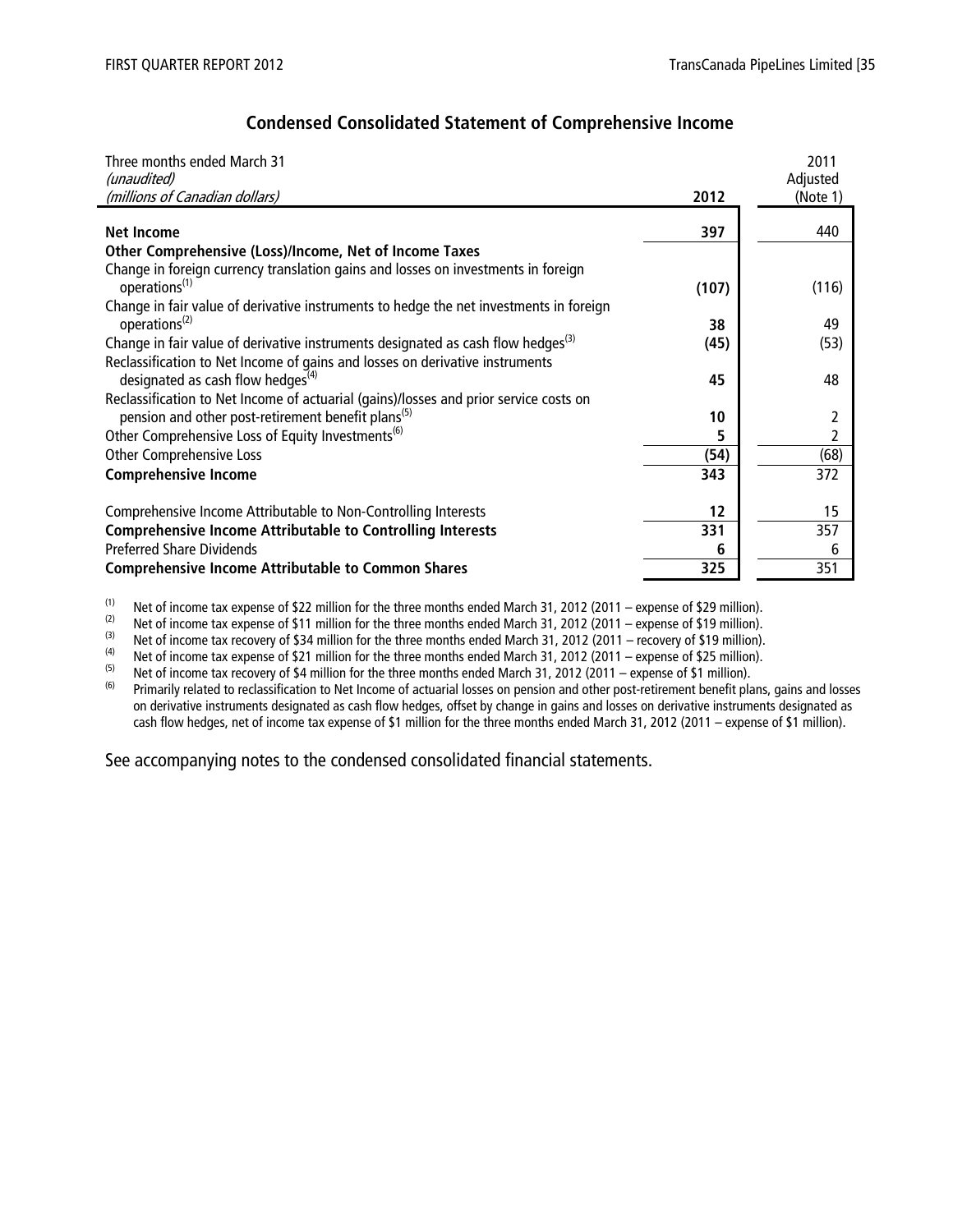# **Condensed Consolidated Statement of Cash Flows**

| Three months ended March 31<br>(unaudited)                           |       | 2011<br>Adjusted |
|----------------------------------------------------------------------|-------|------------------|
| (millions of Canadian dollars)                                       | 2012  | (Note 1)         |
|                                                                      |       |                  |
| <b>Cash Generated from Operations</b>                                |       |                  |
| Net income                                                           | 397   | 440              |
| Depreciation and amortization                                        | 344   | 320              |
| Deferred income taxes                                                | 71    | 71               |
| Income from equity investments                                       | (60)  | (121)            |
| Distributions received from equity investments                       | 53    | 65               |
| Employee future benefits expense in excess of/(less than) funding    | 7     | (3)              |
| Other                                                                | 23    | 19               |
| (Increase)/decrease in operating working capital                     | (164) | 39               |
| Net cash provided by operations                                      | 671   | 830              |
|                                                                      |       |                  |
| <b>Investing Activities</b>                                          |       |                  |
| Capital expenditures                                                 | (464) | (567)            |
| <b>Equity investments</b>                                            | (216) | (151)            |
| Deferred amounts and other                                           | (7)   | 65               |
| Net cash used in investing activities                                | (687) | (653)            |
|                                                                      |       |                  |
| <b>Financing Activities</b>                                          |       |                  |
| Dividends on common and preferred shares                             | (302) | (285)            |
| Distributions paid to non-controlling interests                      | (27)  | (21)             |
| Advances (to)/from parent, net                                       | (259) | 84               |
| Notes payable (repaid)/issued, net                                   | (46)  | 134              |
| Long-term debt issued, net of issue costs                            | 492   |                  |
| Reduction of long-term debt                                          | (548) | (321)            |
| Common shares issued                                                 | 269   |                  |
| Net cash used in financing activities                                | (421) | (409)            |
|                                                                      |       |                  |
| Effect of Foreign Exchange Rate Changes on Cash and Cash Equivalents | (12)  | (12)             |
|                                                                      |       |                  |
|                                                                      |       |                  |
| <b>Decrease in Cash and Cash Equivalents</b>                         | (449) | (244)            |
|                                                                      |       |                  |
| <b>Cash and Cash Equivalents</b>                                     |       |                  |
| Beginning of period                                                  | 629   | 648              |
|                                                                      |       |                  |
| <b>Cash and Cash Equivalents</b>                                     |       |                  |
| End of period                                                        | 180   | 404              |
|                                                                      |       |                  |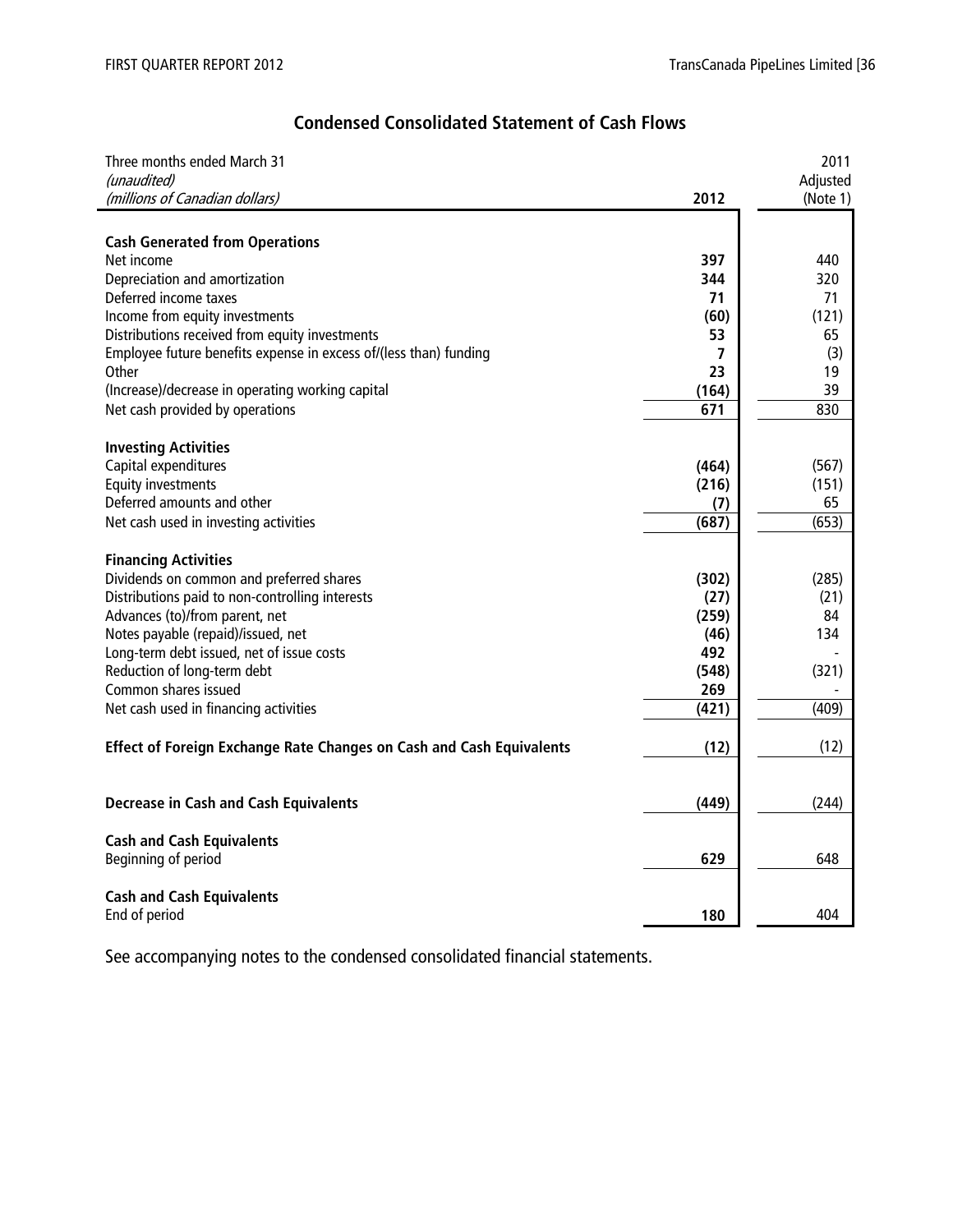# **Condensed Consolidated Balance Sheet**

|                                                                            |          | December 31 |
|----------------------------------------------------------------------------|----------|-------------|
|                                                                            |          | 2011        |
| (unaudited)                                                                | March 31 | Adjusted    |
| (millions of Canadian dollars)                                             | 2012     | (Note 1)    |
|                                                                            |          |             |
| <b>ASSETS</b>                                                              |          |             |
| <b>Current Assets</b>                                                      |          |             |
| Cash and cash equivalents                                                  | 180      | 629         |
| Accounts receivable                                                        | 1,102    | 1,113       |
| Due from TransCanada Corporation                                           | 1,009    | 750         |
| Inventories                                                                | 239      | 248         |
| Other                                                                      | 1,227    | 1,104       |
|                                                                            | 3,757    | 3,844       |
| Plant, Property and Equipment, net of accumulated depreciation of \$15,657 | 32,175   | 32,467      |
| and \$15,406, respectively                                                 |          |             |
| <b>Equity Investments</b>                                                  | 5,298    | 5,077       |
| Goodwill                                                                   | 3,472    | 3,534       |
| <b>Regulatory Assets</b>                                                   | 1,655    | 1,684       |
| <b>Intangibles and Other Assets</b>                                        | 1,553    | 1,460       |
|                                                                            | 47,910   | 48,066      |
|                                                                            |          |             |
|                                                                            |          |             |
| <b>LIABILITIES</b>                                                         |          |             |
| <b>Current Liabilities</b>                                                 |          |             |
| Notes payable                                                              | 1,787    | 1,863       |
| Accounts payable                                                           | 2,139    | 2,336       |
| <b>Accrued interest</b>                                                    | 368      | 367         |
| Current portion of long-term debt                                          | 424      | 935         |
|                                                                            | 4,718    | 5,501       |
| <b>Regulatory Liabilities</b>                                              | 309      | 297         |
| <b>Deferred Amounts</b>                                                    | 974      | 929         |
| <b>Deferred Income Tax Liabilities</b>                                     | 3,664    | 3,591       |
| <b>Long-Term Debt</b>                                                      | 17,973   | 17,724      |
| <b>Junior Subordinated Notes</b>                                           | 998      | 1,016       |
|                                                                            | 28,636   | 29,058      |
| <b>EQUITY</b>                                                              |          |             |
| Common shares, no par value                                                | 14,306   | 14,037      |
| Issued and outstanding: March 31, 2012 - 738 million shares                |          |             |
| December 31, 2011 - 732 million shares                                     |          |             |
| Preferred shares                                                           | 389      | 389         |
| Additional paid-in capital                                                 | 395      | 394         |
| Retained earnings                                                          | 4,612    | 4,561       |
| Accumulated other comprehensive loss                                       | (1, 486) | (1, 449)    |
| <b>Controlling Interests</b>                                               | 18,216   | 17,932      |
| Non-controlling interests                                                  | 1,058    | 1,076       |
| <b>Equity</b>                                                              | 19,274   | 19,008      |
|                                                                            |          |             |
|                                                                            | 47,910   | 48,066      |

**Contingencies and Guarantees** (Note 9)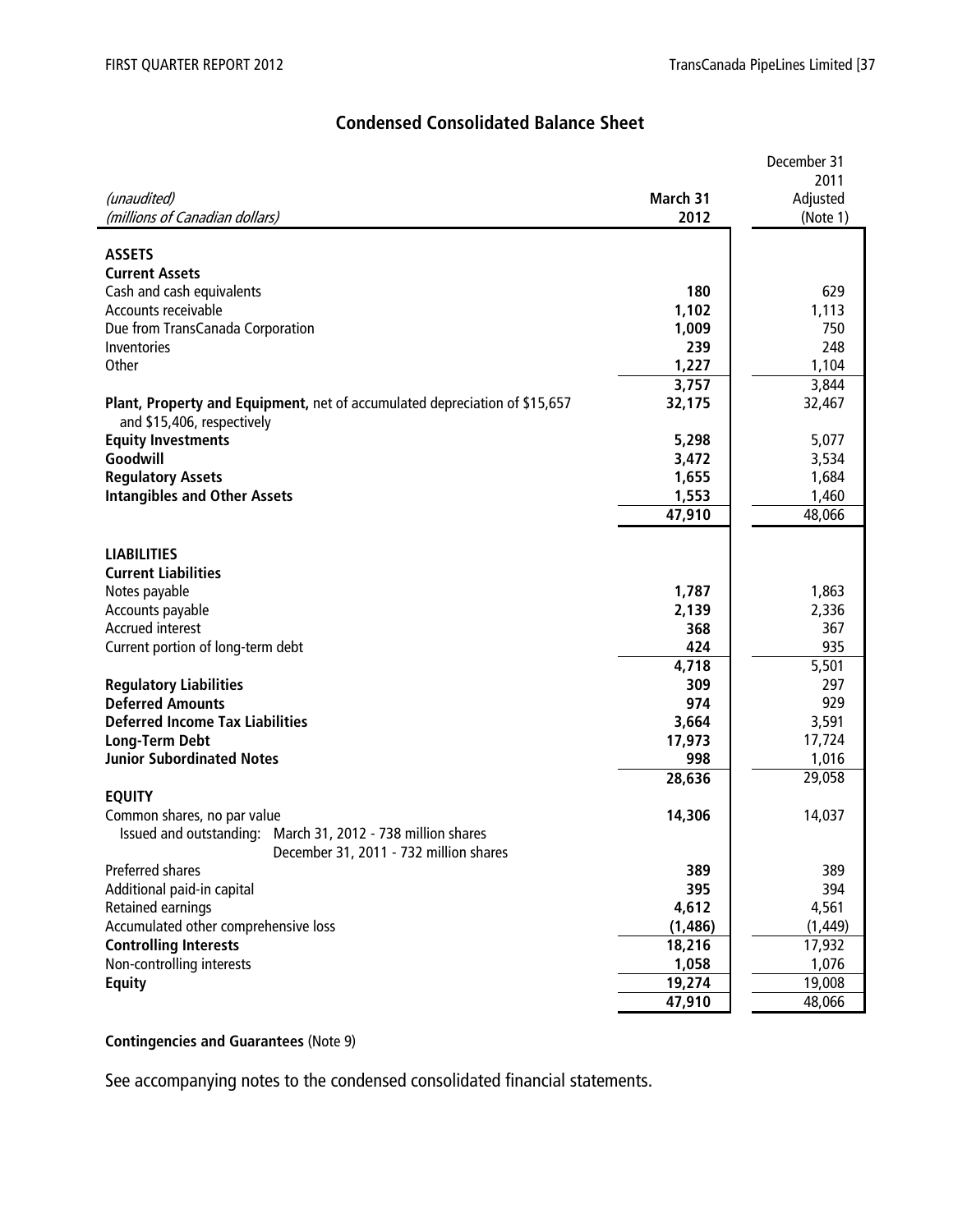Pension and

#### **Condensed Consolidated Statement of Accumulated Other Comprehensive (Loss)/Income**

|                                                                 |                    |           | Pension and              |          |
|-----------------------------------------------------------------|--------------------|-----------|--------------------------|----------|
|                                                                 | Currency           | Cash Flow | <b>Other Post-</b>       |          |
| (unaudited)                                                     | <b>Translation</b> | Hedges    | retirement Plan          |          |
| (millions of Canadian dollars)                                  | Adjustments        | and Other | Adjustments              | Total    |
| Balance at December 31, 2011                                    | (643)              | (281)     | (525)                    | (1, 449) |
| Change in foreign currency translation gains and losses         |                    |           |                          |          |
| on investments in foreign operations <sup>(1)</sup>             | (90)               |           |                          | (90)     |
| Change in fair value of derivative instruments to hedge         |                    |           |                          |          |
| net investments in foreign operations <sup>(2)</sup>            | 38                 |           | $\overline{\phantom{0}}$ | 38       |
| Change in fair value of derivative instruments                  |                    |           |                          |          |
| designated as cash flow hedges <sup>(3)</sup>                   | $\blacksquare$     | (45)      |                          | (45)     |
| Reclassification to Net Income of gains and losses on           |                    |           |                          |          |
| derivative instruments designated as cash flow                  |                    |           |                          |          |
| hedges pertaining to prior periods $(4)(5)$                     |                    | 45        |                          | 45       |
| Reclassification of actuarial losses and prior service          |                    |           |                          |          |
| costs on pension and other post-retirement benefit              |                    |           |                          |          |
| plans <sup>(6)</sup>                                            | -                  |           | 10                       | 10       |
| Other Comprehensive Income of equity investments <sup>(7)</sup> | -                  |           | 4                        |          |
| <b>Balance at March 31, 2012</b>                                | (695)              | (280)     | (511)                    | (1, 486) |

|                                                         |                    |           | Felisiuli dilu     |          |
|---------------------------------------------------------|--------------------|-----------|--------------------|----------|
| (unaudited)                                             | Currency           | Cash Flow | <b>Other Post-</b> |          |
| (adjusted Note 1)                                       | <b>Translation</b> | Hedges    | retirement Plan    |          |
| (millions of Canadian dollars)                          | Adjustments        | and Other | Adjustments        | Total    |
| Balance at December 31, 2010                            | (683)              | (194)     | (366)              | (1,243)  |
| Change in foreign currency translation gains and losses |                    |           |                    |          |
| on investments in foreign operations <sup>(1)</sup>     | (98)               |           |                    | (98)     |
| Change in fair value of derivative instruments to hedge |                    |           |                    |          |
| net investments in foreign operations <sup>(2)</sup>    | 49                 |           |                    | 49       |
| Change in fair value of derivative instruments          |                    |           |                    |          |
| designated as cash flow hedges $^{(3)}$                 |                    | (54)      |                    | (54)     |
| Reclassification to Net Income of gains and losses on   |                    |           |                    |          |
| derivative instruments designated as cash flow          |                    |           |                    |          |
| hedges $(4)(5)$                                         |                    | 46        |                    | 46       |
| Reclassification of actuarial losses and prior service  |                    |           |                    |          |
| costs on pension and other post-retirement benefit      |                    |           |                    |          |
| plans <sup>(6)</sup>                                    |                    |           | 2                  |          |
| Other Comprehensive (Loss)/Income of equity             |                    |           |                    |          |
| investments <sup>(7)</sup>                              |                    | (2)       | 4                  |          |
| <b>Balance at March 31, 2011</b>                        | (732)              | (204)     | (360)              | (1, 296) |
|                                                         |                    |           |                    |          |

(1) Net of income tax expense of \$22 million and non-controlling interest losses of \$17 million for the three months ended March 31, 2012 (2011 – expense of \$29 million; loss of \$18 million).

(2) Net of income tax expense of \$11 million for the three months ended March 31, 2012 (2011 – expense of \$19 million).

Net of income tax recovery of \$34 million and non-controlling interest losses of nil for the three months ended March 31, 2012 (2011 – recovery of \$19 million; gain of \$1 million).

(4) Net of income tax expense of \$21 million and non-controlling interest losses of nil for the three months ended March 31, 2012 (2011 – expense of \$25 million; gain of \$2 million).

<sup>(5)</sup> Losses related to cash flow hedges reported in AOCI and expected to be reclassified to Net Income in the next 12 months are estimated to be \$197 million (\$120 million, net of tax). These estimates assume constant commodity prices, interest rates and foreign exchange rates over time, however, the amounts reclassified will vary based on the actual value of these factors at the date of settlement.

(6) Net of income tax recovery of \$4 million for the three months ended March 31, 2012 (2011 – expense of \$1 million).<br>(7) Primarily related to reclassification to Net Income of actuarial losses on pension and other post-

Primarily related to reclassification to Net Income of actuarial losses on pension and other post-retirement benefit plans, reclassification to Net Income of gains and losses on derivative instruments designated as cash flow hedges, partially offset by changes in gains and losses on derivative instruments designated as cash flow hedges, net of income tax expense of \$1 million for the three months ended March 31, 2012 (2011 – expense of \$1 million).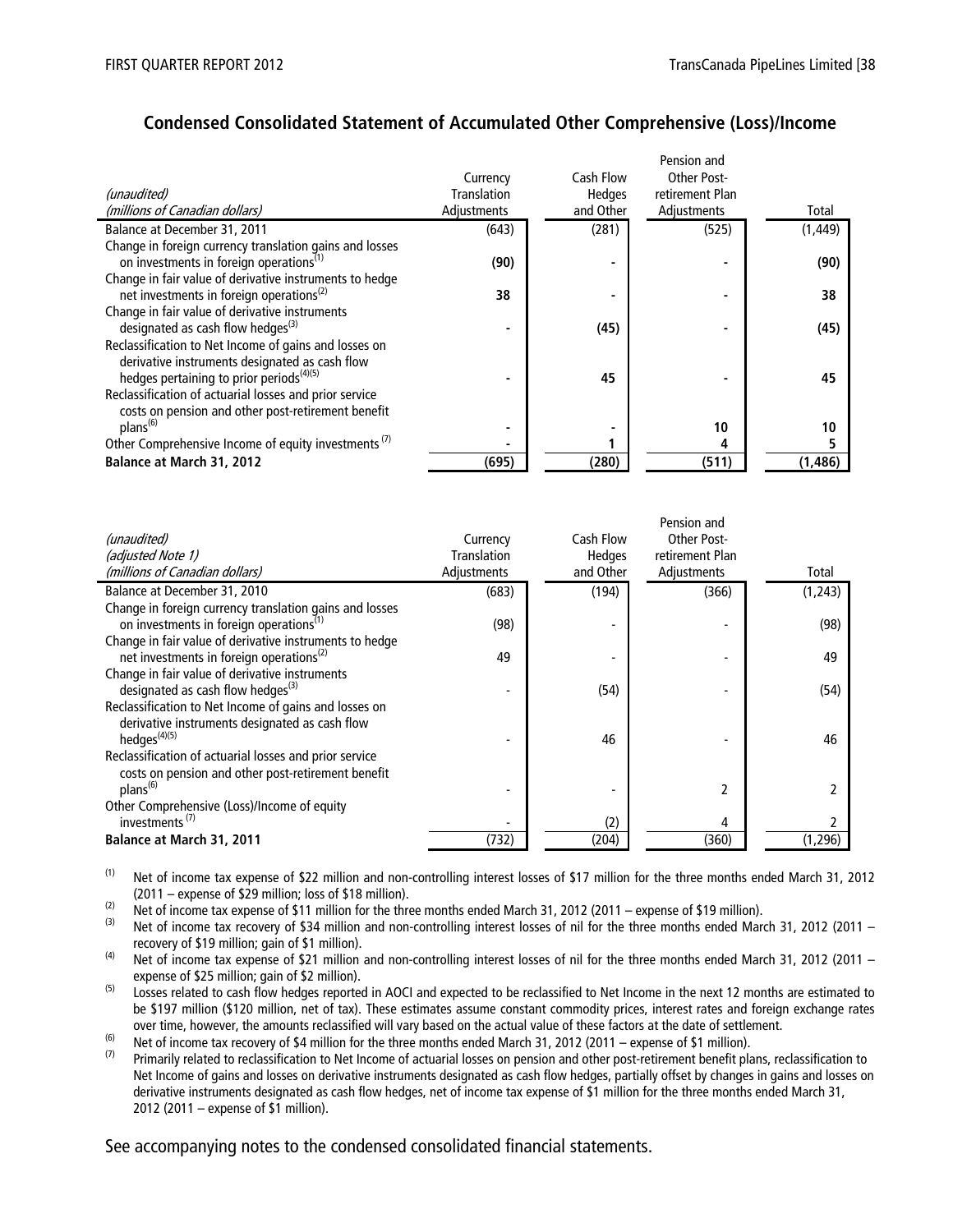# **Condensed Consolidated Statement of Equity**

| Three months ended March 31                                       |          | 2011                 |
|-------------------------------------------------------------------|----------|----------------------|
| (unaudited)<br>(millions of Canadian dollars)                     | 2012     | Adjusted<br>(Note 1) |
|                                                                   |          |                      |
| <b>Common Shares</b>                                              |          |                      |
| Balance at beginning of period                                    | 14,037   | 11,636               |
| Proceeds from common shares issued                                | 269      |                      |
| Balance at end of period                                          | 14,306   | 11,636               |
| <b>Preferred Shares</b>                                           |          |                      |
| Balance at beginning and end of period                            | 389      | 389                  |
| <b>Additional Paid-In Capital</b>                                 |          |                      |
| Balance at beginning of period                                    | 394      | 359                  |
| Other                                                             |          |                      |
| Balance at end of period                                          | 395      | 359                  |
|                                                                   |          |                      |
| <b>Retained Earnings</b>                                          |          |                      |
| Balance at beginning of period                                    | 4,561    | 4,227                |
| Net income attributable to controlling interests                  | 368      | 410                  |
| Common share dividends                                            | (311)    | (292)                |
| Preferred share dividends                                         | (6)      | (6)                  |
| Balance at end of period                                          | 4,612    | 4,339                |
| <b>Accumulated Other Comprehensive Loss</b>                       |          |                      |
| Balance at beginning of period                                    | (1, 449) | (1, 243)             |
| Other comprehensive loss                                          | (37)     | (53)                 |
| Balance at end of period                                          | (1, 486) | (1, 296)             |
|                                                                   |          |                      |
| <b>Equity Attributable to Controlling Interests</b>               | 18,216   | 15,427               |
| <b>Equity Attributable to Non-Controlling Interests</b>           |          |                      |
| Balance at beginning of period                                    | 1,076    | 768                  |
| Net income attributable to non-controlling interest               | 29       | 30                   |
| Other comprehensive loss attributable to non-controlling interest | (17)     | (15)                 |
| Distributions to non-controlling interests                        | (27)     | (21)                 |
| Other                                                             | (3)      | (2)                  |
| Balance at end of period                                          | 1,058    | 760                  |
| <b>Total Equity</b>                                               | 19,274   | 16,187               |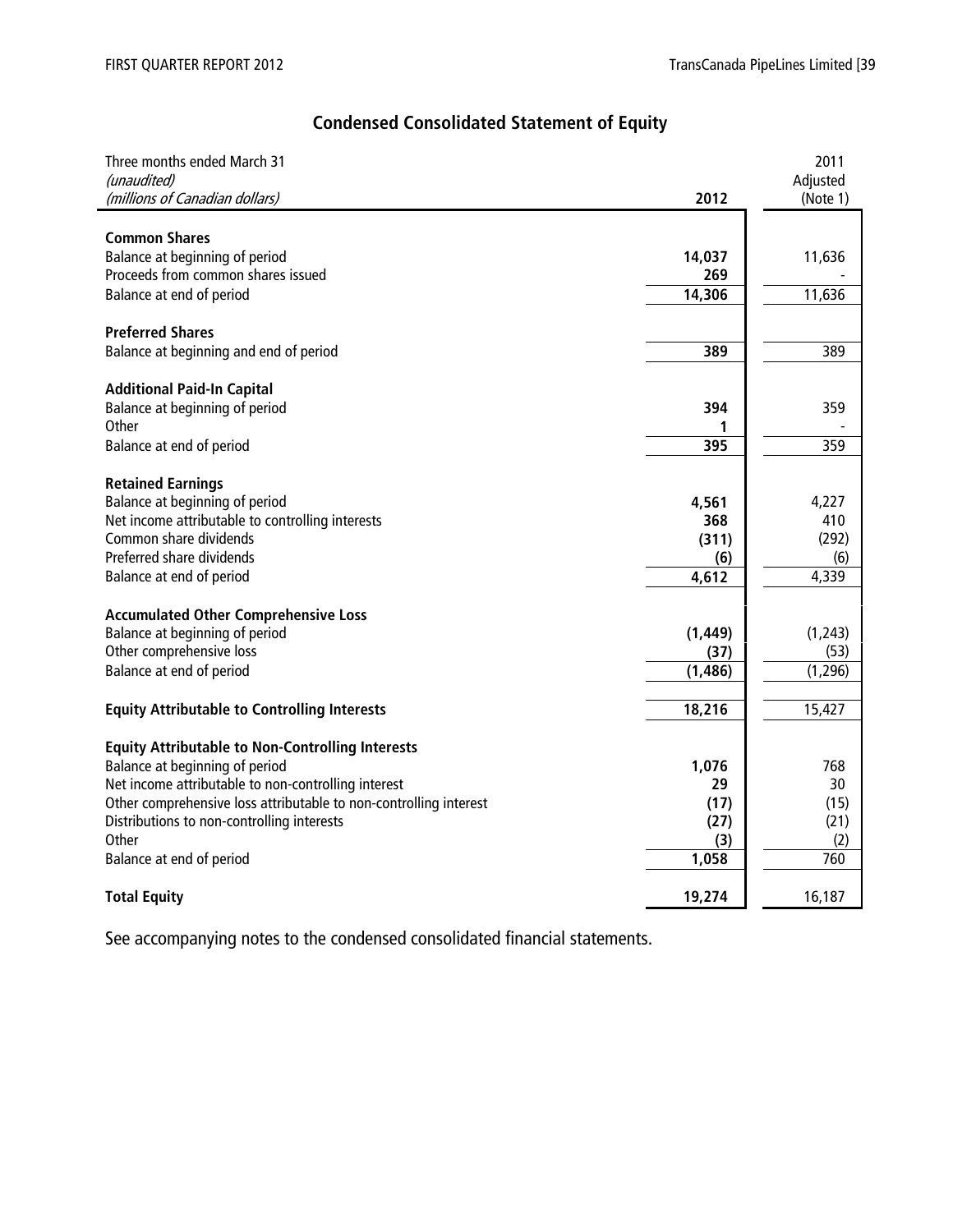# **Notes to Condensed Consolidated Financial Statements (Unaudited)**

# **1. Basis of Presentation**

These condensed consolidated financial statements of TransCanada PipeLines Limited (TCPL or the Company) have been prepared by management in accordance with United States generally accepted accounting principles (U.S. GAAP). Comparative figures, which were previously presented in accordance with Canadian generally accepted accounting principles as defined in Part V of the Canadian Institute of Chartered Accountants Handbook (CGAAP), have been adjusted as necessary to be compliant with the Company's policies under U.S. GAAP. The amounts adjusted for U.S. GAAP presented in these condensed consolidated financial statements for the three months ended March 31, 2011 are the same as those that have been previously reported in the Company's March 31, 2011 Reconciliation to U.S. GAAP. The amounts adjusted at December 31, 2011 are the same as those reported in Note 25 of TCPL's 2011 audited Consolidated Financial Statements included in TCPL's 2011 Annual Report. The accounting policies applied are consistent with those outlined in TCPL's 2011 Annual Report, except as described in Note 2, which outlines the Company's significant accounting policies that have changed upon adoption of U.S. GAAP. Capitalized and abbreviated terms that are used but not otherwise defined herein are identified in the Glossary of Terms contained in TCPL's 2011 Annual Report.

These condensed consolidated financial statements reflect adjustments, all of which are normal recurring adjustments that are, in the opinion of management, necessary to reflect the financial position and results of operations for the respective periods. These condensed consolidated financial statements do not include all disclosures required in the annual financial statements and should be read in conjunction with the 2011 audited Consolidated Financial Statements included in TCPL's 2011 Annual Report. Certain comparative figures have been reclassified to conform with the current period's presentation.

Earnings for interim periods may not be indicative of results for the fiscal year in the Company's Natural Gas Pipeline segment due to seasonal fluctuations in short-term throughput volumes on U.S. pipelines. Earnings for interim periods may also not be indicative of results for the fiscal year in the Company's Energy segment due to the impact of seasonal weather conditions on customer demand and market pricing in certain of the Company's investments in electrical power generation plants and non-regulated gas storage facilities.

#### **Use of Estimates and Judgements**

In preparing these financial statements, TCPL is required to make estimates and assumptions that affect both the amount and timing of recording assets, liabilities, revenues and expenses since the determination of these items may be dependent on future events. The Company uses the most current information available and exercises careful judgement in making these estimates and assumptions. In the opinion of management, these condensed consolidated financial statements have been properly prepared within reasonable limits of materiality and within the framework of the Company's significant accounting policies summarized below.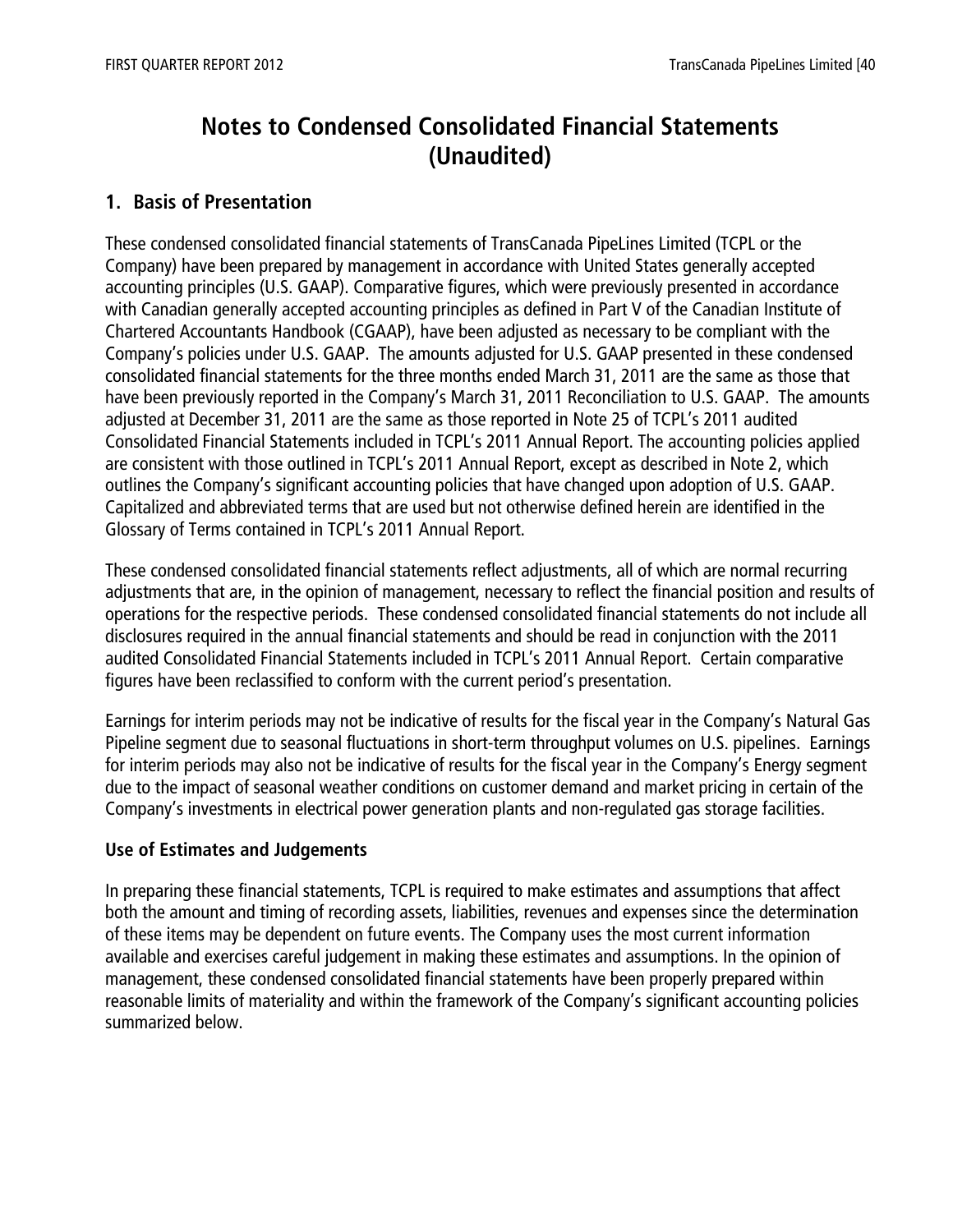# **2. Changes in Accounting Policies**

#### **Changes to Significant Accounting Policies Upon Adoption of U.S. GAAP**

#### Principles of Consolidation

The condensed consolidated financial statements include the accounts of TCPL and its subsidiaries. The Company consolidates its interest in entities over which it is able to exercise control. To the extent there are interests owned by other parties, these interests are included in Non-Controlling Interests. TCPL uses the equity method of accounting for corporate joint ventures in which the Company is able to exercise joint control and for investments in which the Company is able to exercise significant influence. TCPL records its proportionate share of undivided interests in certain assets.

#### Inventories

Inventories primarily consist of materials and supplies, including spare parts and fuel, and natural gas inventory in storage, and are recorded at the lower of weighted average cost or market.

#### Income Taxes

The Company uses the liability method of accounting for income taxes. This method requires the recognition of deferred income tax assets and liabilities for future tax consequences attributable to differences between the financial statement carrying amounts of existing assets and liabilities and their respective tax bases. Deferred income tax assets and liabilities are measured using enacted tax rates at the balance sheet date that are anticipated to apply to taxable income in the years in which temporary differences are expected to be recovered or settled. Changes to these balances are recognized in income in the period during which they occur except for changes in balances related to the Canadian Mainline, Alberta System and Foothills, which are deferred until they are refunded or recovered in tolls, as permitted by the NEB.

Canadian income taxes are not provided on the unremitted earnings of foreign investments that the Company does not intend to repatriate in the foreseeable future.

#### Employee Benefit and Other Plans

The Company sponsors defined benefit pension plans (DB Plans), defined contribution plans (DC Plans), a Savings Plan and other post-retirement benefit plans. Contributions made by the Company to the DC Plans and Savings Plan are expensed in the period in which contributions are made. The cost of the DB Plans and other post-retirement benefits received by employees is actuarially determined using the projected benefit method pro-rated based on service and management's best estimate of expected plan investment performance, salary escalation, retirement age of employees and expected health care costs.

The DB Plans' assets are measured at fair value. The expected return on the DB Plans' assets is determined using market-related values based on a five-year moving average value for all of the DB Plans' assets. Past service costs are amortized over the expected average remaining service life of the employees. Adjustments arising from plan amendments are amortized on a straight-line basis over the average remaining service period of employees active at the date of amendment. The Company recognizes the overfunded or underfunded status of its DB Plans' as an asset or liability on its Balance Sheet and recognizes changes in that funded status through Other Comprehensive (Loss)/Income (OCI) in the year in which the change occurs. The excess of net actuarial gains or losses over 10 per cent of the greater of the benefit obligation and the market-related value of the DB Plans' assets, if any, is amortized out of Accumulated Other Comprehensive (Loss)/Income (AOCI) over the average remaining service period of the active employees. For certain regulated operations, post-retirement benefit amounts are recoverable through tolls as benefits are funded. The Company records any unrecognized gains and losses or changes in actuarial assumptions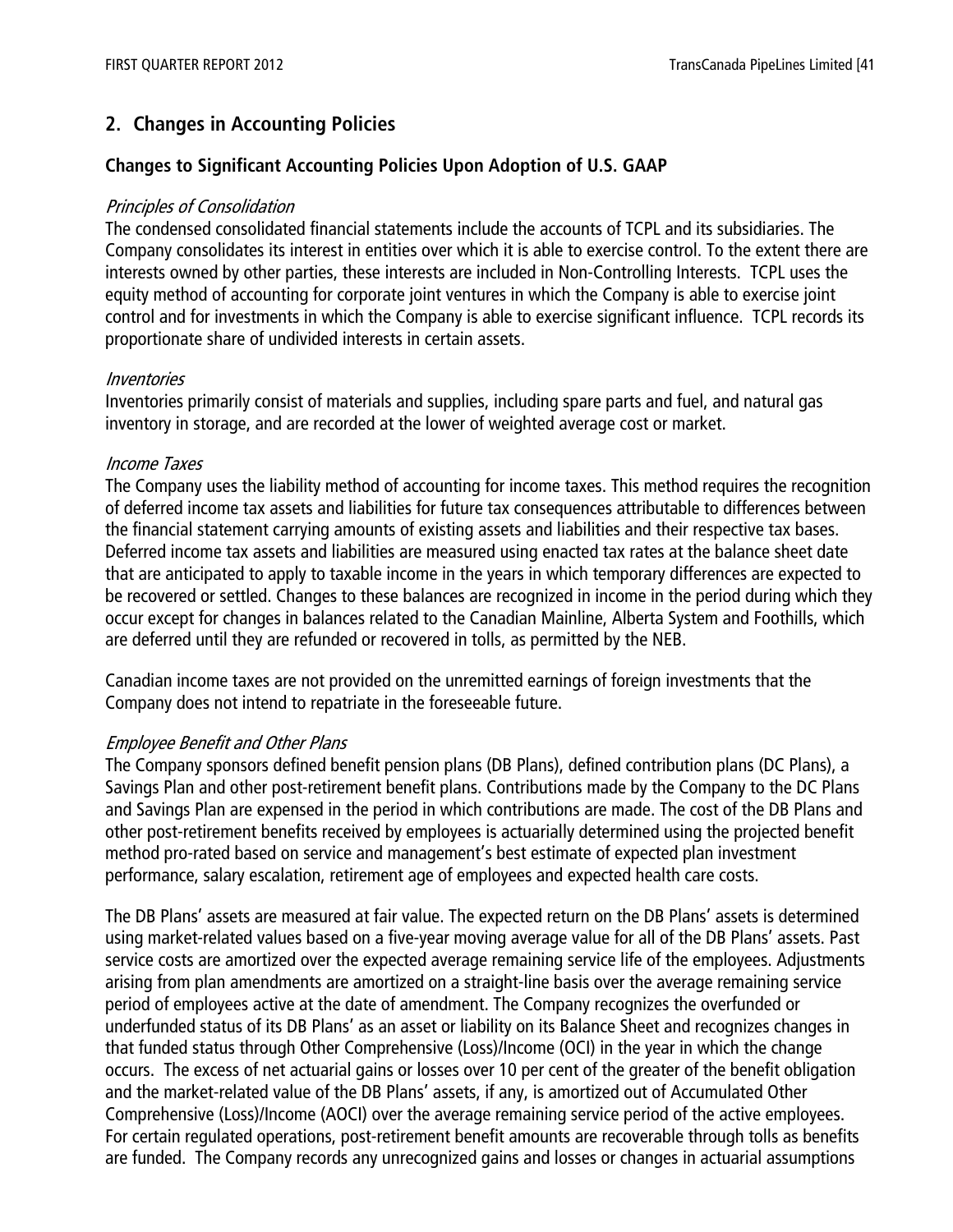related to these post-retirement benefit plans as either regulatory assets or liabilities. The regulatory assets or liabilities are amortized on a straight-line basis over the average remaining service life of active employees. When the restructuring of a benefit plan gives rise to both a curtailment and a settlement, the curtailment is accounted for prior to the settlement.

The Company has medium-term incentive plans, under which payments are made to eligible employees. The expense related to these incentive plans is accounted for on an accrual basis. Under these plans, benefits vest when certain conditions are met, including the employees' continued employment during a specified period and achievement of specified corporate performance targets.

#### Long-Term Debt Transaction Costs

Transaction costs are defined as incremental costs that are directly attributable to the acquisition, issue or disposal of a financial instrument. The Company records long-term debt transaction costs as deferred assets and amortizes these costs using the effective interest method for all costs except those related to the Canadian natural gas regulated pipelines, which continue to be amortized on a straight-line basis in accordance with the provisions of tolling mechanisms.

## **Guarantees**

Upon issuance, the Company records the fair value of certain guarantees. The fair value of these guarantees is estimated by discounting the cash flows that would be incurred by the Company if letters of credit were used in place of the guarantees. Guarantees are recorded as an increase to Equity Investments, Plant, Property and Equipment, or a charge to Net Income, and a corresponding liability is recorded in Deferred Amounts.

# **Changes in Accounting Policies for 2012**

#### Fair Value Measurement

Effective January 1, 2012, the Company adopted the Accounting Standards Update (ASU) on fair value measurements as issued by the Financial Accounting Standards Board (FASB). Adoption of the ASU has resulted in an increase in the qualitative and quantitative disclosures regarding Level III measurements.

#### Intangibles – Goodwill and Other

Effective January 1, 2012, the Company adopted the ASU on testing goodwill for impairment as issued by the FASB. Adoption of the ASU has resulted in a change in the accounting policy related to testing goodwill for impairment, as the Company is now permitted under U.S. GAAP to first assess qualitative factors affecting the fair value of a reporting unit in comparison to the carrying amount as a basis for determining whether it is required to proceed to the two-step quantitative impairment test.

# **Future Accounting Changes**

# Balance Sheet Offsetting/Netting

In December 2011, the FASB issued amended guidance to enhance disclosures that will enable users of the financial statements to evaluate the effect, or potential effect, of netting arrangements on an entity's financial position. The amendments result in enhanced disclosures by requiring additional information regarding financial instruments and derivative instruments that are either offset in accordance with current U.S. GAAP or subject to an enforceable master netting arrangement. This guidance is effective for annual periods beginning on or after January 1, 2013. Adoption of these amendments is expected to result in an increase in disclosure regarding financial instruments which are subject to offsetting as described in this amendment.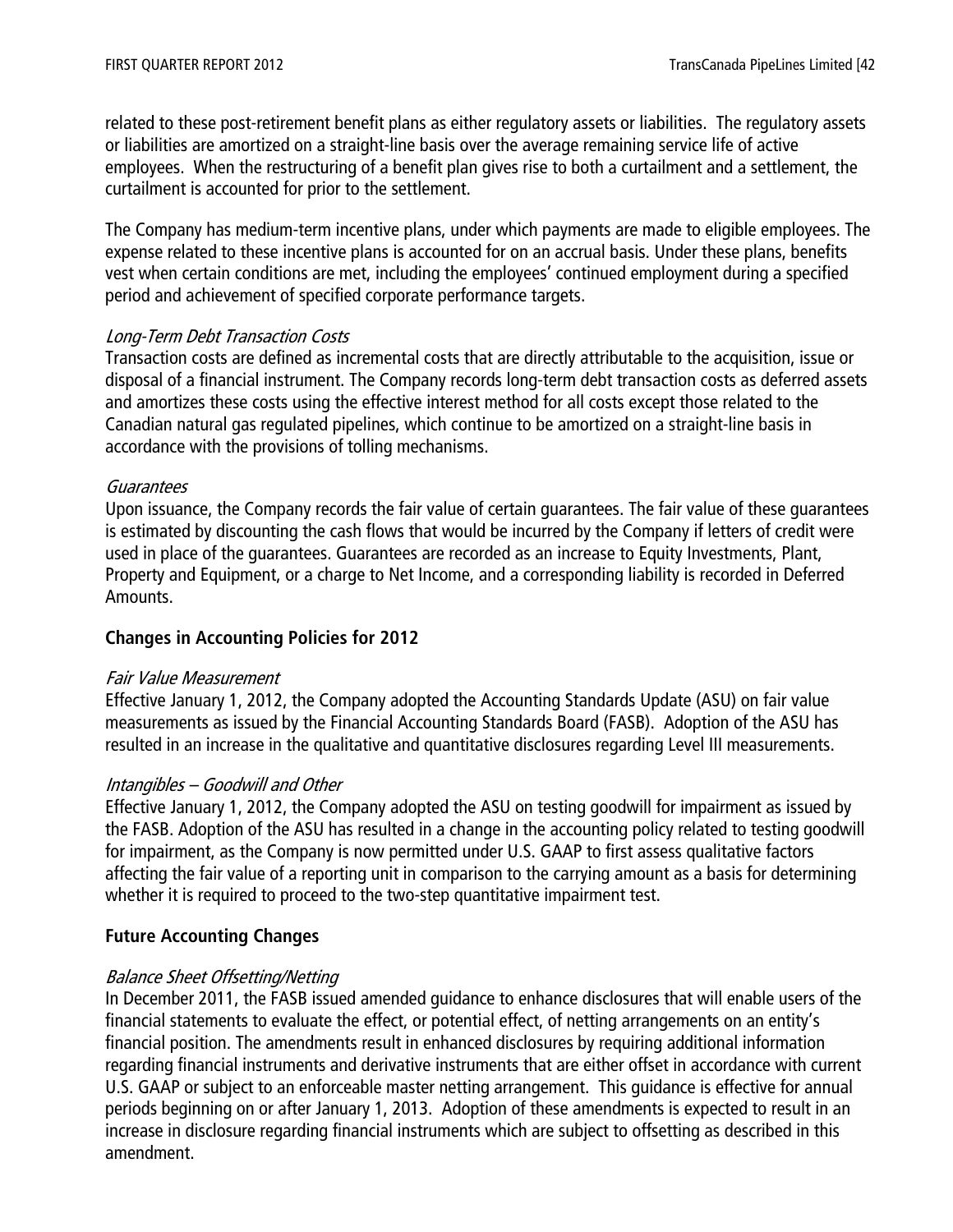# **3. Segmented Information**

| Three months ended<br>March 31<br>(unaudited)<br>(millions of Canadian dollars)                                                                                                                                                                                                                                             | <b>Natural Gas</b><br>Pipelines<br>2012 | 2011                                 | Oil Pipelines <sup>(1)</sup><br>2012 | 2011                      | Energy<br>2012                             | 2011                                       | Corporate<br>2012   | 2011                | Total<br>2012                                                   | 2011                                                            |
|-----------------------------------------------------------------------------------------------------------------------------------------------------------------------------------------------------------------------------------------------------------------------------------------------------------------------------|-----------------------------------------|--------------------------------------|--------------------------------------|---------------------------|--------------------------------------------|--------------------------------------------|---------------------|---------------------|-----------------------------------------------------------------|-----------------------------------------------------------------|
| Revenues<br>Income from equity investments<br>Plant operating costs and other<br>Commodity purchases resold<br>Depreciation and amortization                                                                                                                                                                                | 1,085<br>46<br>(406)<br>(232)<br>493    | 1,062<br>43<br>(332)<br>(228)<br>545 | 259<br>(86)<br>(36)<br>137           | 135<br>(36)<br>(23)<br>76 | 567<br>14<br>(186)<br>(179)<br>(73)<br>143 | 671<br>78<br>(217)<br>(238)<br>(66)<br>228 | (29)<br>(3)<br>(32) | (24)<br>(3)<br>(27) | 1,911<br>60<br>(707)<br>(179)<br>(344)<br>741                   | 1,868<br>121<br>(609)<br>(238)<br>(320)<br>822                  |
| Interest expense<br>Interest income and other<br>Income before Income Taxes<br>Income taxes expense<br>Net Income<br>Net Income Attributable to Non-Controlling Interests<br><b>Net Income Attributable to Controlling Interests</b><br><b>Preferred Share Dividends</b><br><b>Net Income Attributable to Common Shares</b> |                                         |                                      |                                      |                           |                                            |                                            |                     |                     | (248)<br>31<br>524<br>(127)<br>397<br>(29)<br>368<br>(6)<br>362 | (239)<br>30<br>613<br>(173)<br>440<br>(30)<br>410<br>(6)<br>404 |

(1) Commencing in February 2011, TCPL began recording earnings related to the Wood River/Patoka and Cushing Extension sections of Keystone.

#### **Total Assets**

| (unaudited)                    |                |                   |
|--------------------------------|----------------|-------------------|
| (millions of Canadian dollars) | March 31, 2012 | December 31, 2011 |
|                                |                |                   |
| <b>Natural Gas Pipelines</b>   | 22,813         | 23,161            |
| Oil Pipelines                  | 9,378          | 9,440             |
| Energy                         | 13,675         | 13,269            |
| Corporate                      | 2.044          | 2,196             |
|                                | 47,910         | 48,066            |

#### **4. Income Taxes**

At March 31, 2012, the total unrecognized tax benefit of uncertain tax positions is approximately \$52 million (December 31, 2011 - \$48 million). TCPL recognizes interest and penalties related to income tax uncertainties in income tax expense. Included in net tax expense for the three months ended March 31, 2012 is \$1 million of interest expense and nil for penalties (March 31, 2011 - \$1 million for interest expense and nil for penalties). At March 31, 2012, the Company had \$7 million accrued for interest expense and nil accrued for penalties (December 31, 2011 - \$6 million accrued for interest expense and nil accrued for penalties).

The effective tax rates for the three-month periods ended March 31, 2012 and 2011 were 24 per cent and 28 per cent, respectively. The lower effective tax rate in 2012 was a result of a reduction in the Canadian statutory tax rate, changes in the proportion of income earned between Canadian and foreign jurisdictions and higher positive tax adjustments in 2012.

TCPL expects the enactment of certain Canadian Federal tax legislation in the next twelve months which is expected to result in a favourable income tax adjustment of approximately \$22 million. Otherwise, subject to the results of audit examinations by taxing authorities and other legislative amendments, TCPL does not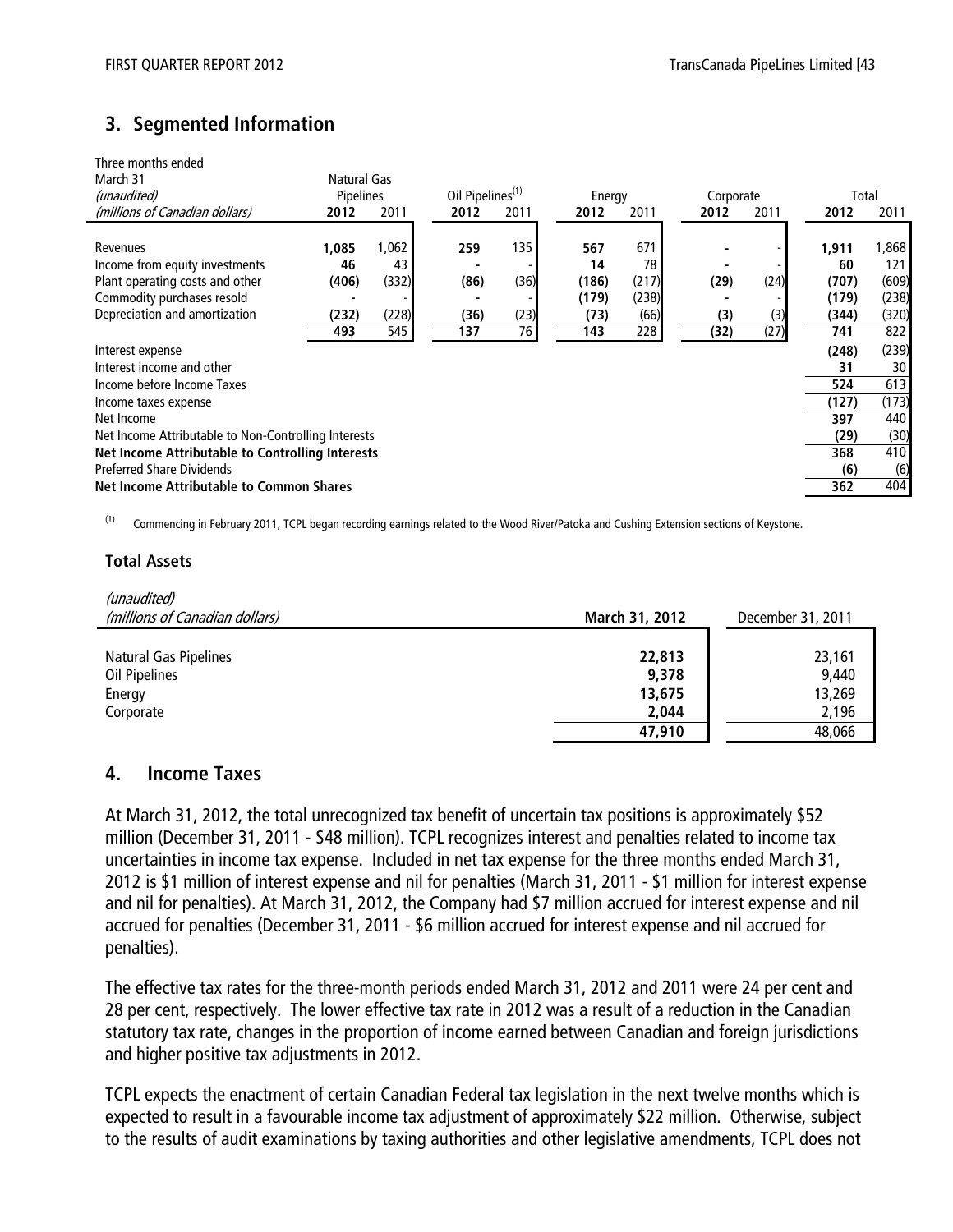anticipate further adjustments to the unrecognized tax benefits during the next twelve months that would have a material impact on its financial statements.

# **5. Long-Term Debt**

In the three months ended March 31, 2012, the Company capitalized interest related to capital projects of \$74 million (March 31, 2011 - \$97 million).

In January 2012, TransCanada PipeLine USA Ltd. repaid the remaining principal of US\$500 million on its five-year term loan.

In March 2012, TCPL issued US\$500 million of 0.875 per cent Senior Notes due in 2015.

# **6. Common Shares**

In January 2012, TCPL issued 6.5 million common shares to TransCanada Corporation (TransCanada) resulting in proceeds of \$269 million.

# **7. Employee Post-Retirement Benefits**

The net benefit plan expense for the Company's defined benefit pension plans and other post-retirement benefit plans is as follows:

| Three months ended March 31<br>(unaudited)                                                                                            | <b>Pension Benefit Plans</b> |                       | Other Post-retirement<br><b>Benefit Plans</b> |      |  |
|---------------------------------------------------------------------------------------------------------------------------------------|------------------------------|-----------------------|-----------------------------------------------|------|--|
| (millions of Canadian dollars)                                                                                                        | 2012                         | 2011                  | 2012                                          | 2011 |  |
| Service cost<br>Interest cost<br>Expected return on plan assets<br>Amortization of actuarial loss<br>Amortization of regulatory asset | 16<br>23<br>(28)             | 14<br>23<br>(28)<br>4 |                                               |      |  |
| <b>Net Benefit Cost Recognized</b>                                                                                                    |                              | 16                    |                                               |      |  |

# **8. Financial Instruments and Risk Management**

#### **Net Investment in Self-Sustaining Foreign Operations**

The Company hedges its net investment in self-sustaining foreign operations (on an after-tax basis) with U.S. dollar-denominated debt, cross-currency interest rate swaps, forward foreign exchange contracts and foreign exchange options. At March 31, 2012, the Company had designated as a net investment hedge U.S. dollar-denominated debt with a carrying value of \$10.4 billion (US\$10.4 billion) and a fair value of \$12.9 billion (US\$12.9 billion). At March 31, 2012, \$97 million (December 31, 2011 - \$79 million) was included in Other Current Assets, \$83 million (December 31, 2011 - \$66 million) was included in Intangibles and Other Assets, \$4 million (December 31, 2011 - \$15 million) was included in Accounts Payable and \$30 million (December 31, 2011 - \$41 million) was included in Deferred Amounts for the fair value of forwards and swaps used to hedge the Company's net U.S. dollar investment in foreign operations.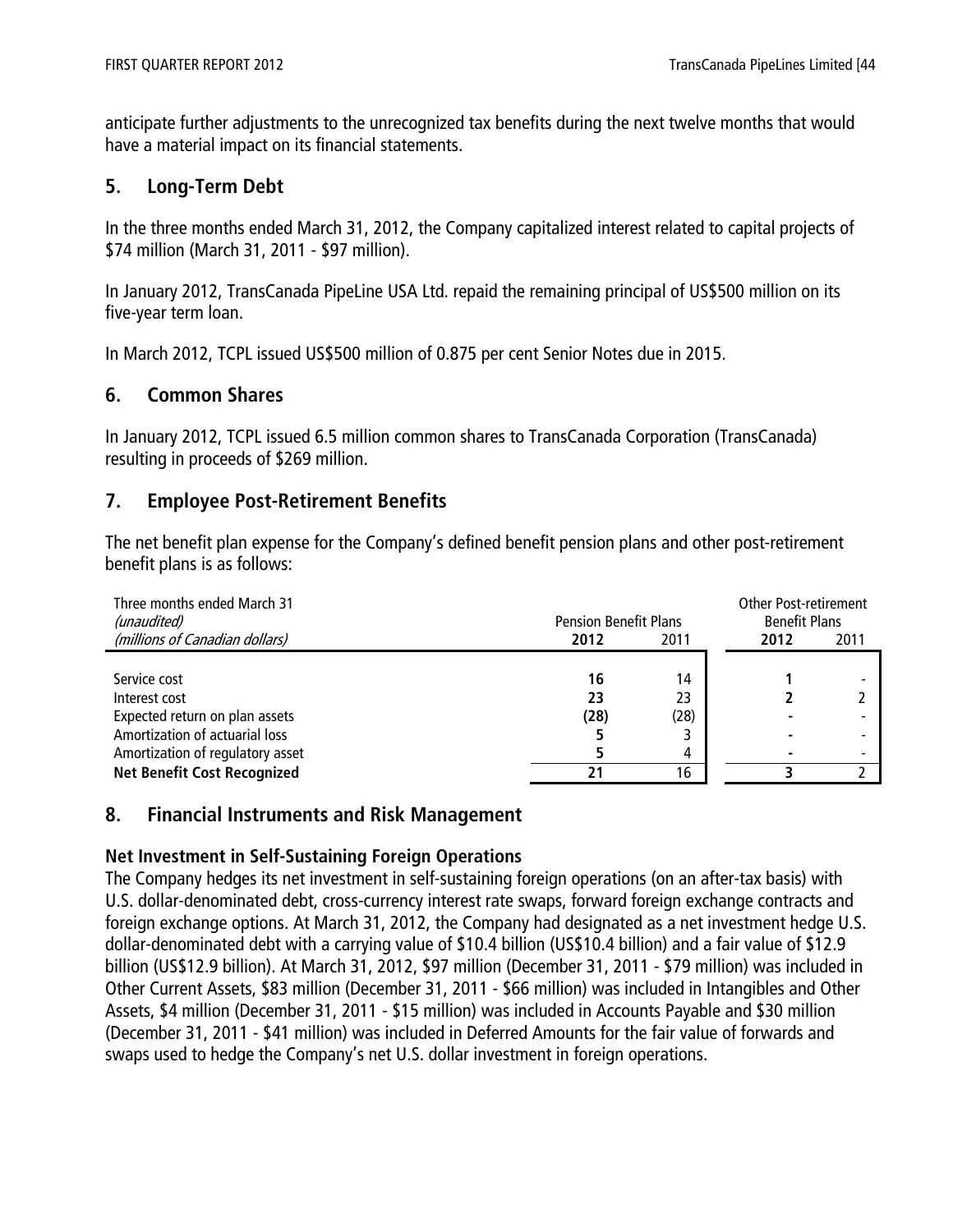#### Derivatives Hedging Net Investment in Self-Sustaining Foreign Operations

The fair values and notional principal amounts for the derivatives designated as a net investment hedge were as follows:

|                                                                                                                                                 |                     | March 31, 2012                                          | December 31, 2011            |                                    |  |
|-------------------------------------------------------------------------------------------------------------------------------------------------|---------------------|---------------------------------------------------------|------------------------------|------------------------------------|--|
| Asset/(Liability)<br>(unaudited)<br>(millions of Canadian dollars)                                                                              | Fair<br>Value $(1)$ | <b>Notional or</b><br><b>Principal</b><br><b>Amount</b> | Fair<br>Value <sup>(1)</sup> | Notional or<br>Principal<br>Amount |  |
| U.S. dollar cross-currency swaps<br>(maturing 2012 to 2019) <sup>(2)</sup><br>U.S. dollar forward foreign exchange contracts<br>(maturing 2012) | 128<br>18           | <b>US 4,150</b><br><b>US 1,165</b>                      | 93<br>(4)                    | US 3,850<br><b>US 725</b>          |  |
|                                                                                                                                                 | 146                 | <b>US 5,315</b>                                         | 89                           | US 4,575                           |  |

 $(1)$  Fair values equal carrying values.<br> $(2)$  Consolidated Net Income in first

Consolidated Net Income in first quarter 2012 included net realized gains of \$7 million (2011 – gains of \$5 million) related to the interest component of cross-currency swap settlements.

#### Non-Derivative Financial Instruments Summary

The carrying and fair values of non-derivative financial instruments were as follows:

|                                                      | March 31, 2012 | December 31, 2011 |                       |                      |
|------------------------------------------------------|----------------|-------------------|-----------------------|----------------------|
| (unaudited)                                          | Carrying       | Fair              | Carrying              | Fair                 |
| (millions of Canadian dollars)                       | Amount $(1)$   | $Value^{(2)}$     | Amount <sup>(1)</sup> | Value <sup>(2)</sup> |
|                                                      |                |                   |                       |                      |
| <b>Financial Assets</b>                              |                |                   |                       |                      |
| Cash and cash equivalents                            | 180            | 180               | 629                   | 629                  |
| Accounts receivable and other <sup>(3)</sup>         | 1,360          | 1,403             | 1,378                 | 1,422                |
| Due from TransCanada                                 | 1,009          | 1,009             | 750                   | 750                  |
| Available-for-sale assets <sup>(3)</sup>             | 34             | 34                | 23                    | 23                   |
|                                                      | 2,583          | 2,626             | 2,780                 | 2,824                |
|                                                      |                |                   |                       |                      |
| <b>Financial Liabilities</b> <sup>(4)</sup>          |                |                   |                       |                      |
| Notes payable                                        | 1,787          | 1,787             | 1,863                 | 1,863                |
| Accounts payable and deferred amounts <sup>(5)</sup> | 1,016          | 1,016             | 1,330                 | 1,330                |
| <b>Accrued interest</b>                              | 368            | 368               | 367                   | 367                  |
| Long-term debt                                       | 18,397         | 23,313            | 18,659                | 23,757               |
| Junior subordinated notes                            | 998            | 1,031             | 1,016                 | 1,027                |
|                                                      | 22,566         | 27,515            | 23,235                | 28,344               |

(1) Recorded at amortized cost, except for US\$350 million (December 31, 2011 – US\$350 million) of Long-Term Debt that is recorded at fair value. This debt which is recorded at fair value on a recurring basis is classified in Level II of the fair value category using the income approach based on interest rates from external data service providers.

(2) The fair value measurement of financial assets and liabilities recorded at amortized cost for which the fair value is not equal to the carrying value would be included in Level II of the fair value hierarchy using the income approach based on interest rates from external data service providers.

(3) At March 31, 2012, the Condensed Consolidated Balance Sheet included financial assets of \$1,102 million (December 31, 2011 – \$1,113 million) in Accounts Receivable, \$33 million (December 31, 2011 – \$41 million) in Other Current Assets and \$259 million (December 31, 2011 - \$247 million) in Intangibles and Other Assets.

(4) Consolidated Net Income in first quarter 2012 included losses of \$15 million (2011 – losses of \$9 million) for fair value adjustments related to interest rate swap agreements on US\$350 million (2011 – US\$350 million) of Long-Term Debt. There were no other unrealized gains or losses from fair value adjustments to the non-derivative financial instruments.

(5) At March 31, 2012, the Condensed Consolidated Balance Sheet included financial liabilities of \$886 million (December 31, 2011 – \$1,193 million) in Accounts Payable and \$130 million (December 31, 2011 - \$137 million) in Deferred Amounts.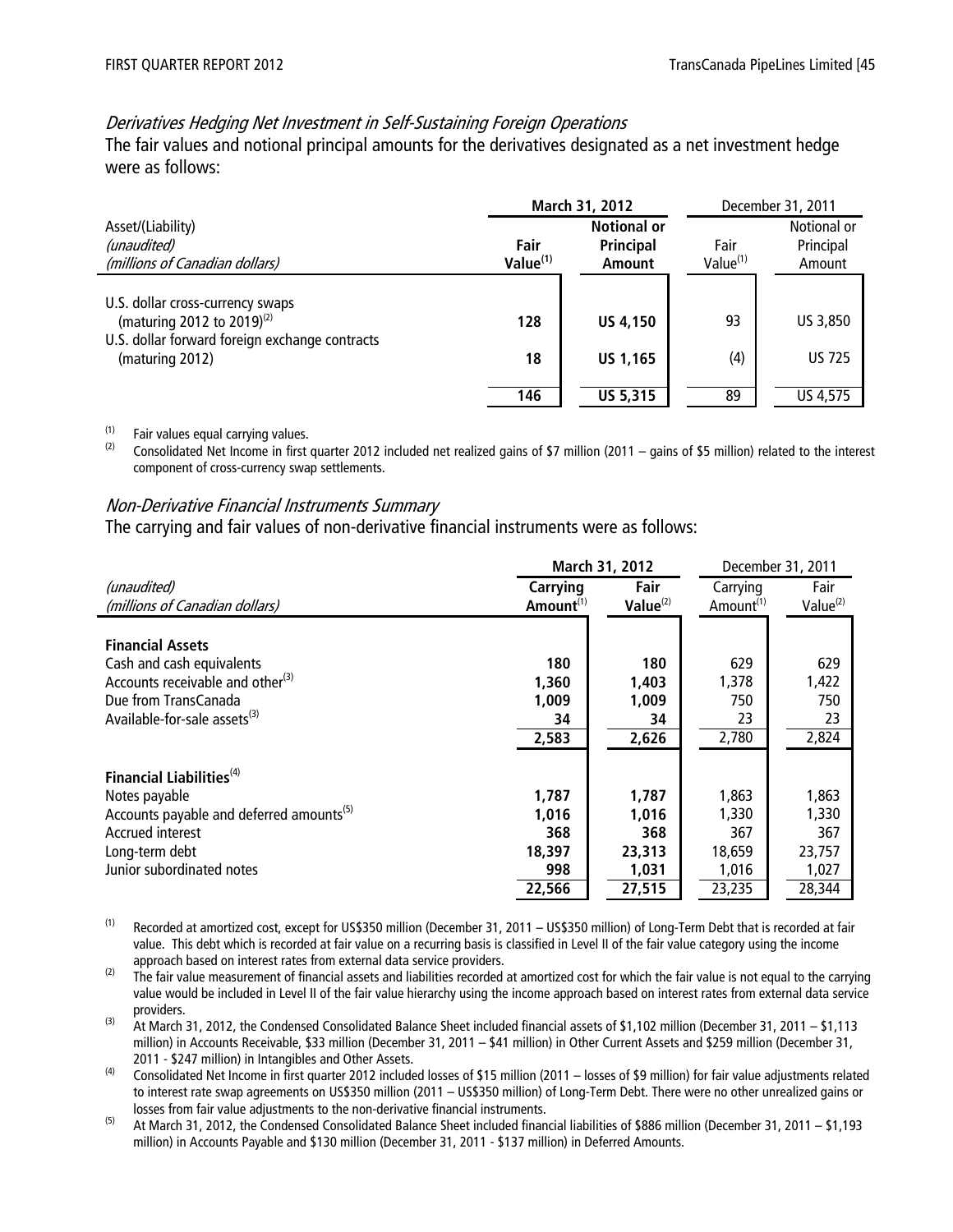#### Derivative Financial Instruments Summary

Information for the Company's derivative financial instruments, excluding hedges of the Company's net investment in self-sustaining foreign operations, is as follows:

| March 31, 2012                                                                        |           | Natural        |                     |               |
|---------------------------------------------------------------------------------------|-----------|----------------|---------------------|---------------|
| (unaudited)<br>(millions of Canadian dollars unless otherwise indicated)              | Power     | Gas            | Foreign<br>Exchange | Interest      |
|                                                                                       |           |                |                     |               |
| Derivative Financial Instruments Held for Trading <sup>(1)</sup>                      |           |                |                     |               |
| Fair Values <sup>(2)</sup>                                                            |           |                |                     |               |
| Assets                                                                                | \$314     | \$189          | \$9                 | \$19          |
| <b>Liabilities</b>                                                                    | \$(329)   | \$(232)        | \$(13)              | \$(19)        |
| <b>Notional Values</b>                                                                |           |                |                     |               |
| Volumes <sup>(3)</sup>                                                                |           |                |                     |               |
| Purchases                                                                             | 31,088    | 104            |                     |               |
| Sales                                                                                 | 29,851    | 76             |                     |               |
| Canadian dollars                                                                      |           |                |                     | 684           |
| U.S. dollars                                                                          |           |                | US 1,476            | <b>US 250</b> |
| Cross-currency                                                                        |           |                | 47/US 37            |               |
| Net unrealized (losses)/gains in the three months ended                               |           |                |                     |               |
| March 31, 2012 <sup>(4)</sup>                                                         | \$(7)     | \$(14)         | \$6                 | $$-$          |
|                                                                                       |           |                |                     |               |
| Net realized gains/(losses) in the three months ended                                 |           |                |                     |               |
| March 31, 2012 <sup>(4)</sup>                                                         | \$15      | \$(10)         | \$9                 | \$-           |
| <b>Maturity dates</b>                                                                 | 2012-2016 | 2012-2016      | 2012                | 2012-2016     |
|                                                                                       |           |                |                     |               |
| <b>Derivative Financial Instruments in Hedging</b><br>Relationships <sup>(5)(6)</sup> |           |                |                     |               |
| Fair Values <sup>(2)</sup>                                                            |           |                |                     |               |
| Assets                                                                                | \$40      | \$-            | \$-                 | \$15          |
| <b>Liabilities</b>                                                                    | \$(321)   | \$(23)         | \$(39)              | $S-$          |
| <b>Notional Values</b>                                                                |           |                |                     |               |
| Volumes <sup>(3)</sup>                                                                |           |                |                     |               |
| Purchases                                                                             | 21,455    | 6              |                     |               |
| <b>Sales</b>                                                                          | 8,704     |                |                     |               |
| U.S. dollars                                                                          |           | $\blacksquare$ | <b>US 42</b>        | <b>US 350</b> |
| Cross-currency                                                                        |           |                | 136/US 100          |               |
| Net realized (losses)/gains in the three months ended                                 |           |                |                     |               |
| March 31, 2012 <sup>(4)</sup>                                                         | \$(32)    | \$(6)          | \$-                 | \$1           |
|                                                                                       |           |                |                     |               |
| Maturity dates                                                                        | 2012-2017 | 2012-2013      | 2012-2014           | 2013-2015     |

(1) All derivative financial instruments held for trading have been entered into for risk management purposes and are subject to the Company's risk management strategies, policies and limits. These include derivatives that have not been designated as hedges or do not qualify for hedge accounting treatment but have been entered into as economic hedges to manage the Company's exposures to market risk.

 $\frac{1}{2}$  Fair values equal carrying values.

 $\frac{(3)}{(4)}$  Volumes for power and natural gas derivatives are in GWh and Bcf, respectively.

Realized and unrealized gains and losses on derivative financial instruments held for trading used to purchase and sell power and natural gas are included net in Revenues. Realized and unrealized gains and losses on interest rate and foreign exchange derivative financial instruments held for trading are included in Interest Expense and Interest Income and Other, respectively. The effective portion of unrealized gains and losses on derivative financial instruments in cash flow hedging relationships is initially recognized in Other Comprehensive Income and reclassified to Revenues, Interest Expense and Interest Income and Other, as appropriate, as the original hedged item settles.

(5) All hedging relationships are designated as cash flow hedges except for interest rate derivative financial instruments designated as fair value hedges with a fair value of \$15 million and a notional amount of US\$350 million. Net realized gains on fair value hedges for the three months ended March 31, 2012 were \$2 million and were included in Interest Expense. In first quarter 2012, the Company did not record any amounts in Net Income related to ineffectiveness for fair value hedges.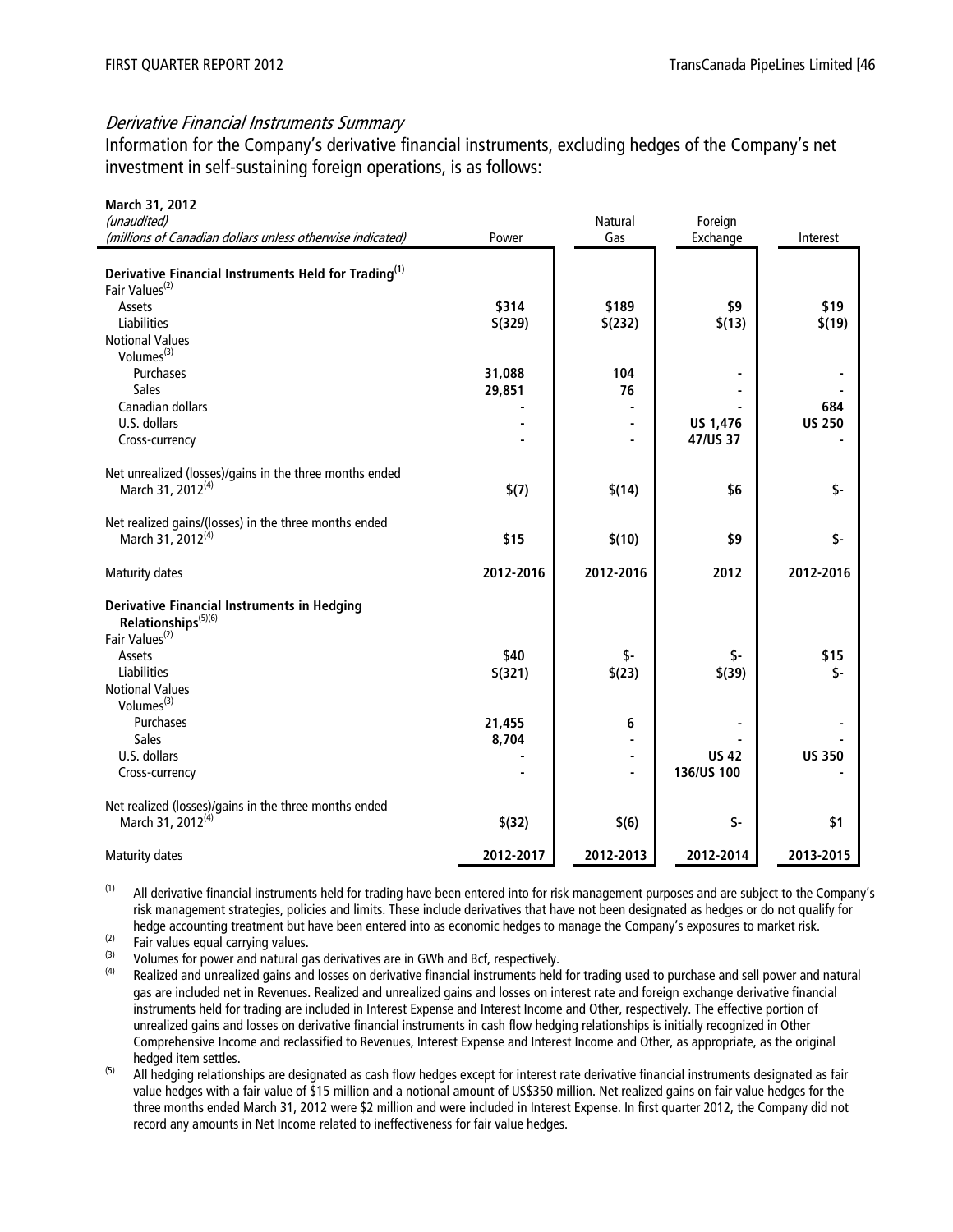$^{(6)}$  For the three months ended March 31, 2012, there were no gains or losses included in Net Income for discontinued cash flow hedges where it was probable that the anticipated transaction would not occur. No amounts have been excluded from the assessment of hedge effectiveness.

#### **2011**

| (unaudited)                                                                                       |           | Natural                  | Foreign       |                |
|---------------------------------------------------------------------------------------------------|-----------|--------------------------|---------------|----------------|
| (millions of Canadian dollars unless otherwise indicated)                                         | Power     | Gas                      | Exchange      | Interest       |
| Derivative Financial Instruments Held for Trading <sup>(1)</sup><br>Fair Values <sup>(2)(3)</sup> |           |                          |               |                |
| Assets                                                                                            | \$185     | \$176                    | \$3           | \$22           |
| Liabilities                                                                                       | \$(192)   | \$(212)                  | \$(14)        | \$(22)         |
| Notional Values <sup>(3)</sup>                                                                    |           |                          |               |                |
| Volumes <sup>(4)</sup>                                                                            |           |                          |               |                |
| Purchases                                                                                         | 21,905    | 103                      | ÷.            | $\overline{a}$ |
| <b>Sales</b>                                                                                      | 21,334    | 82                       |               |                |
| Canadian dollars                                                                                  |           |                          |               | 684            |
| U.S. dollars                                                                                      |           |                          | US 1,269      | <b>US 250</b>  |
| Cross-currency                                                                                    |           | ÷.                       | 47/US 37      |                |
| Net unrealized (losses)/gains in the three months ended                                           |           |                          |               |                |
| March 31, 2011 <sup>(5)</sup>                                                                     | \$(1)     | \$(16)                   | \$2           | \$(1)          |
|                                                                                                   |           |                          |               |                |
| Net realized (losses)/gains in the three months ended                                             |           |                          |               |                |
| March 31, 2011 <sup>(5)</sup>                                                                     | \$(1)     | \$(26)                   | \$21          | \$1            |
| <b>Maturity dates</b>                                                                             | 2012-2016 | 2012-2016                | 2012          | 2012-2016      |
| <b>Derivative Financial Instruments in Hedging</b><br>Relationships <sup>(6)(7)</sup>             |           |                          |               |                |
| Fair Values <sup>(2)(3)</sup>                                                                     |           |                          |               |                |
| Assets                                                                                            | \$16      | \$3                      | $\frac{1}{2}$ | \$13           |
| Liabilities                                                                                       | \$(277)   | \$(22)                   | \$(38)        | \$(1)          |
| Notional Values <sup>(3)</sup>                                                                    |           |                          |               |                |
| Volumes <sup>(4)</sup>                                                                            |           |                          |               |                |
| Purchases                                                                                         | 17,188    | 8                        |               |                |
| Sales                                                                                             | 8,061     | $\overline{\phantom{a}}$ |               |                |
| U.S. dollars                                                                                      |           | $\overline{a}$           | <b>US 73</b>  | <b>US 600</b>  |
| Cross-currency                                                                                    |           | $\overline{a}$           | 136/US 100    |                |
|                                                                                                   |           |                          |               |                |
| Net realized losses in the three months ended                                                     |           |                          |               |                |
| March 31, 2011 <sup>(5)</sup>                                                                     | \$(43)    | \$(3)                    | \$-           | \$(1)          |
| <b>Maturity dates</b>                                                                             | 2012-2017 | 2012-2013                | 2012-2014     | 2012-2015      |

<sup>(1)</sup> All derivative financial instruments held for trading have been entered into for risk management purposes and are subject to the Company's risk management strategies, policies and limits. These include derivatives that have not been designated as hedges or do not qualify for hedge accounting treatment but have been entered into as economic hedges to manage the Company's exposures to market risk.

(2) Fair values equal carrying values.<br> $(3)$  As at December 21, 2011.

 $^{(3)}$  As at December 31, 2011.

(4) Volumes for power and natural gas derivatives are in GWh and Bcf, respectively.<br>(5) Poolized and unrealized gains and losses on derivative financial instruments hald

- Realized and unrealized gains and losses on derivative financial instruments held for trading used to purchase and sell power and natural gas are included net in Revenues. Realized and unrealized gains and losses on interest rate and foreign exchange derivative financial instruments held for trading are included in Interest Expense and Interest Income and Other, respectively. The effective portion of unrealized gains and losses on derivative financial instruments in cash flow hedging relationships is initially recognized in Other Comprehensive Income and reclassified to Revenues, Interest Expense and Interest Income and Other, as appropriate, as the original hedged item settles.
- <sup>(6)</sup> All hedging relationships are designated as cash flow hedges except for interest rate derivative financial instruments designated as fair value hedges with a fair value of \$13 million and a notional amount of US\$350 million at December 31, 2011. Net realized gains on fair value hedges for the three months ended March 31, 2011 were \$2 million and were included in Interest Expense. In first quarter 2011, the Company did not record any amounts in Net Income related to ineffectiveness for fair value hedges.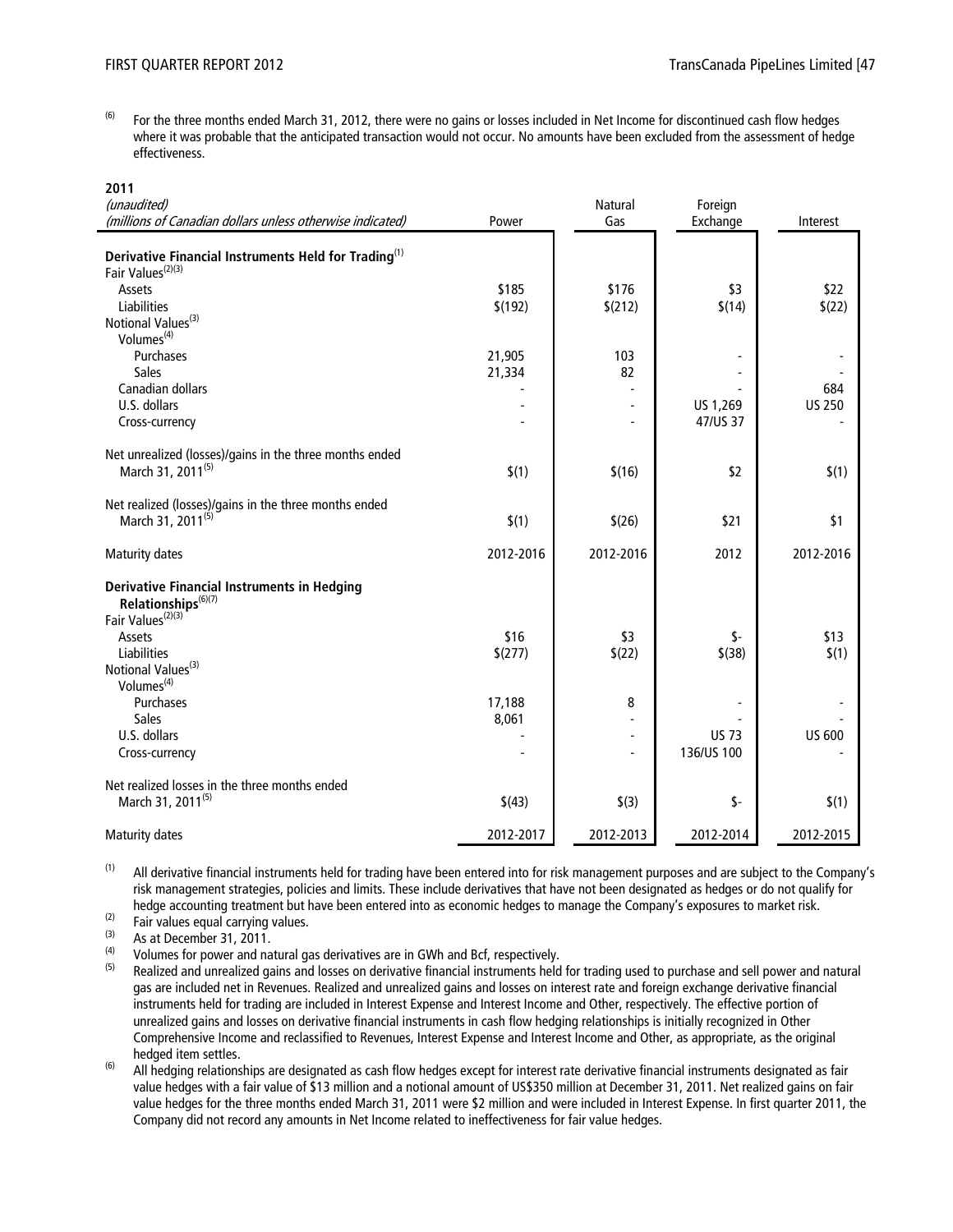$(7)$  For the three months ended March 31, 2011, there were no gains or losses included in Net Income for discontinued cash flow hedges where it was probable that the anticipated transaction would not occur. No amounts were excluded from the assessment of hedge effectiveness.

#### **Balance Sheet Presentation of Derivative Financial Instruments**

The fair value of the derivative financial instruments in the Company's Balance Sheet was as follows:

| (unaudited)<br>(millions of Canadian dollars)                 | March 31<br>2012 | December 31<br>2011 |
|---------------------------------------------------------------|------------------|---------------------|
| Current<br>Other current assets<br>Accounts payable           | 503<br>(607)     | 361<br>(485)        |
| Long term<br>Intangibles and other assets<br>Deferred amounts | 263<br>(403)     | 202<br>(349)        |

#### **Derivatives in Cash Flow Hedging Relationships**

The components of OCI related to derivatives in cash flow hedging relationships are as follows:

|                                                                                                                                                                                                  | Cash Flow Hedges     |      |      |      |          |      |          |      |
|--------------------------------------------------------------------------------------------------------------------------------------------------------------------------------------------------|----------------------|------|------|------|----------|------|----------|------|
| Three months ended March 31                                                                                                                                                                      |                      |      |      |      | Foreign  |      |          |      |
| (unaudited)                                                                                                                                                                                      | Natural Gas<br>Power |      |      |      | Exchange |      | Interest |      |
| (millions of Canadian dollars, pre-tax)                                                                                                                                                          | 2012                 | 2011 | 2012 | 2011 | 2012     | 2011 | 2012     | 2011 |
| Changes in fair value of derivative instruments<br>recognized in OCI (effective portion)<br>Reclassification of gains and losses on derivative<br>instruments from AOCI to Net Income (effective | (66)                 | (55) | (10) | (11) | (3)      | (6)  |          |      |
| portion)                                                                                                                                                                                         | 47                   | 34   | 13   | 28   |          |      | 6        |      |
| Losses on derivative instruments recognized in<br>earnings (ineffective portion)                                                                                                                 | (6)                  | (2)  | (2)  | (1)  |          |      |          |      |

Derivative contracts entered into to manage market risk often contain financial assurance provisions that allow parties to the contracts to manage credit risk. These provisions may require collateral to be provided if a credit-risk-related contingent event occurs, such as a downgrade in the Company's credit rating to noninvestment grade. Based on contracts in place and market prices at March 31, 2012, the aggregate fair value of all derivative instruments with credit-risk-related contingent features that were in a net liability position was \$110 million (2011 - \$86 million), for which the Company had provided collateral of \$53 million (2011 - \$3 million) in the normal course of business. If the credit-risk-related contingent features in these agreements were triggered on March 31, 2012, the Company would have been required to provide additional collateral of \$57 million (2011 - \$83 million) to its counterparties. Collateral may also need to be provided should the fair value of derivative instruments exceed pre-defined contractual exposure limit thresholds. The Company has sufficient liquidity in the form of cash and undrawn committed revolving bank lines to meet these contingent obligations should they arise.

#### **Fair Value Hierarchy**

The Company's assets and liabilities recorded at fair value have been classified into three categories based on the fair value hierarchy.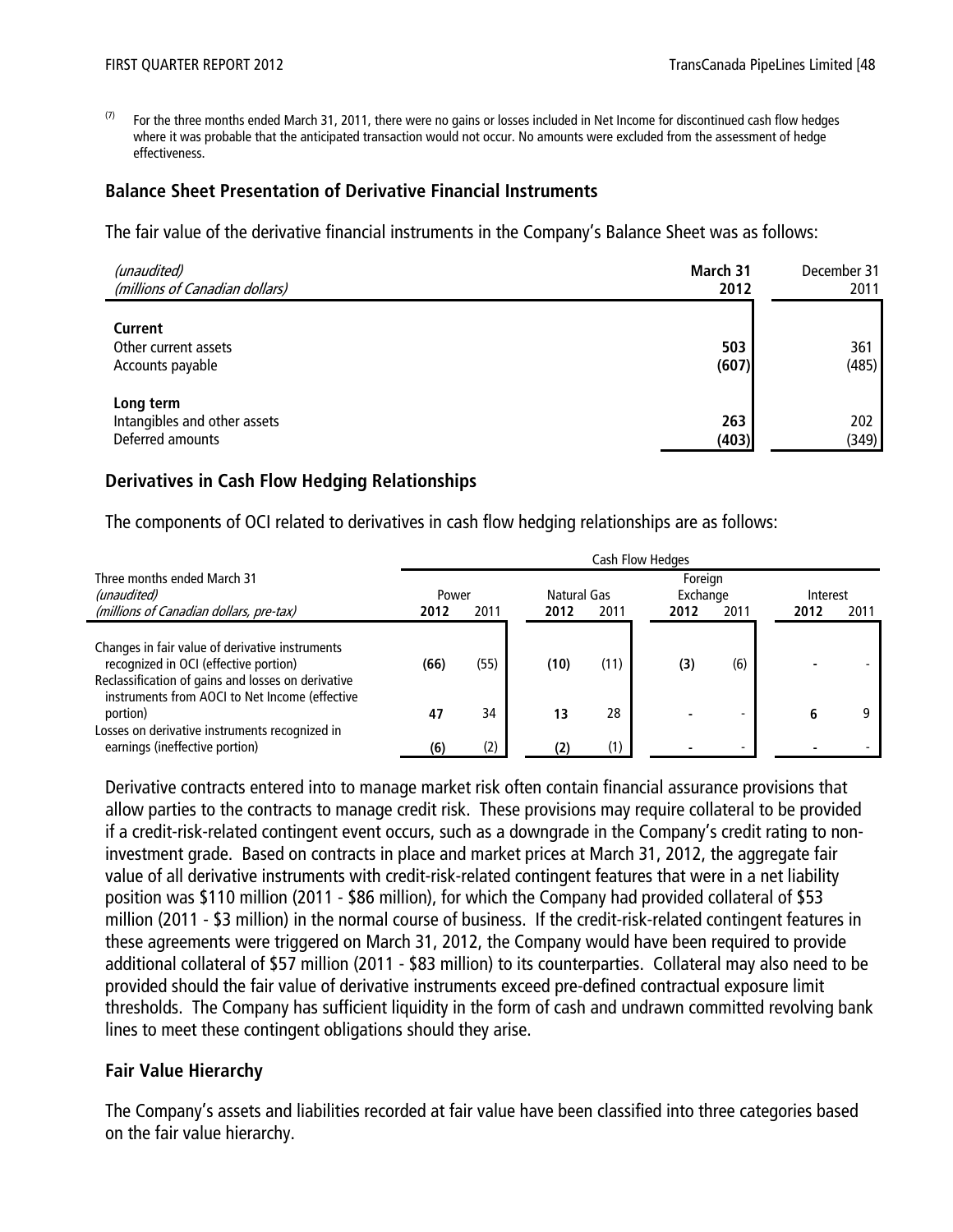In Level I, the fair value of assets and liabilities is determined by reference to quoted prices in active markets for identical assets and liabilities that the Company has the ability to access at the measurement date.

In Level II, the fair value of interest rate and foreign exchange derivative assets and liabilities is determined using the income approach. The fair value of power and gas commodity assets and liabilities is determined using the market approach. Under both approaches, valuation is based on the extrapolation of inputs, other than quoted prices included within Level I, for which all significant inputs are observable directly or indirectly. Such inputs include published exchange rates, interest rates, interest rate swap curves, yield curves, and broker quotes from external data service providers. Transfers between Level I and Level II would occur when there is a change in market circumstances. There were no transfers between Level I and Level II in first quarter 2012 and 2011.

In Level III, the fair value of assets and liabilities measured on a recurring basis is determined using a market approach based on inputs that are unobservable and significant to the overall fair value measurement. Assets and liabilities measured at fair value can fluctuate between Level II and Level III depending on the proportion of the value of the contract that extends beyond the time frame for which inputs are considered to be observable. As contracts near maturity and observable market data becomes available, they are transferred out of Level III and into Level II. There were no transfers between Level II and Level III in first quarter 2012 and 2011.

Long-dated commodity transactions in certain markets where liquidity is low are included in Level III of the fair value hierarchy, as the related commodity prices are not readily observable. Long-term electricity prices are estimated using a third-party modelling tool which takes into account physical operating characteristics of generation facilities in the markets in which the Company operates. Inputs into the model include market fundamentals such as fuel prices, power supply additions and retirements, power demand, seasonal hydro conditions and transmission constraints. Long-term North American natural gas prices are based on a view of future natural gas supply and demand, as well as exploration and development costs. Long-term prices are reviewed by management and the Board on a periodic basis. Significant decreases in fuel prices or demand for electricity or natural gas, or increases in the supply of electricity or natural gas would result in a lower fair value measurement of contracts included in Level III.

The fair value of the Company's assets and liabilities measured on a recurring basis, including both current and non-current portions, are categorized as follows: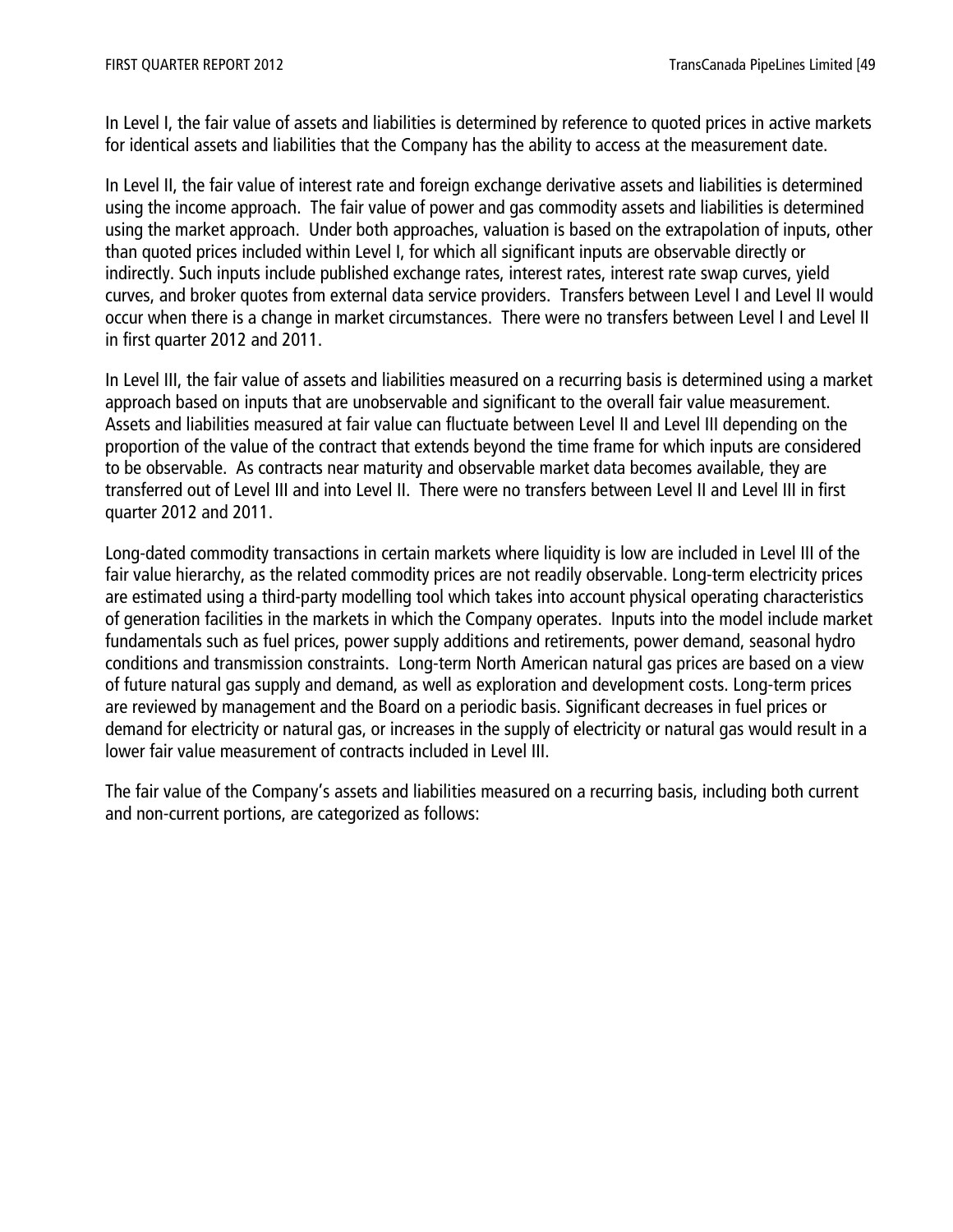|                                              |               | Quoted Prices in<br><b>Active Markets</b> |               | Significant Other<br>Observable Inputs |               | Significant<br>Unobservable Inputs |               |        |
|----------------------------------------------|---------------|-------------------------------------------|---------------|----------------------------------------|---------------|------------------------------------|---------------|--------|
|                                              |               | (Level I)                                 |               | (Level II)                             |               | (Level III)                        |               | Total  |
| (unaudited)                                  | <b>Mar 31</b> | Dec 31                                    | <b>Mar 31</b> | Dec 31                                 | <b>Mar 31</b> | Dec 31                             | <b>Mar 31</b> | Dec 31 |
| (millions of Canadian dollars, pre-tax)      | 2012          | 2011                                      | 2012          | 2011                                   | 2012          | 2011                               | 2012          | 2011   |
| Derivative Financial Instrument              |               |                                           |               |                                        |               |                                    |               |        |
| Assets:                                      |               |                                           |               |                                        |               |                                    |               |        |
| Interest rate contracts                      |               |                                           | 34            | 36                                     |               |                                    | 34            | 36     |
| Foreign exchange contracts                   |               |                                           | 187           | 141                                    |               |                                    | 187           | 141    |
| Power commodity contracts                    |               |                                           | 337           | 201                                    |               |                                    | 337           | 201    |
| Gas commodity contracts                      | 136           | 124                                       | 50            | 55                                     |               |                                    | 186           | 179    |
| Derivative Financial Instrument              |               |                                           |               |                                        |               |                                    |               |        |
| Liabilities:                                 |               |                                           |               |                                        |               |                                    |               |        |
| Interest rate contracts                      |               |                                           | (19)          | (23)                                   |               |                                    | (19)          | (23)   |
| Foreign exchange contracts                   |               |                                           | (84)          | (102)                                  |               |                                    | (84)          | (102)  |
| Power commodity contracts                    |               |                                           | (621)         | (454)                                  | (11)          | (15)                               | (632)         | (469)  |
| Gas commodity contacts                       | (228)         | (208)                                     | (25)          | (26)                                   |               |                                    | (253)         | (234)  |
| <b>Non-Derivative Financial Instruments:</b> |               |                                           |               |                                        |               |                                    |               |        |
| Available-for-sale assets                    | 34            | 23                                        |               |                                        |               |                                    | 34            | 23     |
|                                              | (58)          | (61)                                      | (141)         | (172)                                  | (11)          | (15)                               | (210)         | (248)  |

The following table presents the net change in the Level III fair value category:

|      | Derivatives <sup>(1)(2)</sup> |  |  |
|------|-------------------------------|--|--|
| 2012 | 2011                          |  |  |
| (15) | (8)<br>(6)<br>(13             |  |  |
|      |                               |  |  |

(1) The fair value of derivative assets and liabilities is presented on a net basis.

At March 31, 2012, there were no unrealized gains or losses included in Net Income attributable to derivatives that were still held at the reporting date (2011 – nil).

A 10 per cent increase or decrease in commodity prices, with all other variables held constant, would result in a \$10 million decrease or increase, respectively, in the fair value of outstanding derivative financial instruments included in Level III as at March 31, 2012.

#### **9. Contingencies and Guarantees**

TCPL and its subsidiaries are subject to various legal proceedings, arbitrations and actions arising in the normal course of business. While the final outcome of such legal proceedings and actions cannot be predicted with certainty, it is the opinion of management that the resolution of such proceedings and actions will not have a material impact on the Company's consolidated financial position or results of operations.

Amounts received under the Bruce B floor price mechanism within a calendar year are subject to repayment if the monthly average spot price exceeds the floor price. With respect to 2012, TCPL currently expects spot prices to be less than the floor price for the year, therefore no amounts recorded in revenues in first quarter 2012 are expected to be repaid.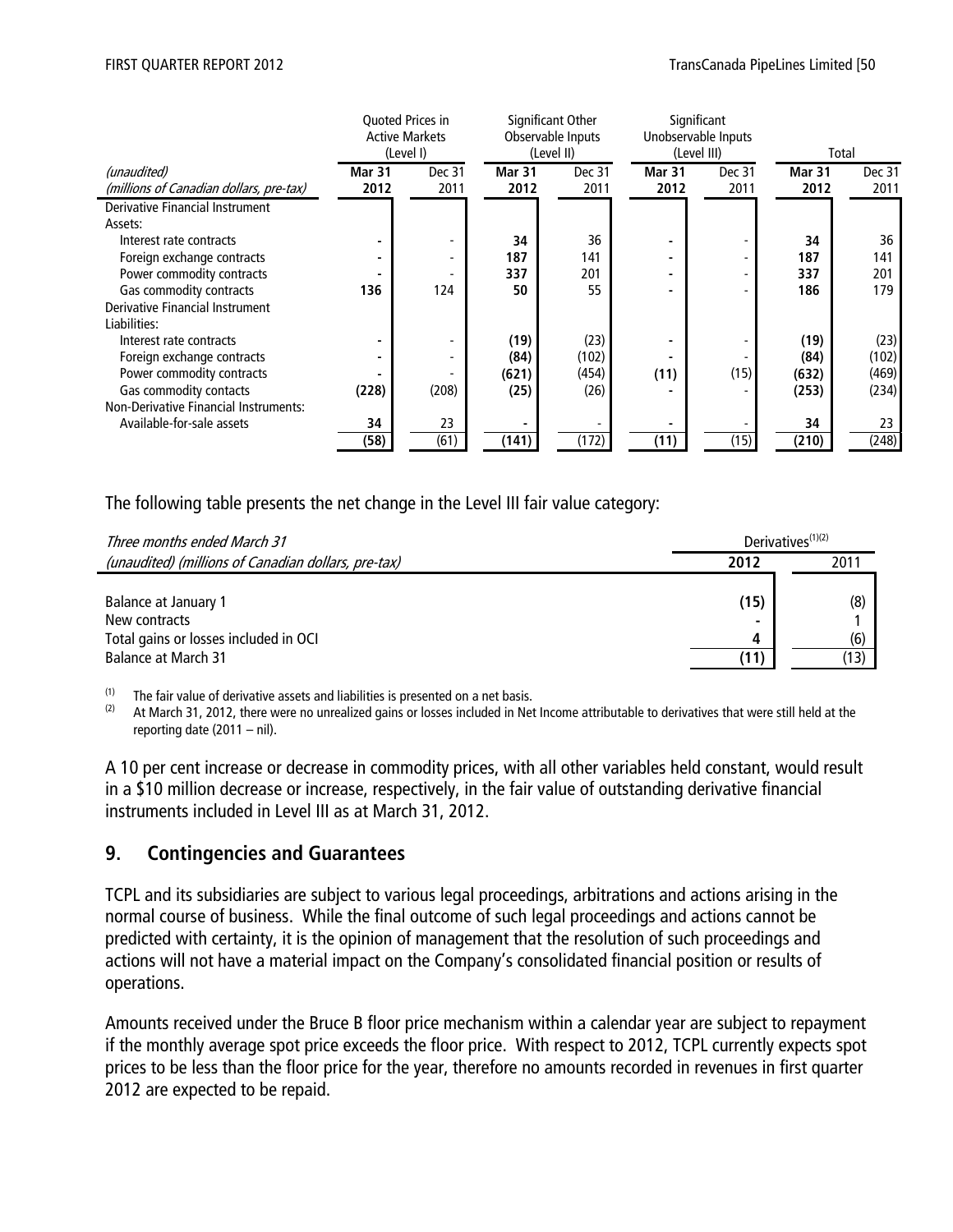#### **Sundance A PPA**

The arbitration hearing to address the Sundance A force majeure and economic destruction claims dispute commenced April 9, 2012. The hearing is expected to conclude in May 2012, and TCPL expects to receive a decision in mid-2012.

TCPL has continued to record revenues and costs as it considers this event to be an interruption of supply in accordance with the terms of the PPA. The Company does not believe the PPA owner's claims meet the tests of force majeure or destruction as specified in the PPA and has therefore recorded \$30 million of pretax income for the three months ended March 31, 2012 and \$188 million since the interruption began. The outcome of any arbitration process is not certain. However, TCPL believes the matter will be resolved in its favour. The Company expects that its unamortized carrying value as at March 31, 2012 of \$74 million related to the Sundance A PPA in Intangibles and Other Assets remains fully recoverable under the terms of the PPA, regardless of the outcome of the arbitration process.

#### **Guarantees**

TCPL and its joint venture partners on Bruce Power, Cameco Corporation and BPC Generation Infrastructure Trust (BPC), have severally guaranteed one-third of certain contingent financial obligations of Bruce B related to power sales agreements, a lease agreement and contractor services. The guarantees have terms ranging from 2018 to perpetuity. In addition, TCPL and BPC have each severally guaranteed one-half of certain contingent financial obligations related to an agreement with the Ontario Power Authority to refurbish and restart Bruce A power generation units. The guarantees have terms ending in 2018 and 2019. TCPL's share of the potential exposure under these Bruce A and Bruce B guarantees was estimated to be \$831 million at March 31, 2012. The fair value of these Bruce Power guarantees at March 31, 2012 is estimated to be \$30 million. The Company's exposure under certain of these guarantees is unlimited.

In addition to the guarantees for Bruce Power, the Company and its partners in certain other jointly owned entities have either (i) jointly and severally, (ii) jointly or (iii) severally guaranteed the financial performance of these entities related primarily to redelivery of natural gas, PPA payments and the payment of liabilities. TCPL's share of the potential exposure under these assurances was estimated at March 31, 2012 to range from \$136 million to a maximum of \$494 million. The fair value of these guarantees at March 31, 2012 is estimated to be \$80 million, which has been included in Deferred Amounts. For certain of these entities, any payments made by TCPL under these guarantees in excess of its ownership interest are to be reimbursed by its partners.